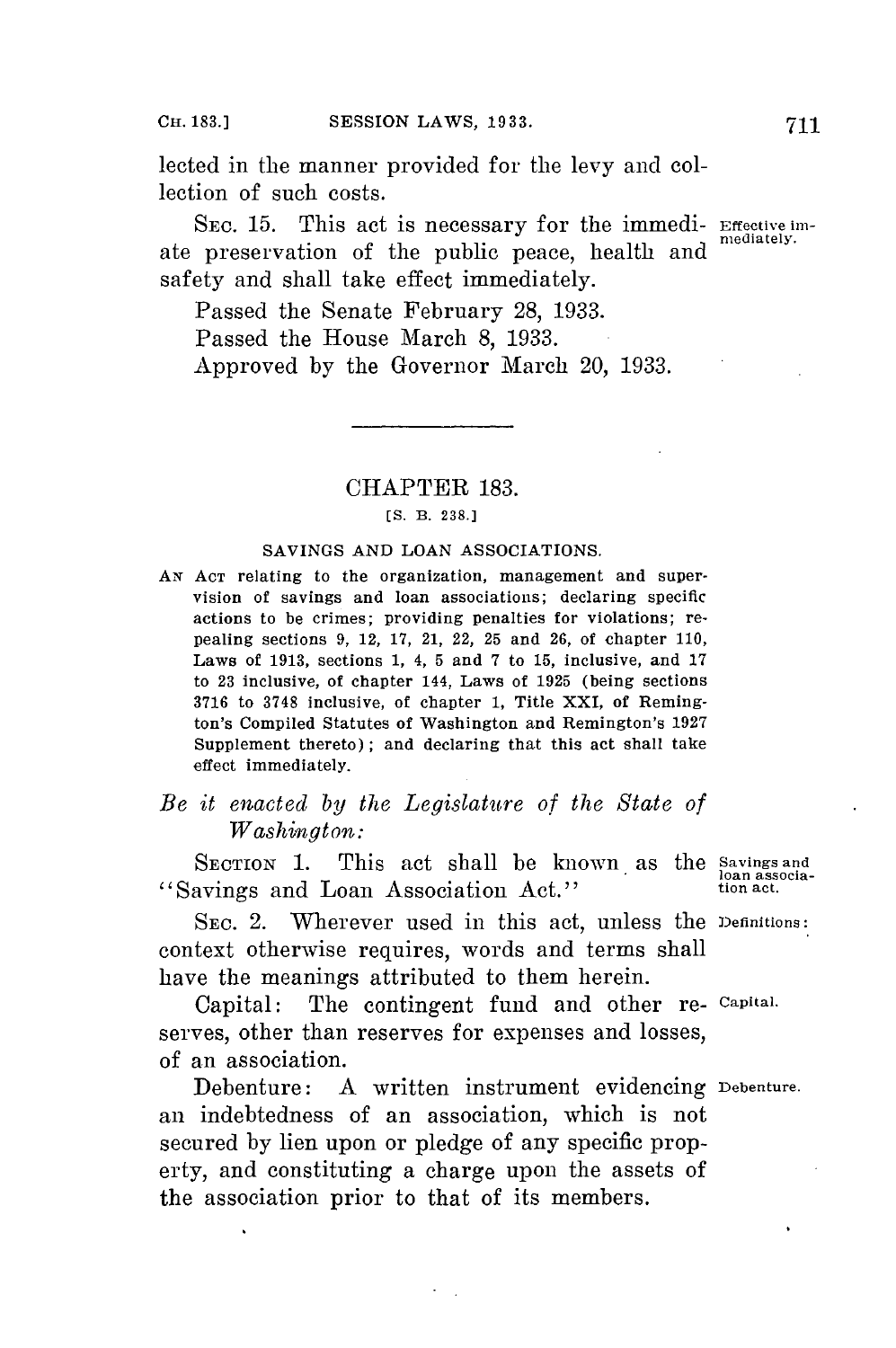notice.

Dues. Dues: Periodic payments made or to be made **by** a member on the purchase of installment shares.

**Escheat** Escheat Fund: An account into which is cred*ited* the investment of members who shall have been missing for more than seven years.

**Matured** Matured Notice: **A** notice **for** withdrawal which has been on file with the association for a period of six months and which remains unpaid, either wholly or in part.

**Member.** Member: **A** person who owns a share or shares or a fraction of a share in an association.

**Operation** Operation Expenses: Includes salaries, wages, **expenses.** office rent, operating expenses of quarters actually occupied, advertising, printing, stationery, postage, telephone, telegraph, donations, premiums, and other like expenses.

**Person.** Person: An individual, firm, association, or corporation.

Selling **Selling Agent: A person, firm or corporation** representing an association in the soliciting of members.

**Share.** Share: **A** unit having a par value of one hundred dollars **(\$100.00)** evidencing a proportionate interest of a member in an association, a free share being one not pledged to the association, and a pledge share being one pledged to the association as collateral security.

**fomay SEc. 3.** Ten or more natural persons, citizens of the United States, of full age, and residents of the State of Washington, may form a savings and loan association under this act.

> **association** SEC. 4. Articles of the association shall be filed in quadruplicate originals **by** the organizers and acknowledged **by** at least ten of them, which articles shall state the name of such association which shall terminate in the words "saving and loan association," or "savings and loan society," or "building and loan association," or "building and loan

**Articles of**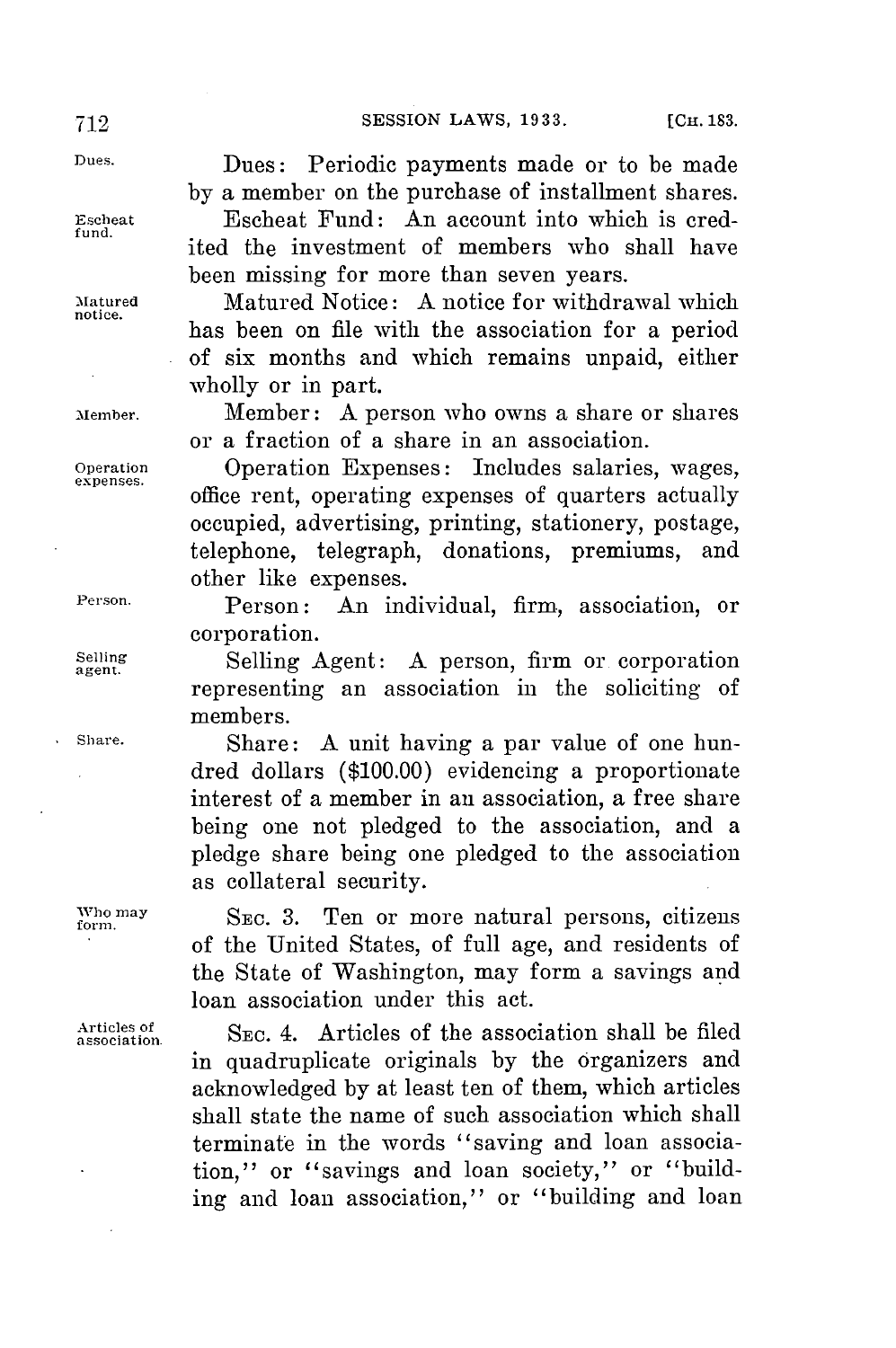society," and which shall not include the words "bank," "banking," "banker," "trust," or any other word or phrase, the use of which is prohibited **by** statute; its purpose, which shall conform with the terms of this act; its duration; the location (including street and number, if any) of the principal place of business thereof, which must be within this state; classes of shares to be issued; the number of fully paid shares with which the association shall begin business, which shall not be less than ten thousand dollars **(\$10,000.00)** par value, and in cases where the principal place of business is in a city of over one hundred thousand inhabitants, as determined **by** the last federal census, said number of fully paid shares shall not be less than twenty thousand dollars (\$20,000.00), said fully paid shares to be paid **for** in cash; the number of its directors, which shall not be less than seven or more than fifteen; the names of the first directors thereof, and occupations, post office addresses, and their terms of office, which shall not be less than two months nor more than six months; the name, occupation, post office address of each of the organizers, and a statement of the number and class of shares in the association subscribed **by** each. Articles of association may contain any other provisions consistent with law, and may be amended as provided in this act: *Provided,* The provisions of this section shall not **Existing association.** affect the right of any existing association to **con**tinue the use of its present name.

**SEC. 5.** The organizers shall prepare by-laws **By-laws.** in duplicate form which shall contain provisions for the conduct of the business of the association, naming the offices thereof and the duties and terms of office of the respective holders thereof, the classes of shares to be issued and the content and term of the issuance thereof, governing the making of loans, regulating withdrawals, and pertaining to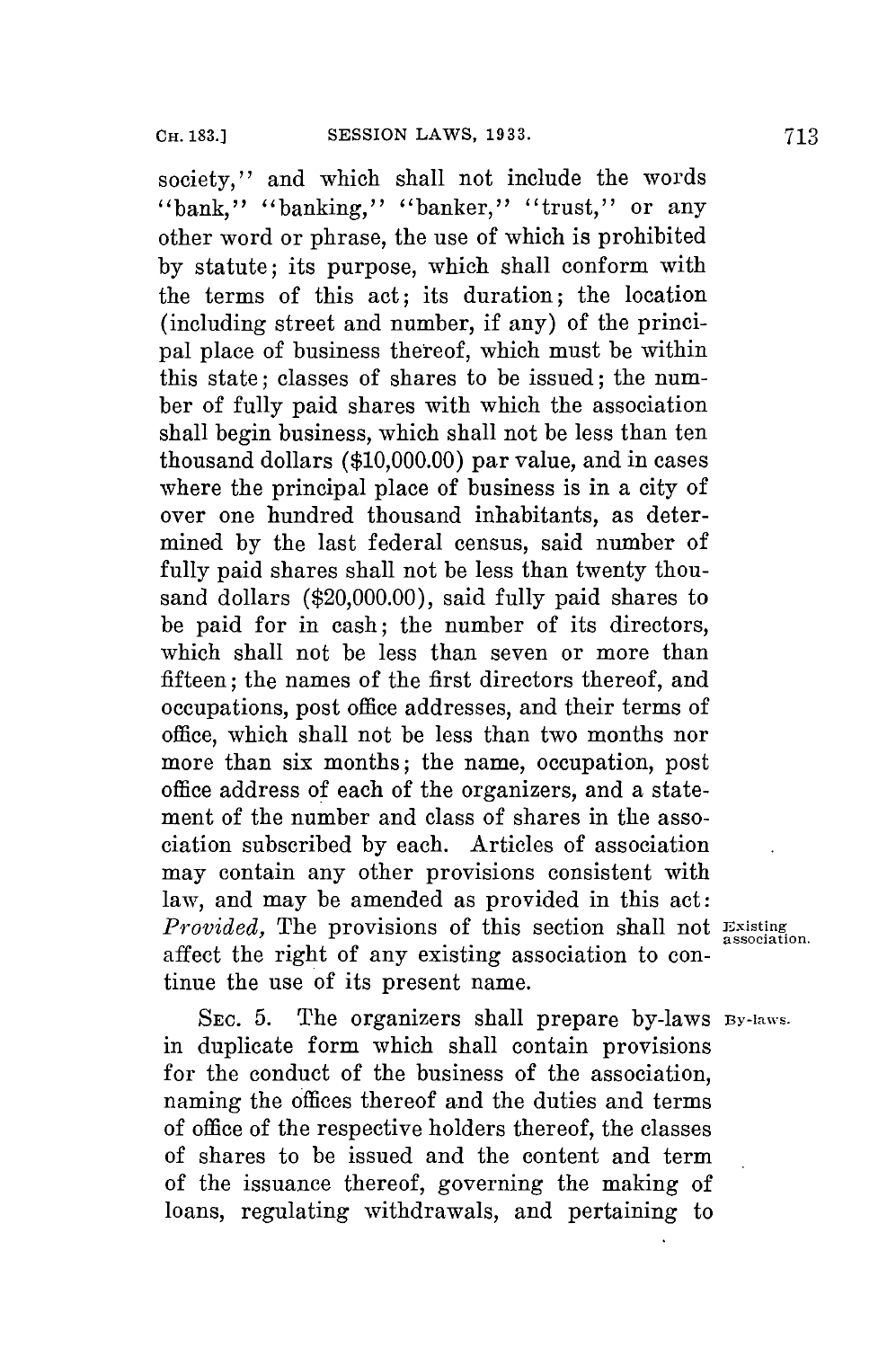other matters deemed necessary or expedient, consistent with the articles of association and the laws of the state. The by-laws shall contain provision for an annual meeting of the members at the principal place of business of the association, and shall fix the date thereof. The by-laws shall contain provisions for the term **of** office of all directors which shall not exceed three years.

**articles and**

SEC. 6. The organizers of the association shall deliver to the supervisor quadruplicate originals of the articles and duplicate copies of the proposed by-laws of the association for his approval, and shall pay to the supervisor the sum of one hundred **Fee.** dollars **(\$100.00)** to cover the expense of investigation, and upon receipt thereof, the supervisor shall determine if the articles and by-laws comply with all provisions of this act; and if the supervisor shall determine that the shares have been subscribed to and paid for in cash as provided in this act, and shall further determine that the organizers possess the qualifications **by** this section required, and shall further determine that the public necessity and/or convenience will be promoted **by** allowing such proposed association to engage in business, taking into consideration all surrounding facts and circumstances, the supervisor shall approve the proposed articles and by-laws and indorse his approval on each copy thereof and the date of such approval, and shall file one copy of each in his **Filing.** office and return the other copies to the organizers. Upon, and following, such approval the organizers shall file one original copy of such articles with the secretary of state (and pay the fees required **by** this act), one with the auditor of the county in which the principal place of business is located, and retain one original copy of such articles and one original copy of such by-laws in the files of the association, and upon such being done, the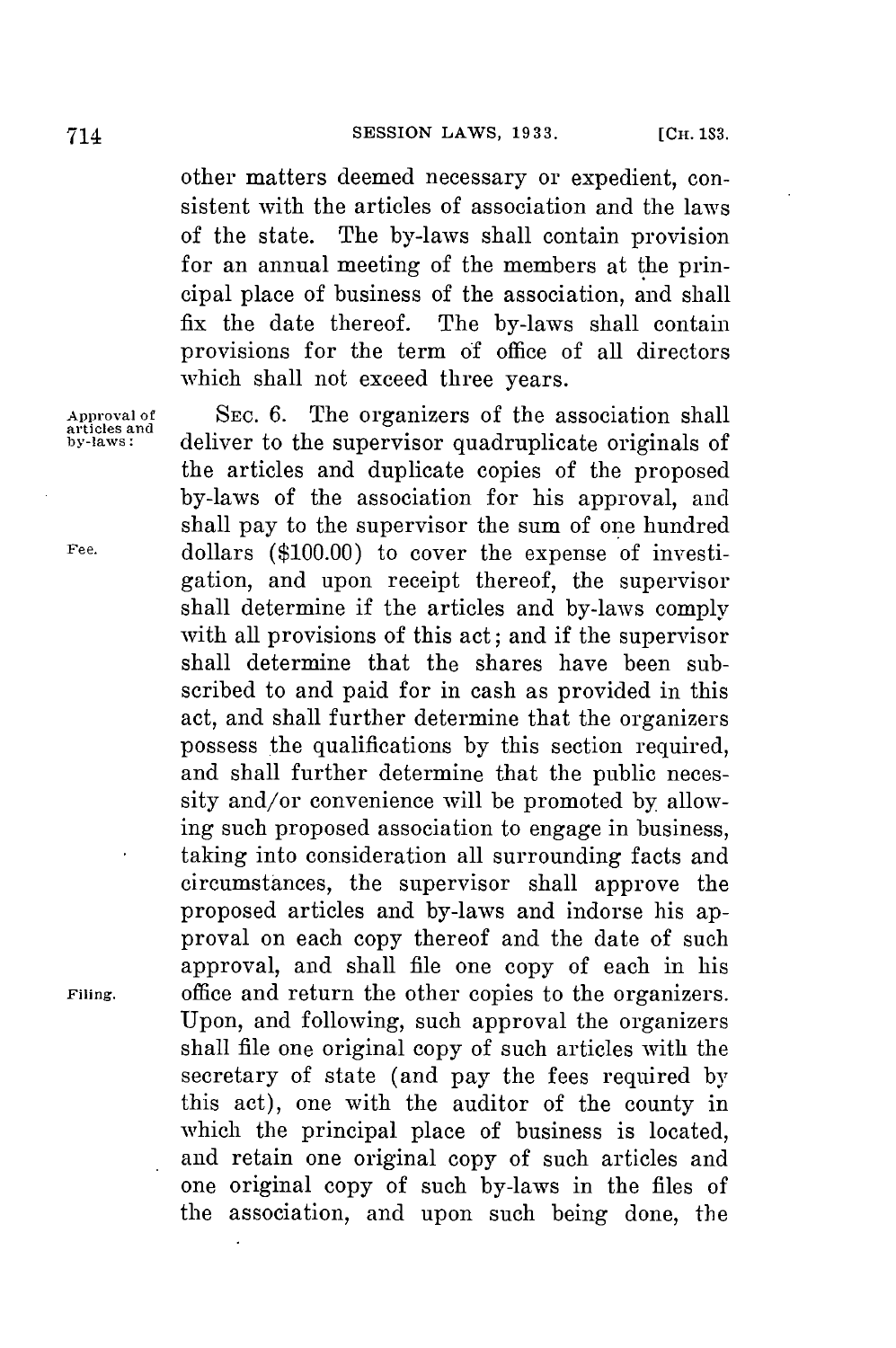supervisor shall issue to such association a certificate of authority to begin business.

SEC. **7.** Should the supervisor find that either **Objections.** the articles or the by-laws contain any provision contrary to the requirements of this act, or any other law, or that the articles or by-laws do not contain provisions required **by** this act, or that any provision in the by-laws is detrimental to the interests of the members or against public policy, he shall, within a reasonable time, notify the organizers of his objections, and they shall then have thirty days within which to amend the same. If this should not be done, or if the supervisor should, from his investigation, determine that the organizers are not qualified according to the provisions of this act, or that the cash required to be paid on subscriptions has not been paid, or if he should determine that public necessity and/or convenience will not be served **by** allowing the association to engage in business, he shall indorse upon each copy of the articles of association and by-laws the word **Refusal.** "refused" with the date of such indorsement, and shall forthwith return one original copy of the articles and by-laws to the proposed organizers from whom the same was received, and such refusal shall be conclusive unless the organizers, within thirty days of the date of such refusal, shall appeal Appeal. to the superior court of Thurston county, which appeal shall be tried *de novo* in said court.

**SEC. 8.** Unless an association, to which a cer- **Revocation of certificate.** tificate of authority to do business has been granted, engage in business within one year from the date of issuance of such certificate, such certificate shall be deemed revoked and of no effect.

SEC. **9.** The articles and/or by-laws may be **Amending of** amended at a special or general meeting of the by-laws. shareholders, and not otherwise. Notice of such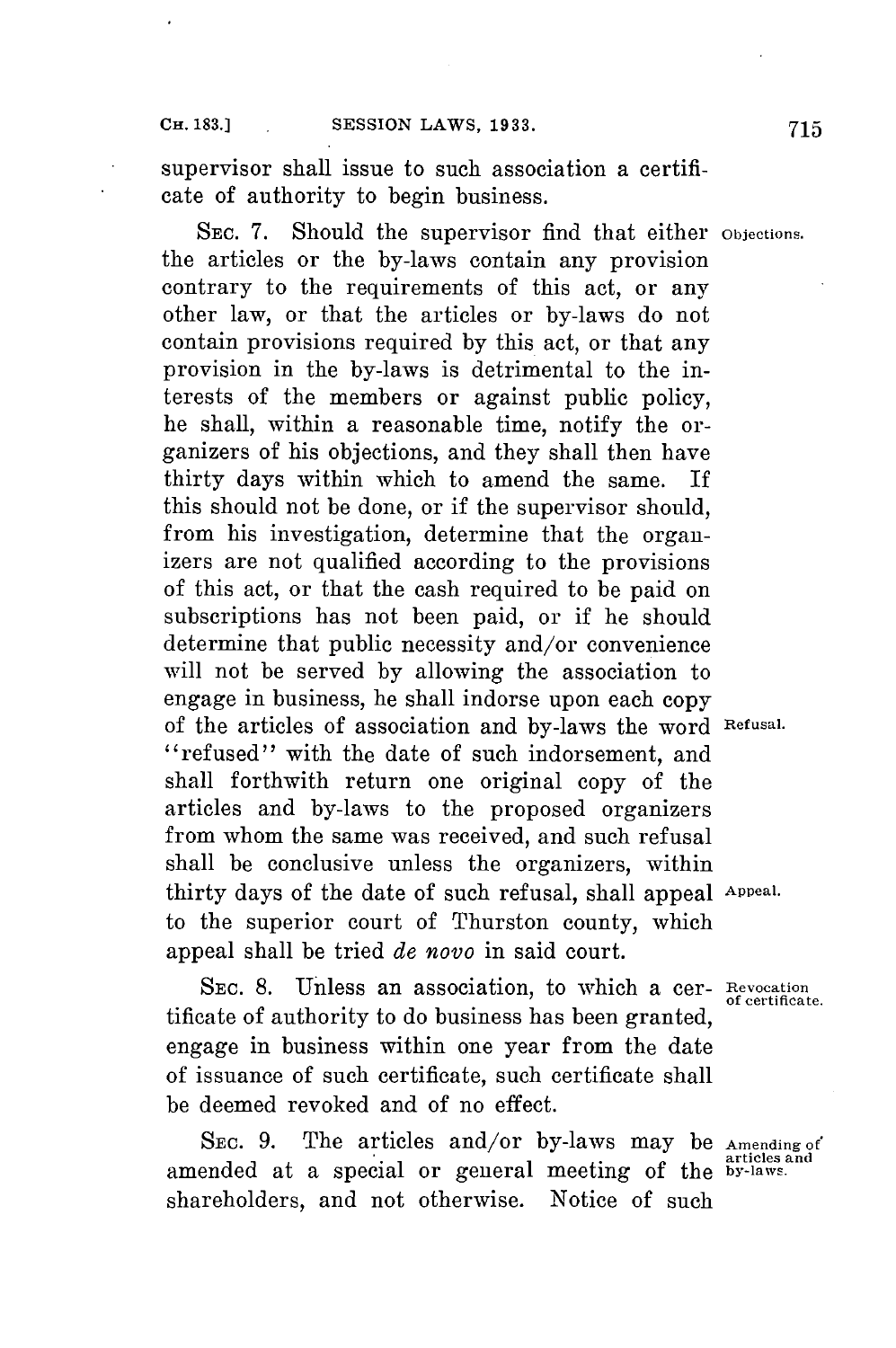meeting shall be given **by** written notice, stating the provisions to be amended, and the amendments proposed, and the time and place of such meeting, such notice to be mailed to each shareholder at his address as shown **by** the records of the association, not more than thirty nor less than fifteen days prior to the date of such meeting.

SEC. 10. The president and secretary of the association shall certify to the supervisor quadruplicate copies of all amendments adopted, who shall, upon receipt of the same, determine whether or not such amendments comply with the requirements of law, and if so found to conform, he shall approve the same, and if he shall determine they do not so conform, he shall reject. the same. Such order of approval or rejection shall be final, subject only **Appeal.** to the right of appeal within thirty days after the date thereof, to the superior court of Thurston county, Washington, which court shall try said appeal *de novo.* Upon the approval of such amendments to the articles, they shall be filed in the same manner and in the same places as the originals, and upon approval of amendments to the by-laws, original copy thereof shall be filed with the supervisor, and one filed in the records of the association, and from and after the completion of such filings, said amendments shall become effective.

**Board of SEC. 11.** The affairs of every association shall **directors.** be managed and controlled **by** a board of not less than seven nor more than fifteen directors who shall be elected at an annual or special meeting of the members for terms as provided in the by-laws. The persons designated in the articles of association shall be the first directors: *Provided,* That, **vacancy.** should a vacancy occur in the board, a majority of the board of directors at any meeting may appoint his successor, who shall serve until the next special or annual meeting of the members.

**rejection of**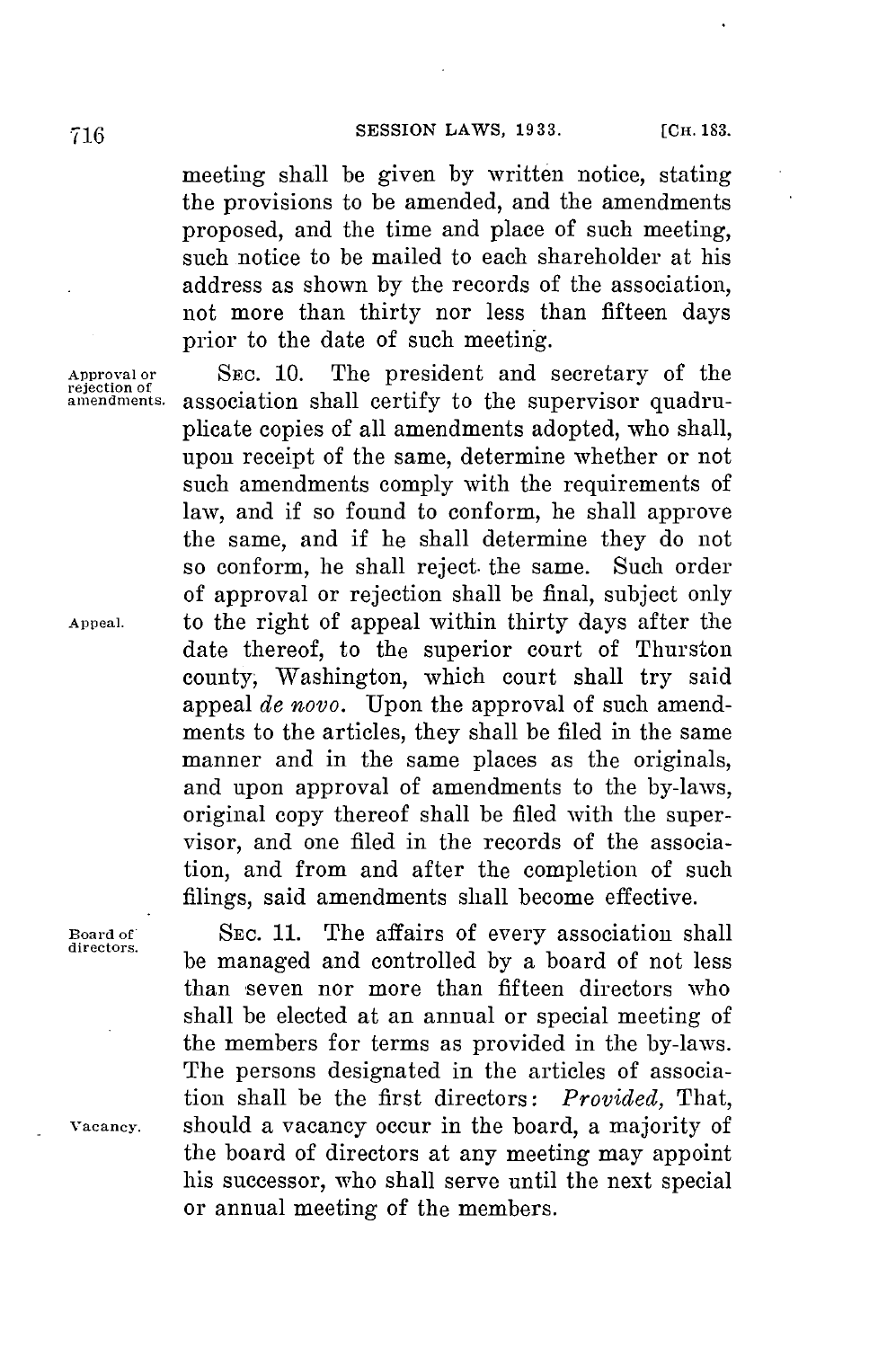SEC. 12. To be eligible to hold the position of Directors: director of an association, a person must be a <sup>shares re-</sup> member of the association, of full age, and must be the owner of shares of par value of at least five hundred dollars **(\$500.00)** in an association, the paid up shares of which is less than one million dollars **(\$1,000,000.00),** and in an association, the paid up shares of which is more than one million dollars **(\$1,000,000.00),** and less than three million dollars **(\$3,000,000.00),** at least seven hundred and fifty dollars **(\$750.00),** and in an association the paid up shares of which is in excess of three million dollars **(\$3,000,000.00),** at least one thousand dollars **(\$1,000.00).** Such minimum amount shall not be reduced either **by** withdrawal or **by** pledge for a loan, or in any other manner so long as he remains a director of the association: *Provided,* That, as **Directors of** to existing associations, the directors thereof shall, corporations. in cases where a larger shareholding is required **by** this act, have two years from and after this act taking effect, to comply with the conditions hereof relative to the amount of shareholdings.

**SEC. 13.** Voting of shares may be **by** proxy, **voting.** and, except as herein provided, such proxies shall continue in force until the same are revoked or superseded **by** proxies later in point of time: *Provided, however,* That not less than ten nor more than thirty days before each annual meeting a notice Notice. of such meeting shall be mailed to the last known address of each member enclosing form of proxy and requesting such member to appear in person or **by** proxy: *And further provided,* That at share- **Proxies.** holders' meetings called for the purpose of amending the articles and/or by-laws of an association and/or for the purpose of merger, consolidation, voluntary liquidation and/or charge off of losses as in this act provided, proxies shall not be recognized, except proxies issued specially for the pur-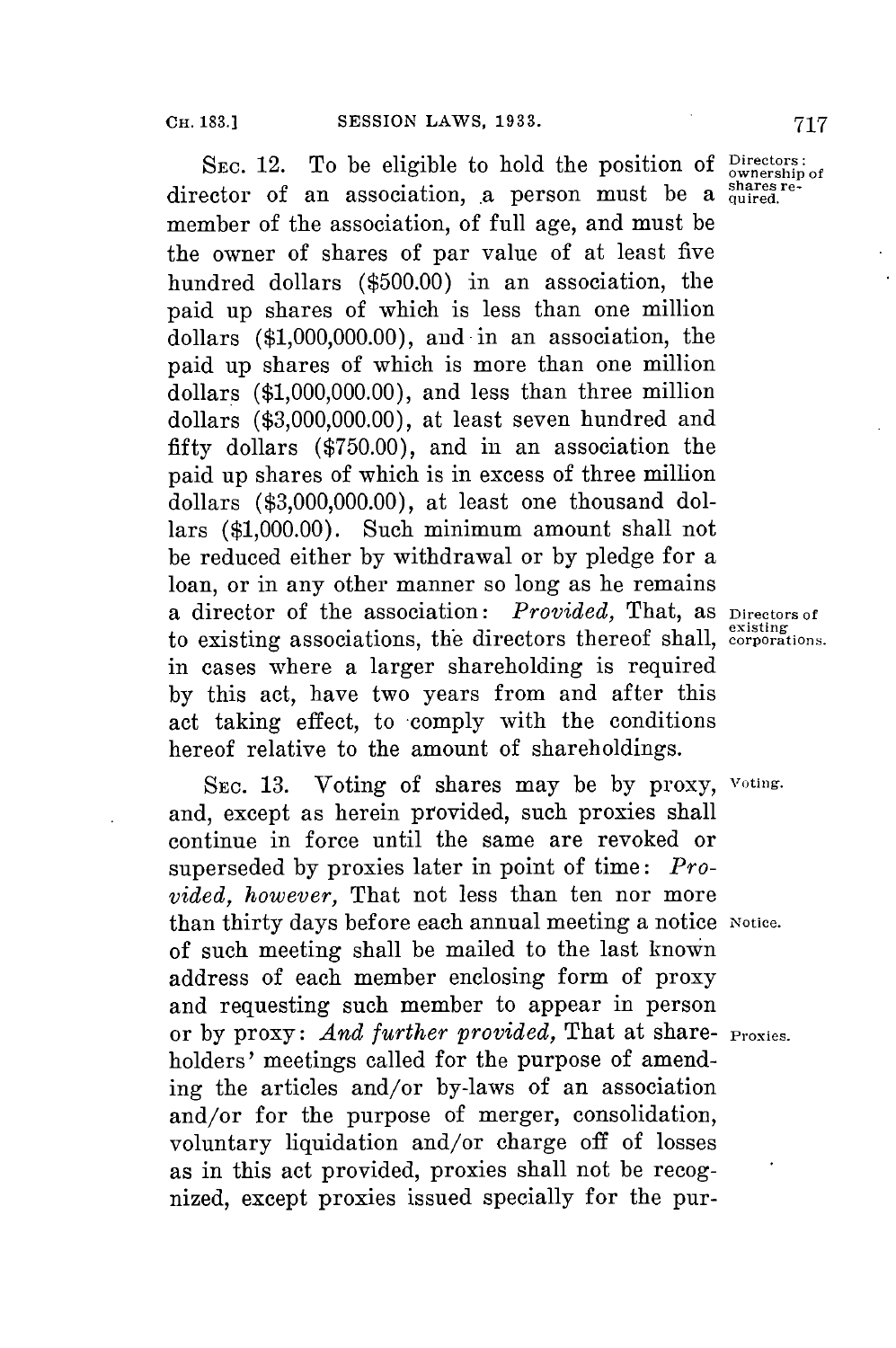pose of the meeting, and which proxies, in such event, shall be given at a date subsequent in time to the calling of such meeting.

**Directors: SEC.** 14. No person shall be a director of an **eligibility.** association if he is not a resident of this state and a citizen of the United States, nor if he has been, within ten years prior to his election as such director: adjudicated bankrupt, or has taken the benefit of any insolvency law, or has made a general assignment **for** the benefit of creditors, or if he has suffered any judgment recovered against him to remain unpaid or unsuperseded on appeal for more than three months; or if he is a director, officer, clerk, or other employee of another association, except with the consent of the supervisor where associations occupy the same premises, or if he is engaged as owner, manager, officer, employee, and/ or principal stockholder of any business, a substantial part of which is the doing of any of those things authorized **by** law to be done **by** associations: **Director of** *Provided, however,* That a director or officer of a federal home loan bank, otherwise qualified, may be an officer and/or director of an association.

**Oath. SEC. 15.** The directors shall, before entering upon their duties, take and subscribe to an oath that each will, so far as the duty devolves upon him, diligently and honestly administer the affairs of the association in conformity with law and the articles and by-laws of such association, and that he is familiar with the qualifications of law required of him as such director, and to the best of his knowledge and belief, he possesses the same. Such oaths to be in writing, and to be filed in the records of such association, and a copy thereof certified **by** the secretary, shall be forthwith filed with the supervisor.

> **SEc. 16.** The directors of an association shall not receive either directly or indirectly any pay,

**federal home**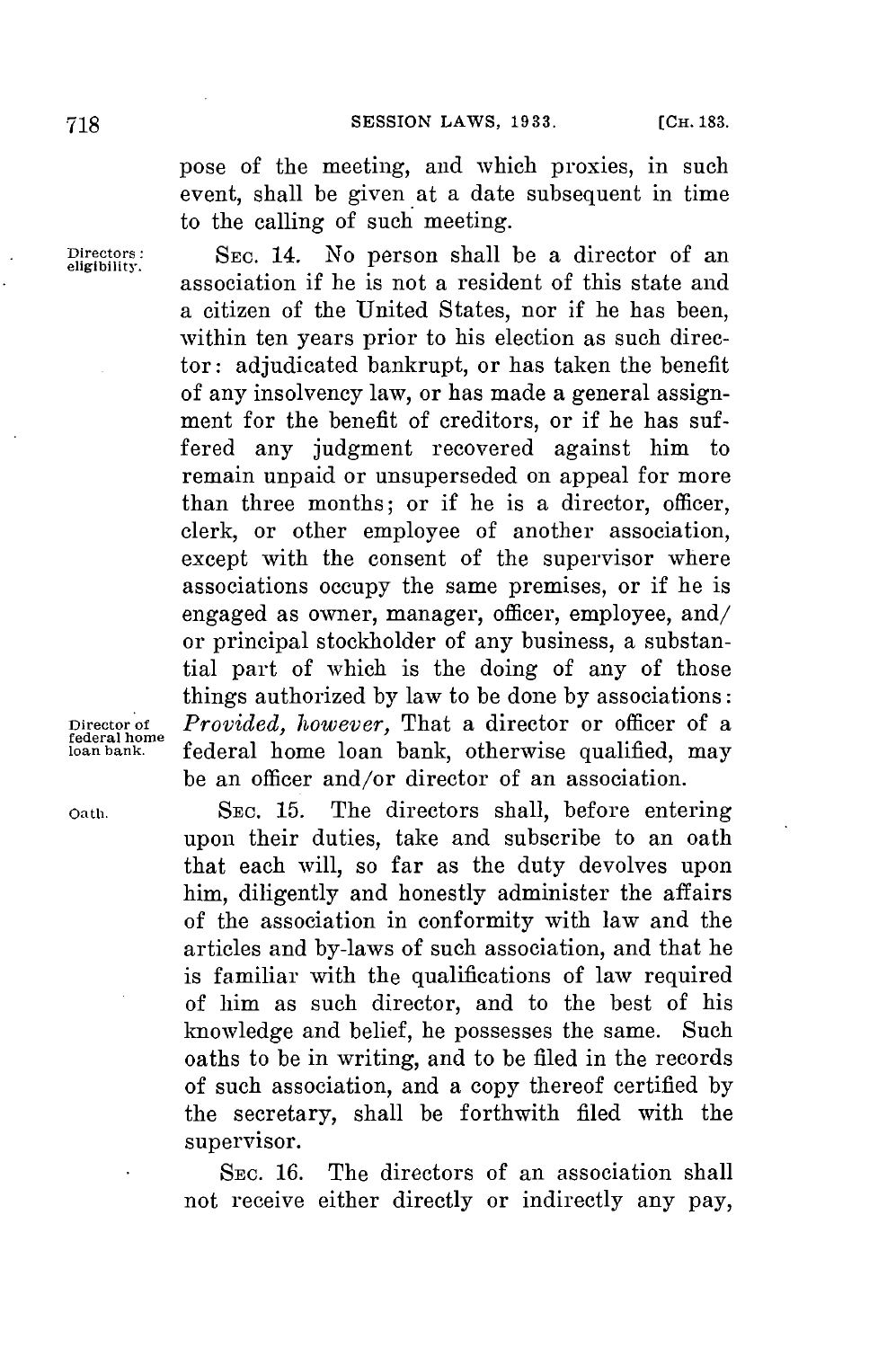compensation, emolument, or reward **for** his ser- **Compensa**tion. vices as such: *Provided, however,* That reasonable compensation may be paid to directors **for** attendance at meetings: *And provided,* That directors ance at meetings. And processes, and for services Service as may receive reasonable compensation for services Service as as officers of such association or as members **of** the executive committee or loan committee thereof.

**SEC. 17.** Whenever two-thirds of the directors **Removal by directors.** determine that a director has become ineligible for his office or that his conduct or habits are such as to reflect discredit upon the association or for other good cause, a director may be removed from his office at any regular meeting of the directors as provided **for** in the by-laws. The vote of the several directors upon the question of the removal of any director shall be entered in the minutes of such meeting and their decision shall be final. Any changes in the board of directors **by** death, resignation, removal or otherwise, shall be forthwith reported in writing to the supervisor **by** the secretary of the association.

SEC. 18. It shall be the duty of the supervisor Removal by supervisor. to remove any director, officer, or employee of any association for dishonesty, inefficiency, inattention to the affairs of the association, conviction of a crime involving moral turpitude, and for such act or acts of like or similar nature which, in the **judg**ment of the supervisor, will cause the further holding of office **by** such person to be detrimental to the welfare of the association. Such removal shall be accompanied **by** notice in writing of such removal to the person removed, and to the association. Any person so removed shall have the right of appeal from such order to the superior court of Thurston county within thirty days after receiving a written notice thereof, such appeal to be effected **by** filing written notice of appeal with the clerk of said court, serving a copy thereof upon the super-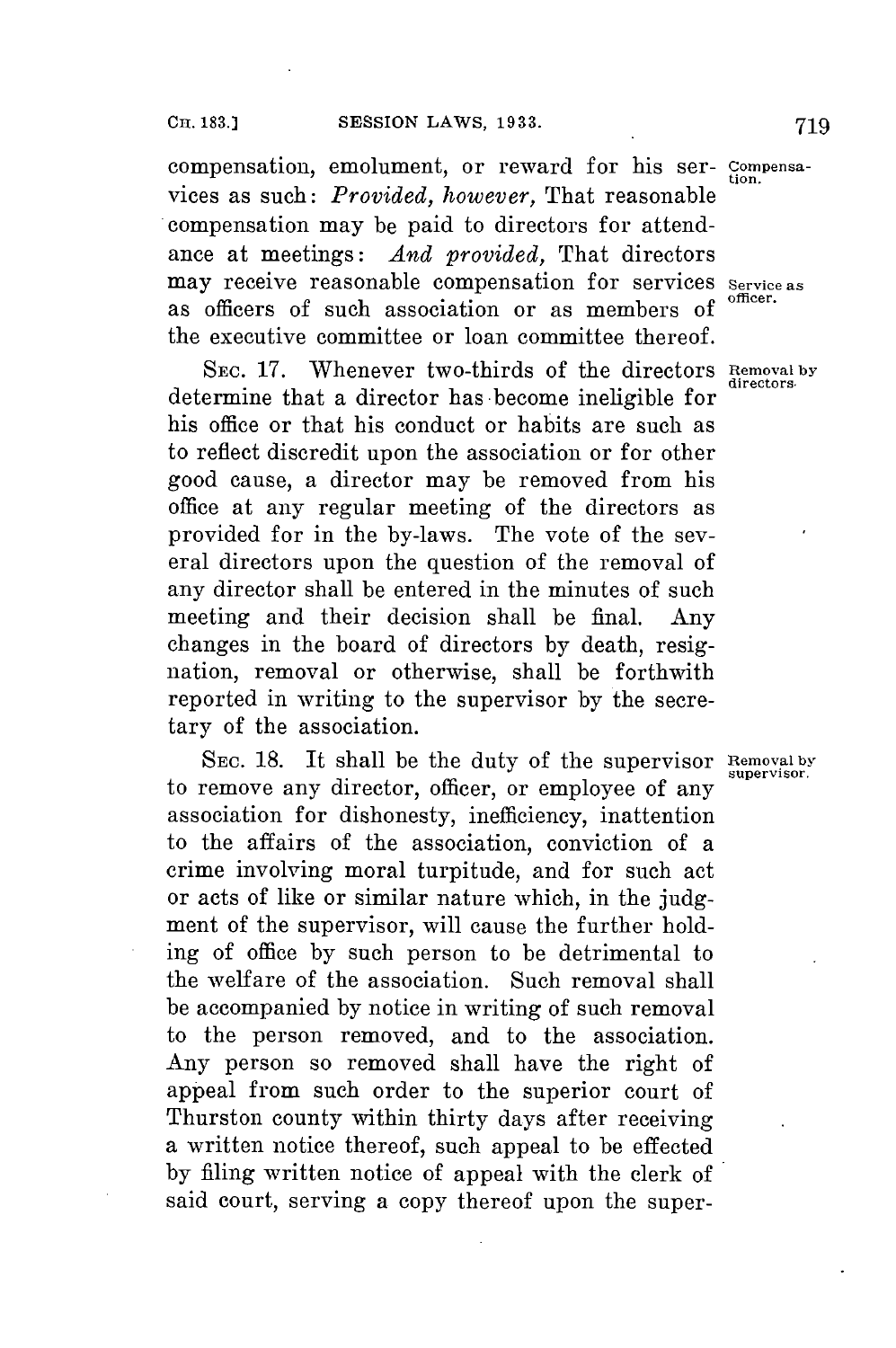visor, which cause shall be tried *de novo* **by** said court.

**Board: SEC. 19.** The board of directors shall elect a president (who shall be a member of the board), secretary and such other officers as they may deem necessary and advisable for the handling of the affairs of the association, and shall hold a regular meeting at least once each month, at a time designated **by** it, and may hold special meetings upon notice to each director as in the by-laws provided, and shall designate three or more members of the association, **of** which a majority shall be members **Executive** of the board, to constitute an executive committee which shall have power to manage the affairs of the association, subject to the approval and ratification of the board; such executive committee to report its actions at each meeting of the board; and shall designate three or more members of the association, of which a majority shall be members Loan of the board, to constitute a loan committee, which **comitee.** loan committee shall have the authority of the board of directors to approve or reject loans, subject to. the ratification of the board. The board of directors shall designate such bank or banks as **Dei.ositaries.** they may deem advisable as depositaries for the funds of the association, subject to the approval of the supervisor, and funds of an association shall not be kept, maintained, or deposited in any other depositary or in the hands of any other person, and shall have power to appoint an attorney in fact to vote any stock or. security of the association having voting power, owned **by** such association, or in the absence of such designation, the president shall have such power. The board of directors shall, in **Budget of** January of each year, adopt a budget of expenses for the ensuing year, which said budget may be revised at any time **by** a two-thirds vote of the entire board at any meeting and the officers and

**powers and**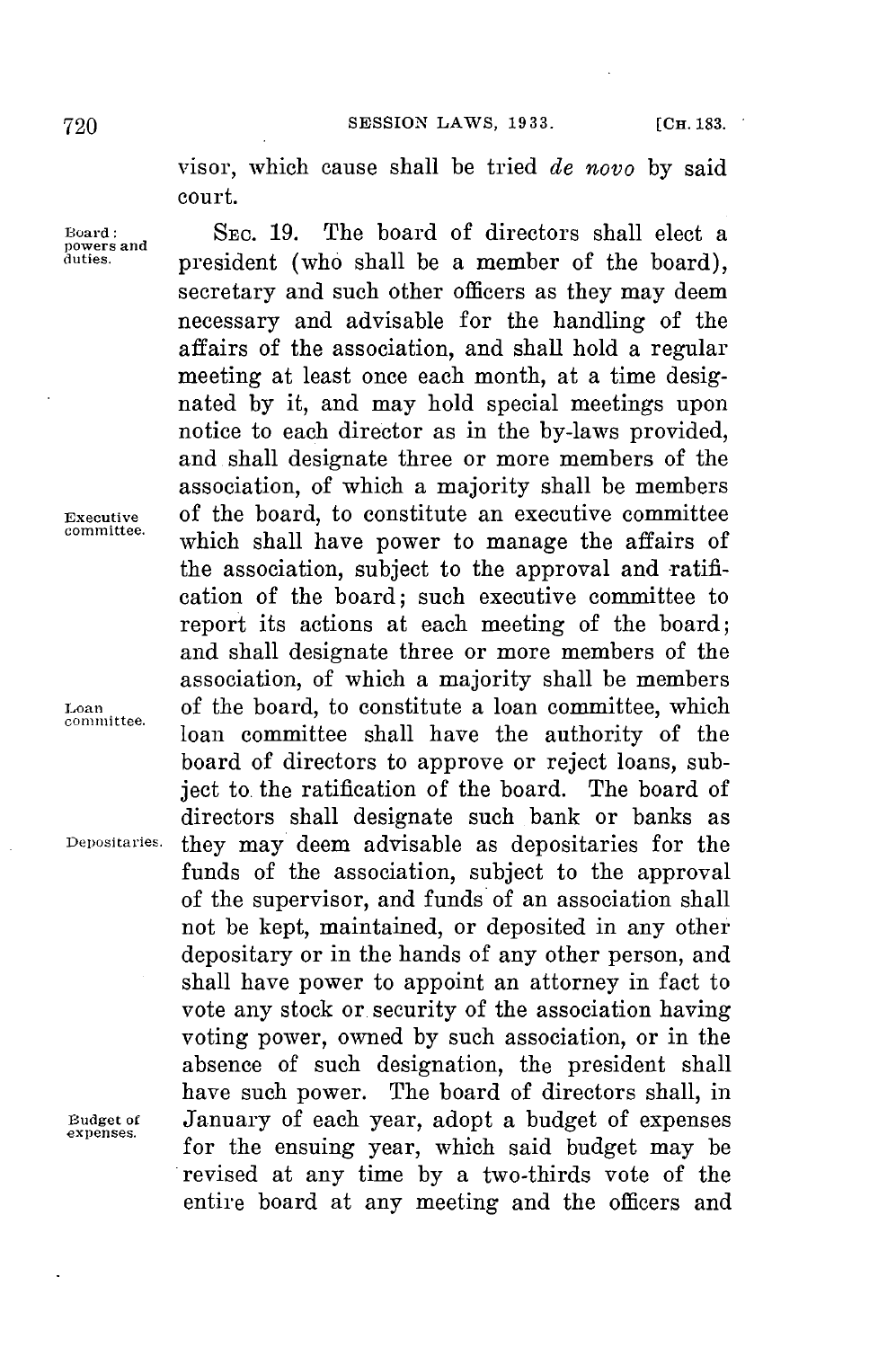employees of the association shall maintain the expenses of the association within the budget as so adopted or as amended, and the board of directors shall cause the expenses of the association to be audited at least semi-annually.

**SEc.** 20. Any officer, agent, or employee may **Officers, agents.** be removed **by** the board of directors at its pleasure and/or in such manner and/or **by** such authority as the by-laws may provide. The directors of every association shall require from each officer or agent having the custody of monies or securities of such association, to give bond to such association com- Bond. mensurate with his duty, conditioned for the effective and honest discharge of his duties, and for the faithful accounting for all monies, funds, and valuables which shall come into his possession, or under his control. Such bond or bonds shall be subject to the approval of the supervisor as to form and amount and shall be filed with the said supervisor. The premium thereon may be paid **by** the association. Said bond or bonds shall be approved **by** the attorney for the association as to form and legal sufficiency.

SEC. 21. No director, officer, or employee of an Director, etc., **otlicer, etc.,** association shall carry on, or conduct, as director, **not to engage in sinmilar** trustee, owner, manager, employee and/or princi- **business.** pal stockholder of any business in which, or similar to that in which, an association is authorized to engage under the terms of this act, or in which securities of any kind, except securities of the United States or of any federal fiscal agency, are offered for sale to the public, except with the permission of the supervisor, conditioned upon a regular examination by the supervisor, at the expense<br>of such business: *Provided, however*, That nothing Bank or in this section shall be construed to prevent a direc- ness. tor of a bank and/or trust company from also serving as a director of an association.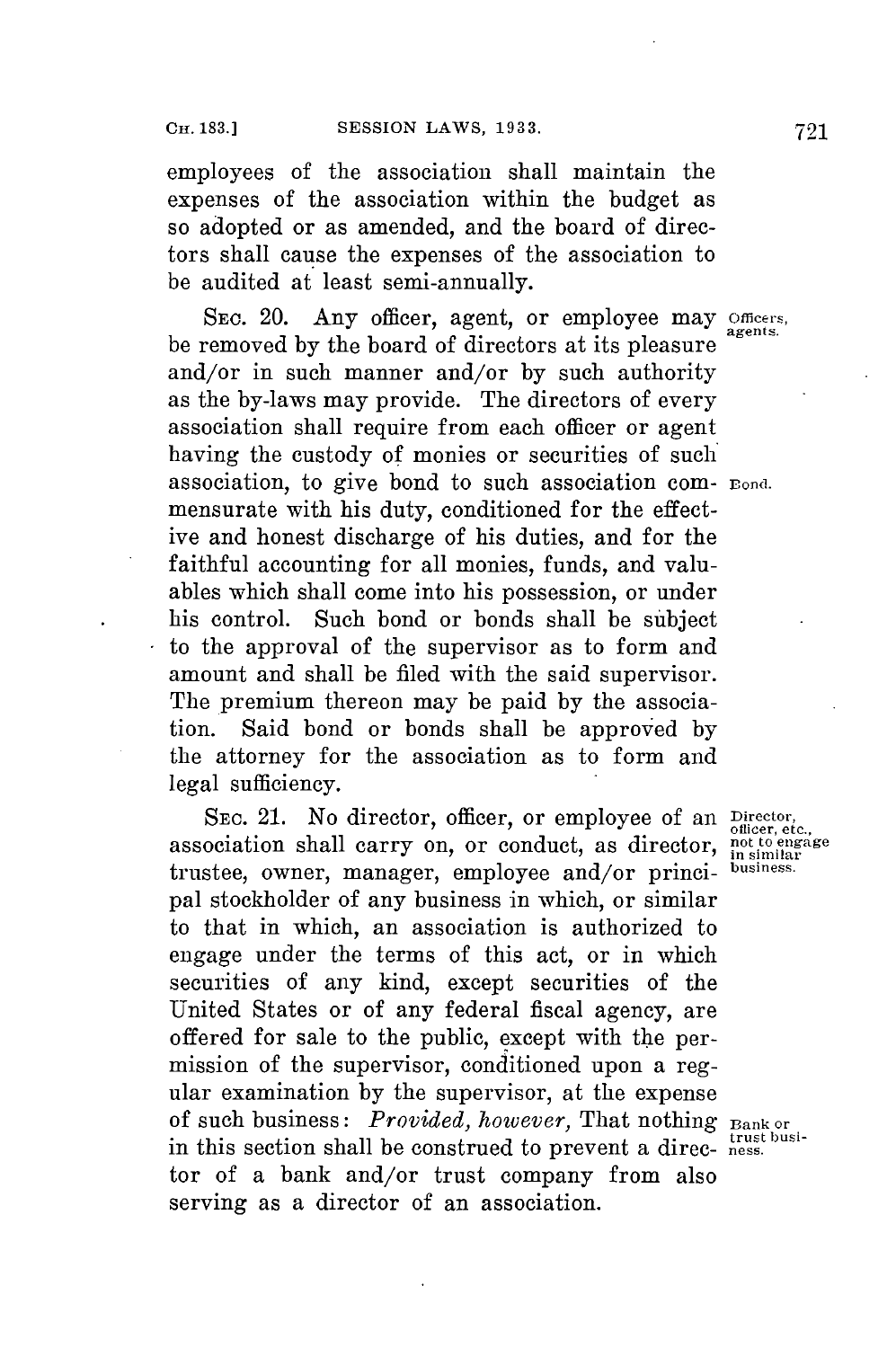Shares:<br>In series or **SEC. 22.** An association may, pursuant to its<br>groups. by-laws, or upon order of the supervisor issue shares in series or groups, no shares to be issued in any group except the latest one. Where shares are so issued each group thereof shall be independent of all other groups, and rights, duties and liabilities, including notice and withdrawal rights of each group, shall be separate and apart from every other group and the association shall, on its books and records, keep separate account of the assets, liabilities and other property and property rights of each group so created and each group shall share its ratable proportion of the expenses of the association, determined from monthly balances of the number of shares therein.

> SEc. **23.** An association may, if provided in its by-laws, issue installment shares, juvenile shares, savings shares and fully paid certificate shares.

In install- Installment shares are those upon which regular stipulated payments shall be made at stated periods until the sum of such payments and dividends credited thereon equal their par value. An association may, in its by-laws, provide for and may in such case pay a higher dividend rate than is concurrently paid on savings shares to the holders of such installment shares if such installment shares are carried to their maturity and may so provide that if such installment shares are not carried to their maturity and are withdrawn theretofore, if withdrawn prior to two years from being subscribed shall receive fifty per cent of the dividend earnings thereon, if withdrawn between two and three years after being subscribed shall receive sixty per cent of the dividend earnings thereon, if withdrawn between three and four years after being subscribed, seventy per cent of the dividend earnings thereon, if withdrawn between four and five years after being subscribed, eighty per cent of the divi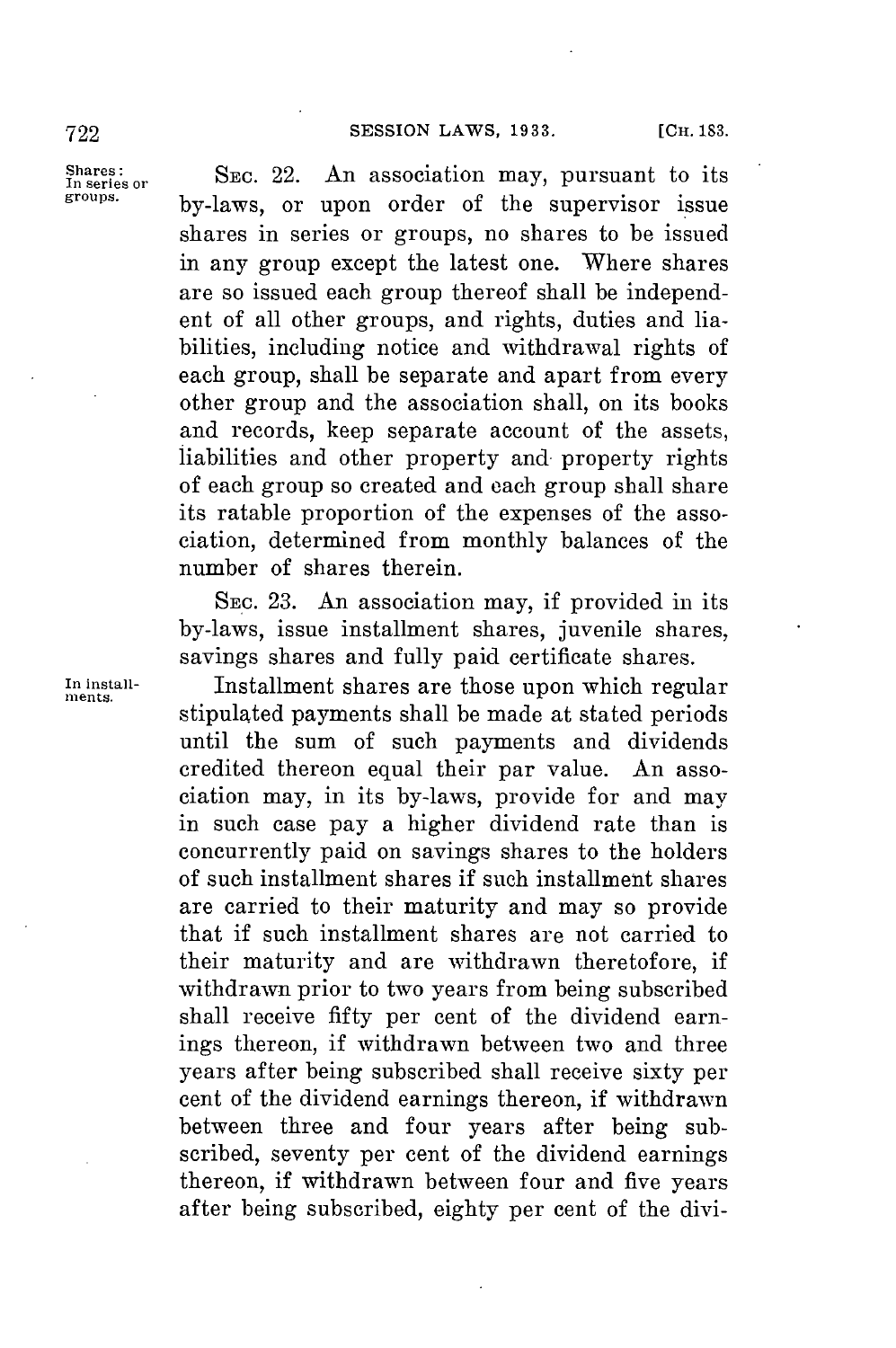dend earnings thereon, and if withdrawn after five years after being subscribed, ninety per cent of the dividend earnings thereon.

Savings shares are shares for which the pur- **Savings** chaser shall pay the full par value at the time of issuance and such shares may be issued in units of one or more shares and/or a fractional part of a share.

SEC. 24. Juvenile shares may be issued to and *Juvenile* in the name of any minor and not otherwise. Such shares and the dividends earned thereon, shall be the sole and exclusive property of the minor to whom the same are issued, and may be withdrawn **by** the minor and his receipt shall be a valid and sufficient release of the association. Such shares shall not be chargeable with losses of the association as to principal, and dividends thereon shall not be at a greater rate than distributed to savings shares. Not more than one such juvenile share shall be issued to one person.

This section shall not prevent a minor from purchasing either installment shares or savings shares.

In the event of receivership, or other liquidation **Liquidation.** of the association, juvenile shares shall be paid par value in full prior to any payment on other shares.

**SEC. 25.** Fully paid certificate shares are shares **Fully paid certificate** for which full payment in cash is made at the time **shares.** of issuance and for which a certificate is issued, which certificate shall provide that such shares may not be withdrawn prior to two years from date of issuance and thereafter only upon ninety days' prior notice for withdrawal and as to such shares, the rights of withdrawal. shall be so limited.

An association may provide in its by-laws not to exceed one per cent higher dividend rate upon such fully paid certificate shares than is concurrently paid on its savings shares.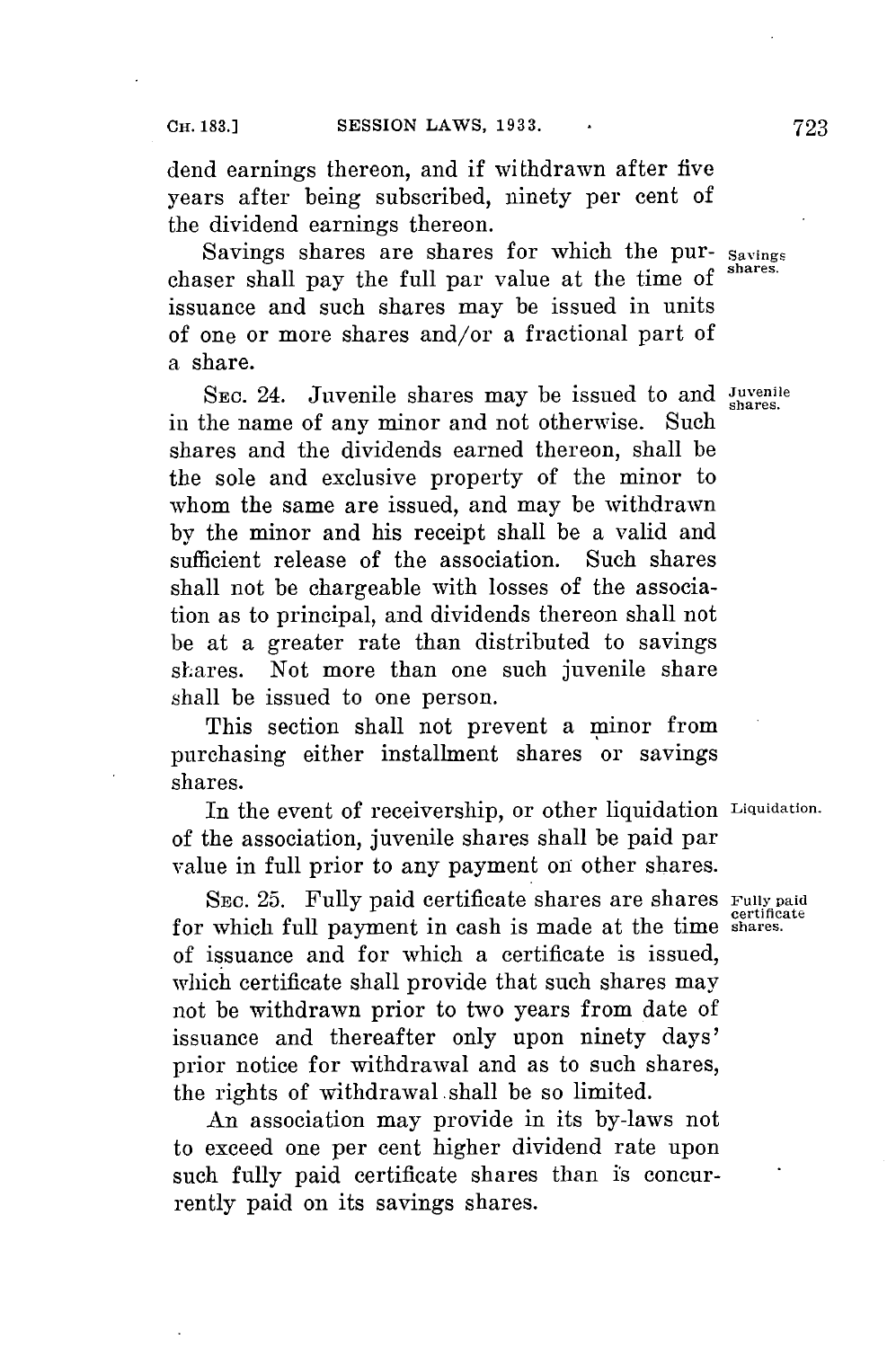**Debentures. SEC. 26.** An association may issue debentures in trust in the name of a trustee, **for** pupils of any school district whereby savings of pupils thereof may be loaned to such association, in which case the relation of debtor and creditor shall exist between such association and the trustee for such pupils, and a rate of interest paid thereon which shall not exceed the rate of five per cent per annum. Each child may add to or withdraw from his individual balance in such fund, subject to established rules.

**Freferred** SEC. 27. No association shall issue preferred shares or shares upon which a stipulated rate of dividend shall be guaranteed or paid before or regardless of the amount of dividends distributed to other shares, neither shall any shares be issued which shall be exempt from bearing their pro rata proportion of losses, except juvenile shares.

**Member's** SEc. **28.** Each association shall issue to each **certificate.** member a certificate showing his share holdings in the association, which certificate may be in pass book form, and as to all such pass books and/or certificates issued from and after the taking effect of this act, the same shall contain a summary of the provisions of the law and the by-laws of the association relating to withdrawals and the right thereto and such other information as may be deemed desirable, such summary to be approved **by** the supervisor of savings and loan; and in addition thereto, as to pass books hereafter issued, they shall contain a statement at the top of the first page of the pass book to be used for entries of members' balances: "Balances as shown herein are investments in shares of this association and under no circumstances can be considered as a deposit in a bank or withdrawable on demand."

> **SEC. 29.** Shares shall not be withdrawn until after a lapse of three months from the time of issu-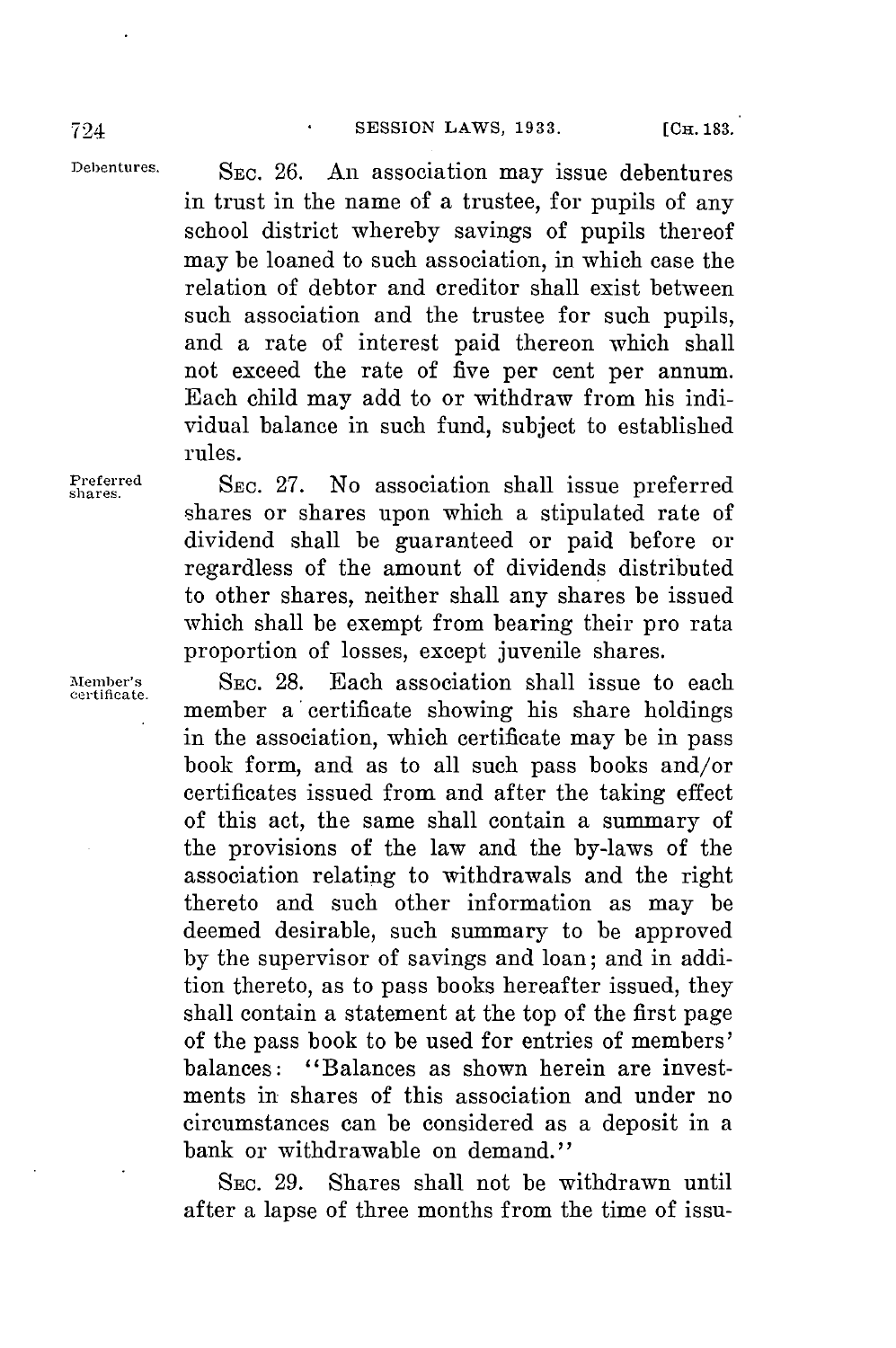ance of such shares, which provision may not be **Withdrawal** waived **by** the association, and a member thereafter wishing to withdraw his shares, or a portion thereof, shall give notice in writing of such desire, which provision may be waived **by** the association.

If upon presentation of notice for withdrawal, **Notice of.** full withdrawal value thereof is not paid, it shall be the duty of the association to enter upon each notice for withdrawal presented its number in sequence and date of presentation and to file the same in the records of the association, and after filing such notice a member shall not be entitled to receive any dividends on his shares for which notice of withdrawal is given: *Provided*, A mem- Cancellation ber having filed notice of withdrawal may cancel **of notice.** the same **by** notice thereof in writing filed with the association, upon the filing of which his right to dividends accruing thereafter on such shares shall be unimpaired.

The withdrawal value of free shares shall be the **Withdrawal** par value thereof and in addition thereto dividends **Free shares** which have been theretofore declared and ordered paid **by** the association.

The withdrawal value of installment shares shall be the amount of the installment payments thereon together with accrued dividends declared thereon to be computed as to percentage of amount paid, in accordance with the terms of this act, and less any fees and fines legally chargeable against the same.

*SEC.* **30.** From and after the filing of a notice **Installment** for withdrawal and during such period of time as **Payment.** the same shall remain unpaid, in whole or in part, it shall be the duty of the association to make payment upon the same in the order of filing as funds are available, except as otherwise provided in this act, and if any such notice shall remain unpaid, in whole or in part, **for** six months from and after the date of its filing, the association shall apply in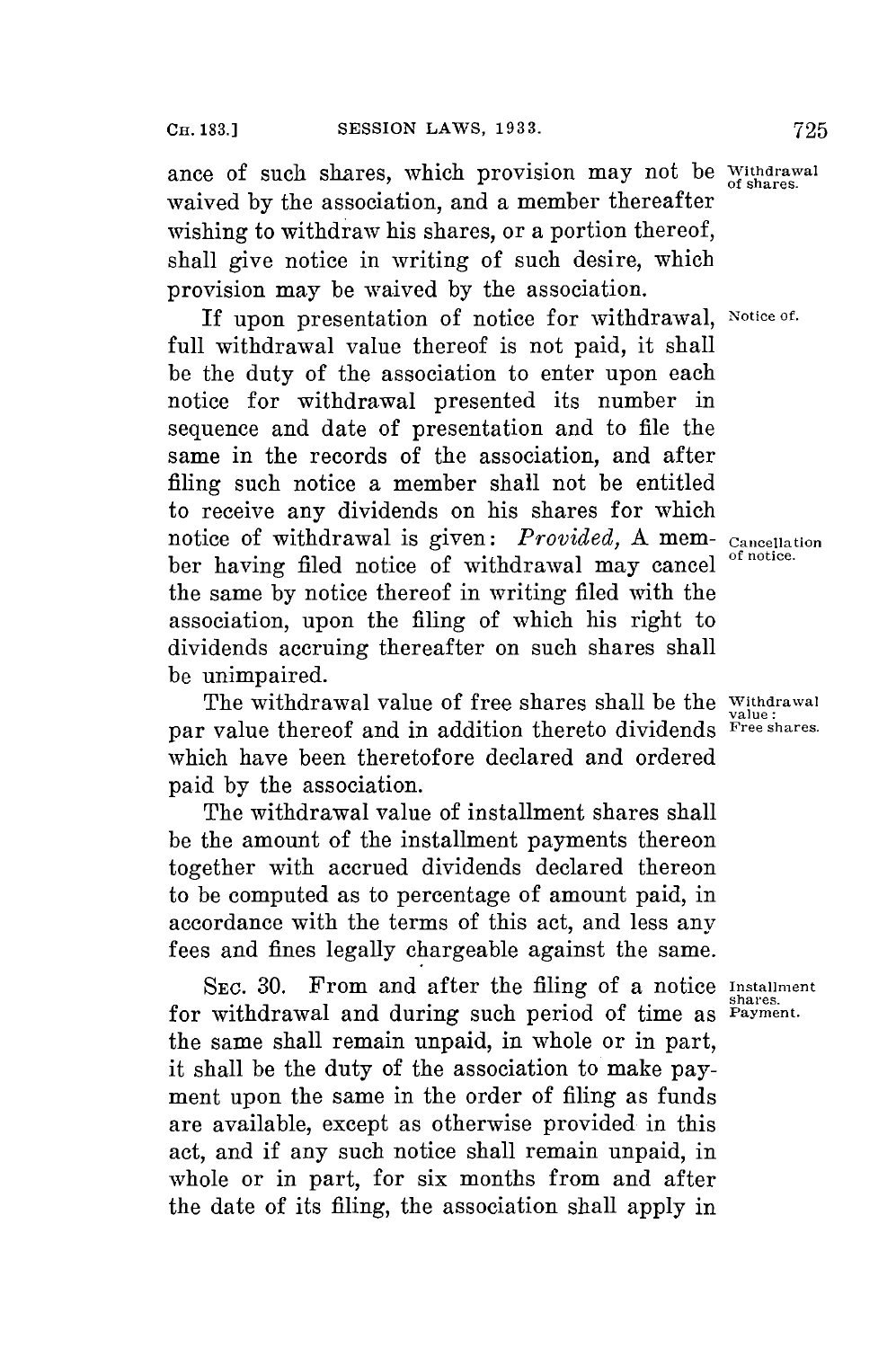payment. thereof three-fourths of the receipts thereafter from the principal of loans repaid and the principal received from the sale of other investments of the association, less the operating expenses thereof and sums paid on existing indebtedness and in protecting its investments: *Provided,* Any sums **Sums in** in excess of two hundred dollars (\$200.00) paid out **excess** of the protection of any single investment shall for the protection of any single investment shall first be submitted to and approved **by** the supervisor before any such payment shall be made.

**Payment of SEC. 31.** Any association which has, as a part withdrawals: of its assets over and above all indebtedness cash Assets of its assets, over and above all indebtedness, cash on hand or in banks; bonds of the United States; general obligation bonds and warrants of the State of Washington or any other state of the United States of America; general obligation bonds and warrants of any county or city in any of said states having a population of over one hundred thousand inhabitants as determined **by** the last federal census which states, counties and/or cities have not defaulted in principal or interest of any general obligations within ten years last past; general obligation bonds and warrants of any city of the first or second classes and general obligation bonds and warrants of counties, cities of the first or second class, school districts within the State of Washington which have not defaulted in principal or interest of any general obligations within ten years last past; bonds of a federal home loan bank, the aggregate of which shall be ten per cent or more of its outstanding shares of all classes, may pay withdrawals to members upon presentation of notice of **Prir** withdrawal: *Provided, however,* That such pay- **notices.** ments shall not be made unless all prior notices **for** withdrawal have been fully paid and/or cancelled.

**Notices, SEc. 32.** Any association which shall have on **unpaid.** file notices of withdrawal unpaid in whole or in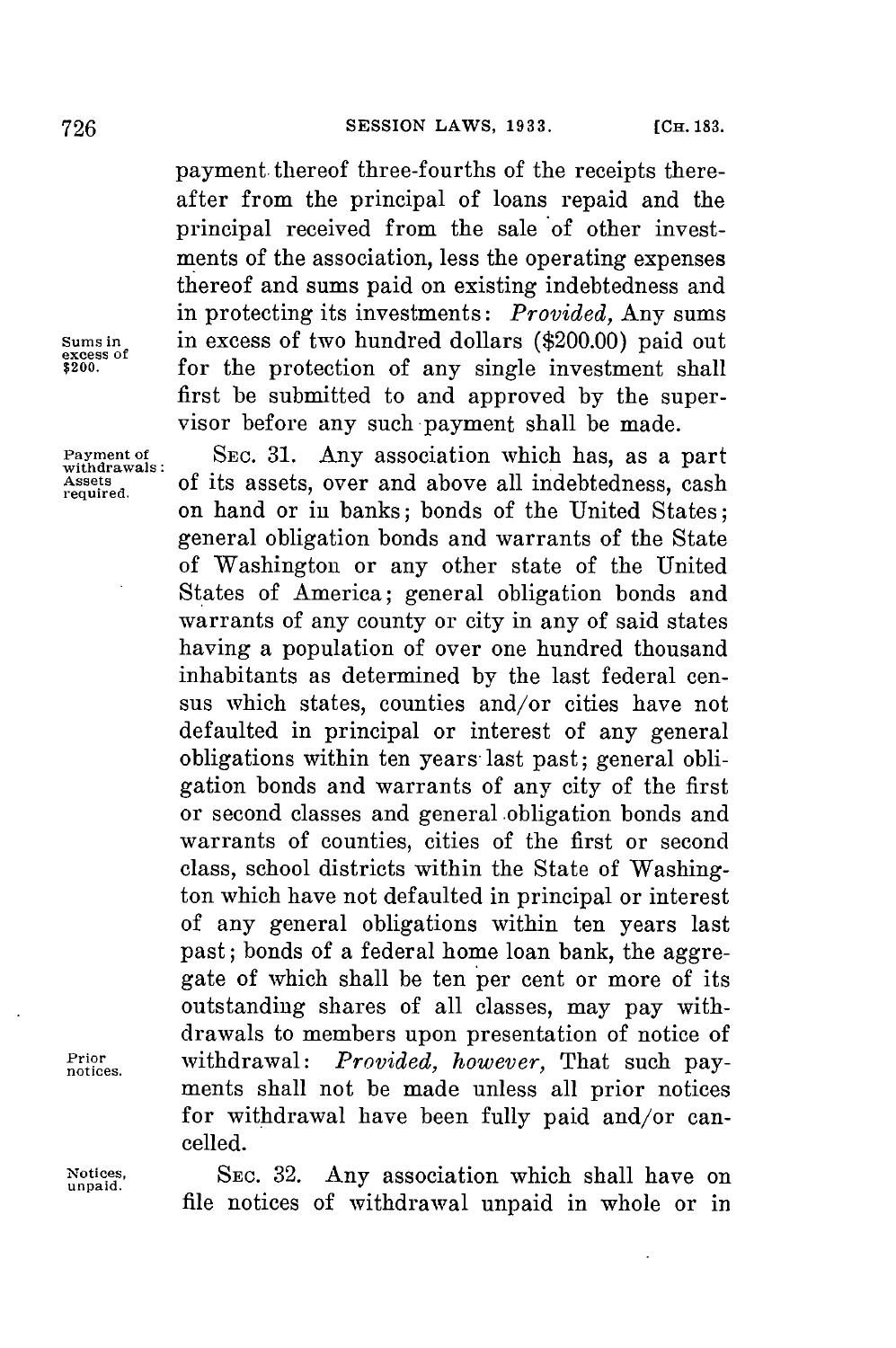part may allow withdrawals, regardless of the order of filing, not to exceed twenty-five dollars **(\$25.00)** per month to any one member and, if such withdrawals are so permitted, the association shall make monthly report to the supervisor showing payments made under this section and the reasons therefor.

**SEC. 33.** Any association may, when such action Notices and rights of **rights of** is ordered and directed **by** a majority in amount **priority: disregarding** of those present and voting at an annual or special **of.** shareholders' meeting called for the purpose, and if such action shall be approved **by** the supervisor, disregard notices and rights of priority therein, and pay to all of the members their holdings on a ratable and proportionate basis, and the supervisor shall have power to cause such proportionate payment to be made **by** any association, and such method of payment may be discontinued **by** like action on the part of the shareholders and with the consent of the supervisor, and in the case where the supervisor has ordered such action he may cancel such order, and the supervisor shall have power to order ratable payment on such percentage basis as he may deem advisable to notice holders in the order of their filing, and to cancel such order.

SEC. 34. No withdrawal fee shall be charged **Shares** of against any member. The transfer of shares and/or other evidence of membership shall be regulated **by** the by-laws and no transfer thereof shall be valid unless made in accordance with such by-laws.

SEC. 35. Dividends which have been declared **Dividends**, and/or payments on notices which have been called for payment and which remain uncalled for during a period of six months thereafter shall be invested in savings shares to the credit of the member entitled to the same, and, if there be more than one group, in the latest group. **.**

**SEc. 36.** Whenever a contract for purchase of installment shares shall be in arrears for three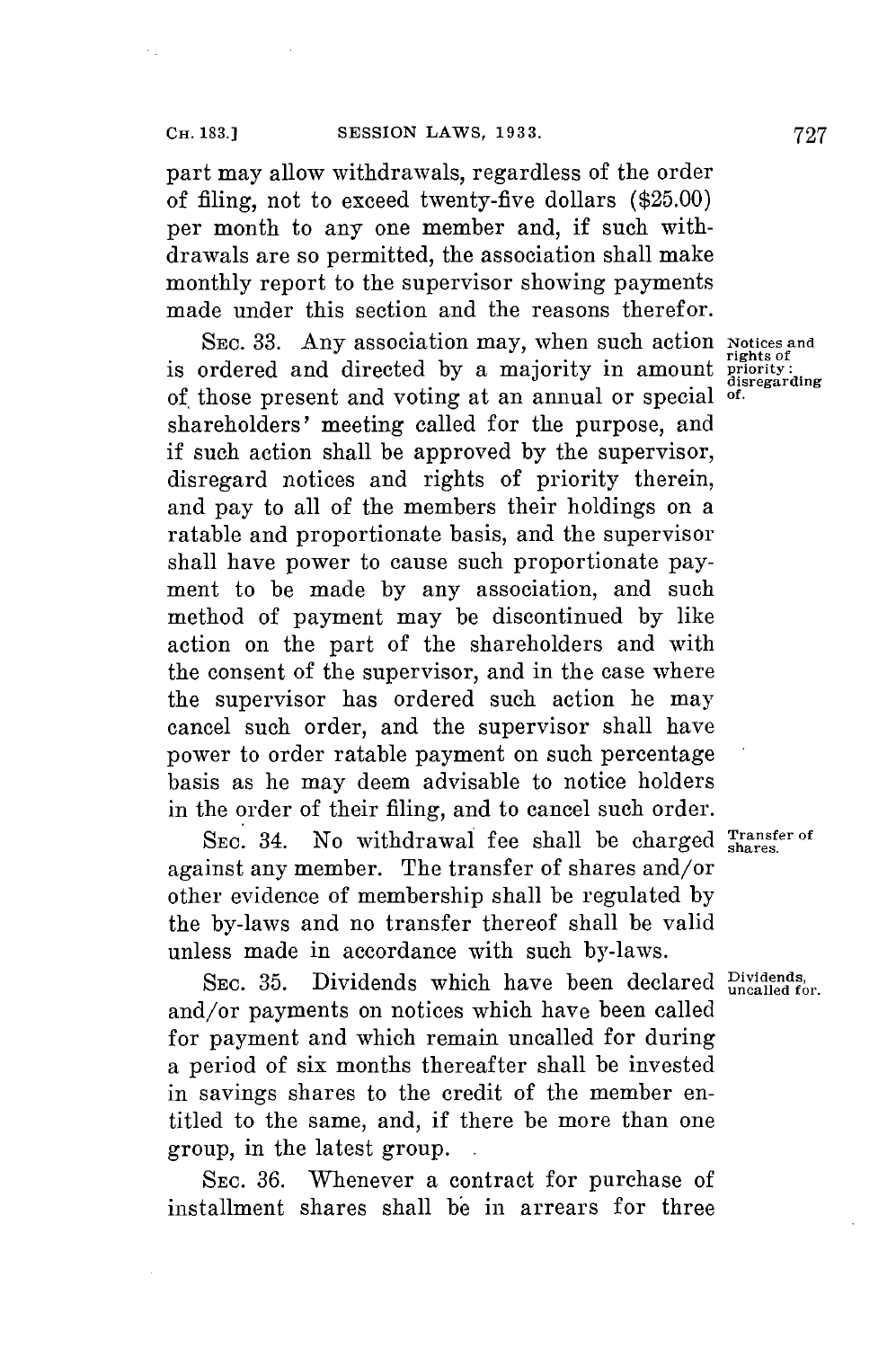Installment months, the association shall serve notice upon the delinquency. momber to make all delinquant parments, and upon member to make all delinquent payments, and upon failure of the member to make such payment within thirty days, the association may issue savings shares for the withdrawal value of payments made, pursuant to said contract, and if a member shall be delinquent for twelve months, the association shall issue savings shares in the amount of withdrawal value of payments upon such installment contract, and where dividends are declared on installment shares, fines may be charged for delinquency on the contract of purchase thereof, which fines, however, shall not exceed the earnings on the delinquent installments, and such fines shall be in accordance with a uniform system.

Free shares: SEC. 37. An association may retire any free share of any class, and the member holding such share shall be paid the withdrawal value thereof, and personal notice, or notice **by** mail, of such retirement thereof shall be given to the member, and dividends thereon shall cease if the withdrawal value of such shares are not taken **by** such member within thirty days from and after the giving of such notice.

**Cancellation SEC. 38.** When a member's account has re- **of shares.** mained inactive for seven consecutive years, and such member shall have been absent and his whereabouts unknown **by** the association during said entire time, and he shall not have responded to notice mailed **by** the association to his last known address, the association may cancel his shares and transfer the withdrawal value thereof to the escheat fund, which escheat fund shall not participate in the earnings of the association. The member or his executor or administrator may claim the same at any time within eighteen months after the withdrawal value of such shares have been placed in the escheat fund, in which case the association, **upon**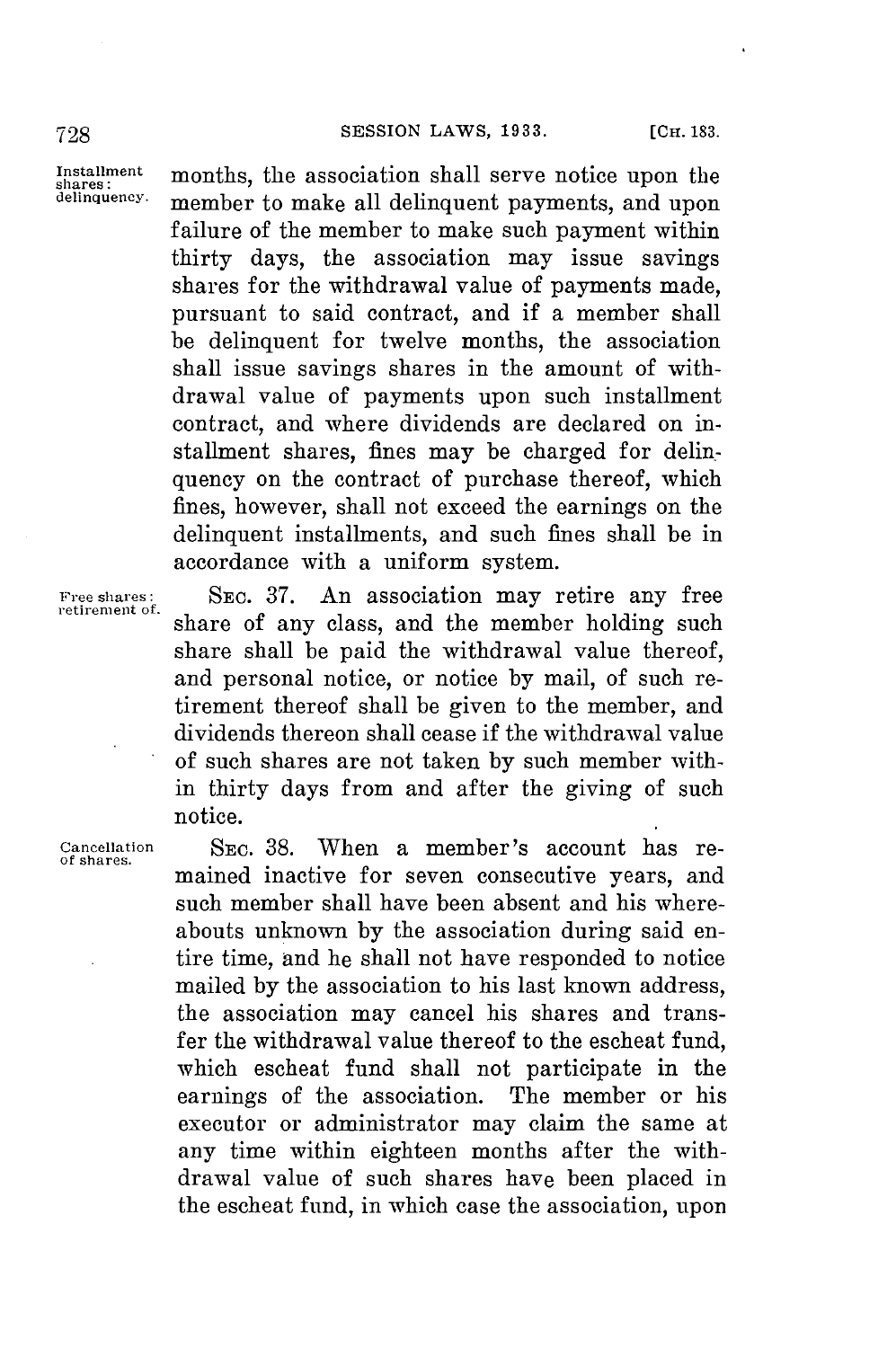satisfactory proof of identity, shall withdraw the withdrawal value of such shares from the escheat fund and pay the principal of the same to the member or his executor or administrator. In the event that no such claim is made thereafter, such credit shall belong to, and be paid to, the State of Washington.

SEC. 39. No member shall hold more than one Limitation per cent  $(1\%)$  of the shares issued in any group **by** any association: *Provided, however,* That this limitation shall not prevent any person from holding fifty (50) shares in any group of any associa- Existing tion. This limitation shall not affect existing shareholdings. **.**

SEC. 40. All contracts and agreements entered Contracts into between a minor and an association, with respect to his membership and/or his shares shall be valid and enforcible: *Provided, however,* That no association shall exact or collect any membership fee from any minor.

SEC. 41. Two or more persons may jointly be- Joint come members in an association and such persons shall enjoy the same rights as though the shares had been issued to an individual member and unless express written instructions to the contrary are given to the association relative to such account, and written receipt thereof acknowledged **by** such association, any of such persons may exercise the rights of ownership, transfer and withdrawal incidental to such ownership without the other joint holders joining therein, and in the event of death, the survivor or survivors may exercise all rights incidental to such stock: *And further, provided,* That in the event that any person shall die leaving Decease of shareholder. in any such association shares of which the withdrawal value shall not exceed five hundred dollars **(\$500.00),** and no executor or administrator of his estate be appointed, such association may, at its

ownership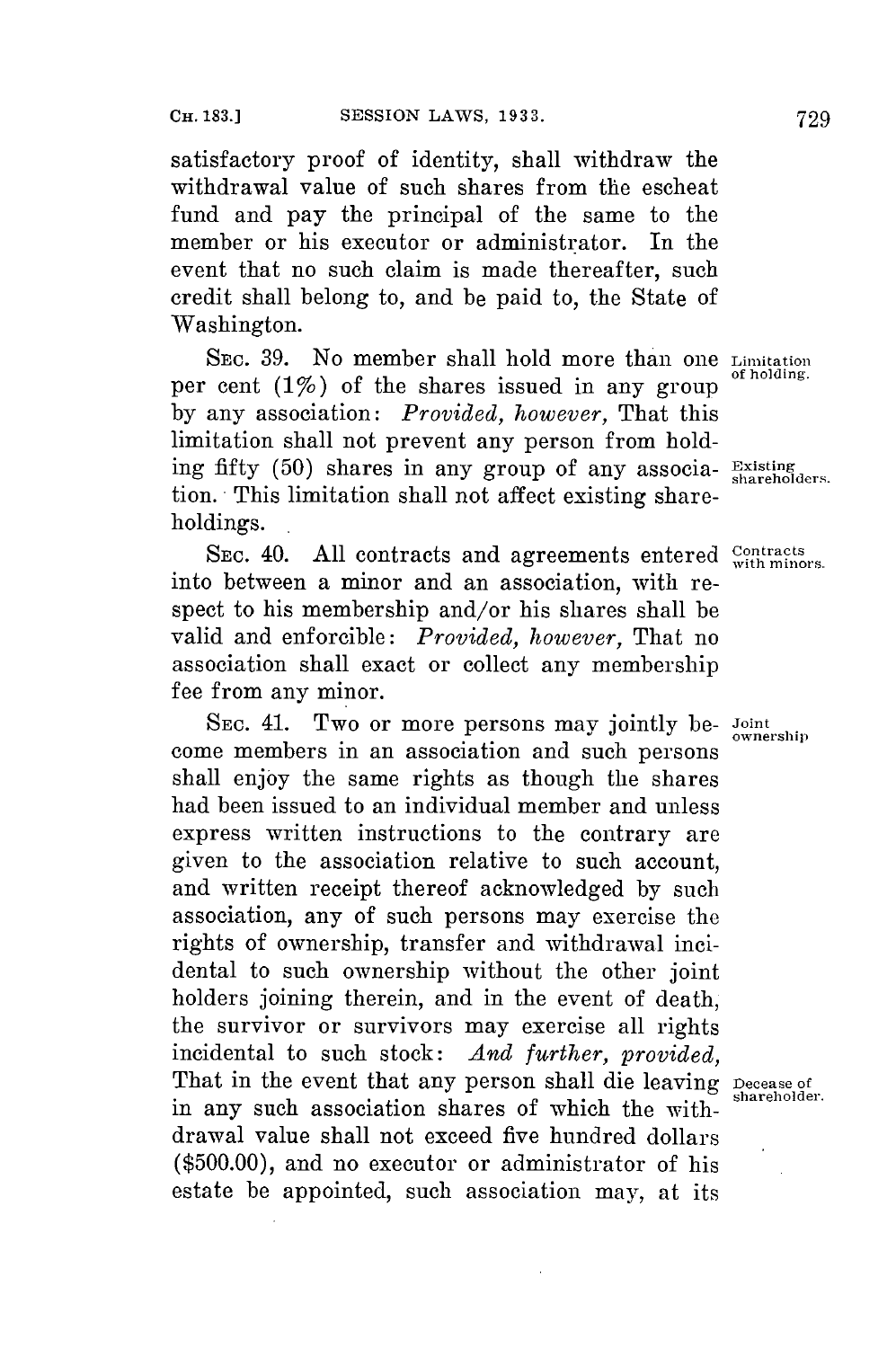Payment of discretion, pay the balance of his account to the under  $\frac{1}{2}$  of the discrepance of measure in the under  $\frac{1}{2}$ widow, or if the deceased was a married woman, then to her husband, next of kin, funeral director or other creditor who may appear entitled thereto. As a condition of such payment such association may require proof **by** affidavit as to the parties in interest, the filing of proper waivers, the execution of a bond of indemnity, with surety or sureties, **by** the person to whom the payment should be made and/or withdrawal permitted and a proper receipt and acquittance therefor. For any such payment pursuant to this section such association shall not be liable to the decedent's executor or administrator thereafter to be appointed unless the payment made and/or withdrawal permitted is within six **(6)** -months after the decedent's death, and an action to recover the amount shall have been commenced within six (6) months after the date of payment.

**Married** SEC. 42. Married women may become members **women.** of an association, and as between the association and such members, it shall be conclusively presumed that all payments made upon such shares were made with her separate funds and that such shares are her sole and separate property.

**Free shares.** SEC. 43. **A** member shall have no liability to the association or its creditors upon free shares owned **by** him.

Borrowers. **SEC. 44. Borrowers shall pay the full amount** of their indebtedness to the association, and shall not be entitled to set-off or counter-claim against such indebtedness the withdrawal value of shares owned **by** them: *Provided, however,* That in cases Purchase of where an association requires the purchase of a shares<br>required stipulated amount of shares as a pro-requisite to stipulated amount of shares as a pre-requisite to obtaining a loan, or in the course of said loan, then and in that event and not otherwise, the borrower shall be entitled to offset the withdrawal value of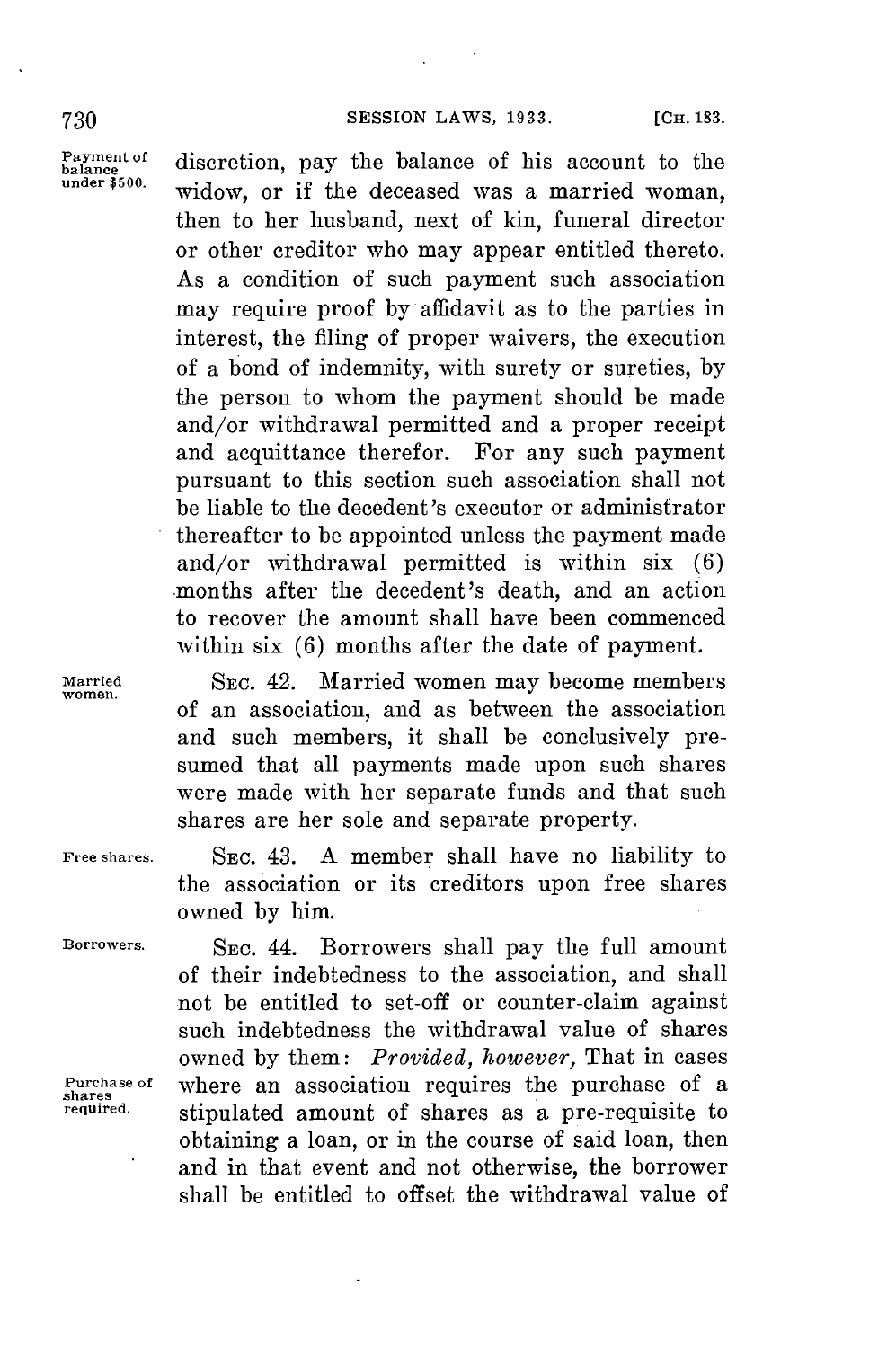such shares against said loan in the completion of payment thereof.

SEC. 45. A membership fee of not over two dol- Membership lars (\$2.00) per share, payable in cash, may be collected from any members except minors: *Provided,* That on all applications written in the State of Washington such fee shall be collected in one payment in cash and shall be receipted therefor on a **Receipt for**. separate receipt other than the certificate or pass book and shall in no case be more in amount than one half of the initial payment on such subscription.

SEC. 46. Any member shall have the right at reasonable times and for reasonable and proper purposes, to inspect the books and records, articles and by-laws of the association: *Provided, however*,  $\left\{\begin{array}{c} \text{vetoed.} \end{array}\right\}$ That nothing in this section contained shall permit the giving to or obtaining **by** a member of the names of members in or borrowers from such association, or the individual amounts of such accounts.

SEC. 47. Every association shall have power to purchase, own, vote, and sell stock in, or act as agent for, a federal home loan bank and to that end to comply with any requirements of law or rules and regulations promulgated **by** such bank.

SEC. 48. Every association shall issue shares Money received as and/or certificates in return for all monies received **investments.** as investments from members and no association shall carry any demand, commercial or checking account. An association may borrow money in an amount not in excess of twenty-five per cent (25%) of the shares of all classes and groups issued **by** it as shown **by** its last preceding semi-annual statement. An association may borrow upon its debentures: *Provided,* That an association may borrow **Indebtedness** from any federal home loan bank or other similar **Home Loan**<br>from any federal home loan bank or other similar **Home Loan** federal agency and as security for such loan **by** said bank, may pledge, hypothecate, or otherwise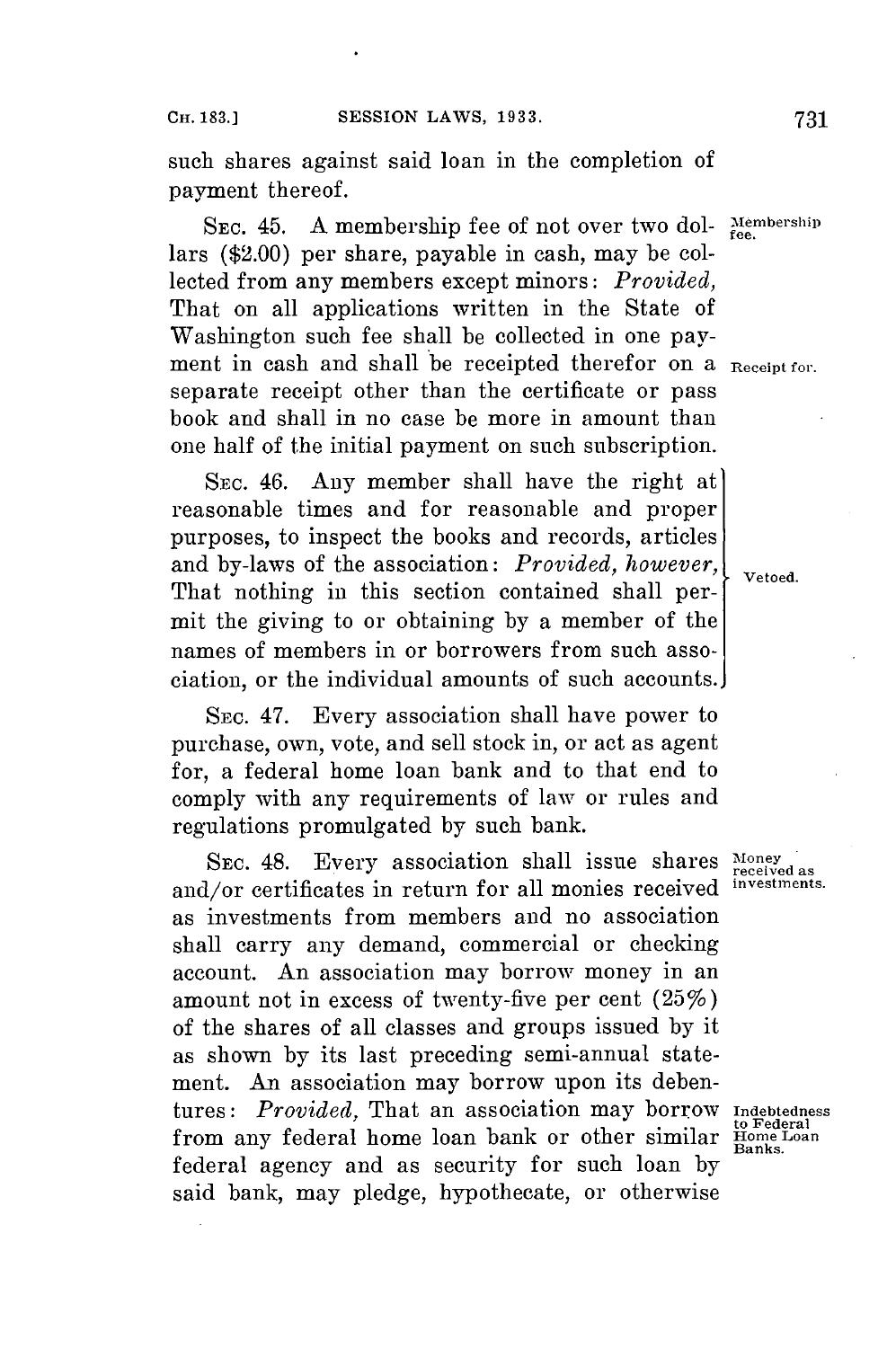encumber any of the property and/or securities, real or personal, owned **by** such association, and in connection therewith, may comply with any requirements of law or rules or regulations relative to the conduct of such federal home loan bank or other similar federal agency. In all cases where money is borrowed **by** an association, the association shall forthwith furnish to the supervisor copies of all written instruments evidencing such indebtedness.

**logage SEC.** 49. An association may employ its funds in the making of first mortgage loans, substantially all of which shall be made to members. For every mortgage loan made the borrower shall execute a note stating the terms of the contract, and in every case such loan shall constitute a first lien upon a fee estate in improved real property, and shall not be in excess of forty per cent (40%) of the appraised value thereof in the case of a straight loan or in excess of fifty per cent (50%) in the case of **Terms and a monthly installment loan.** Such appraised value to be based upon the value of the land, together with the permanent improvements thereon. Appraisals of the value of property upon which loans are to be made shall be determined **by** two appraisers appointed **by** the board of directors and approved for such service **by** the supervisor, such appraisal to be made in writing stating the conservative value of the property, and that each appraiser has personally examined said property, and signed **by** the appraisers, to be filed with the association before any mortgage loan shall be made. Before any mortgage loan shall be made, the association shall require abstract of title as to the mortgaged property, duly certified **by** a responsible person or corporation maintaining a complete set of abstract indices to land in the county where such real estate is situated, to be accompanied **by** a written opinion of a competent attorney to the effect that the pro-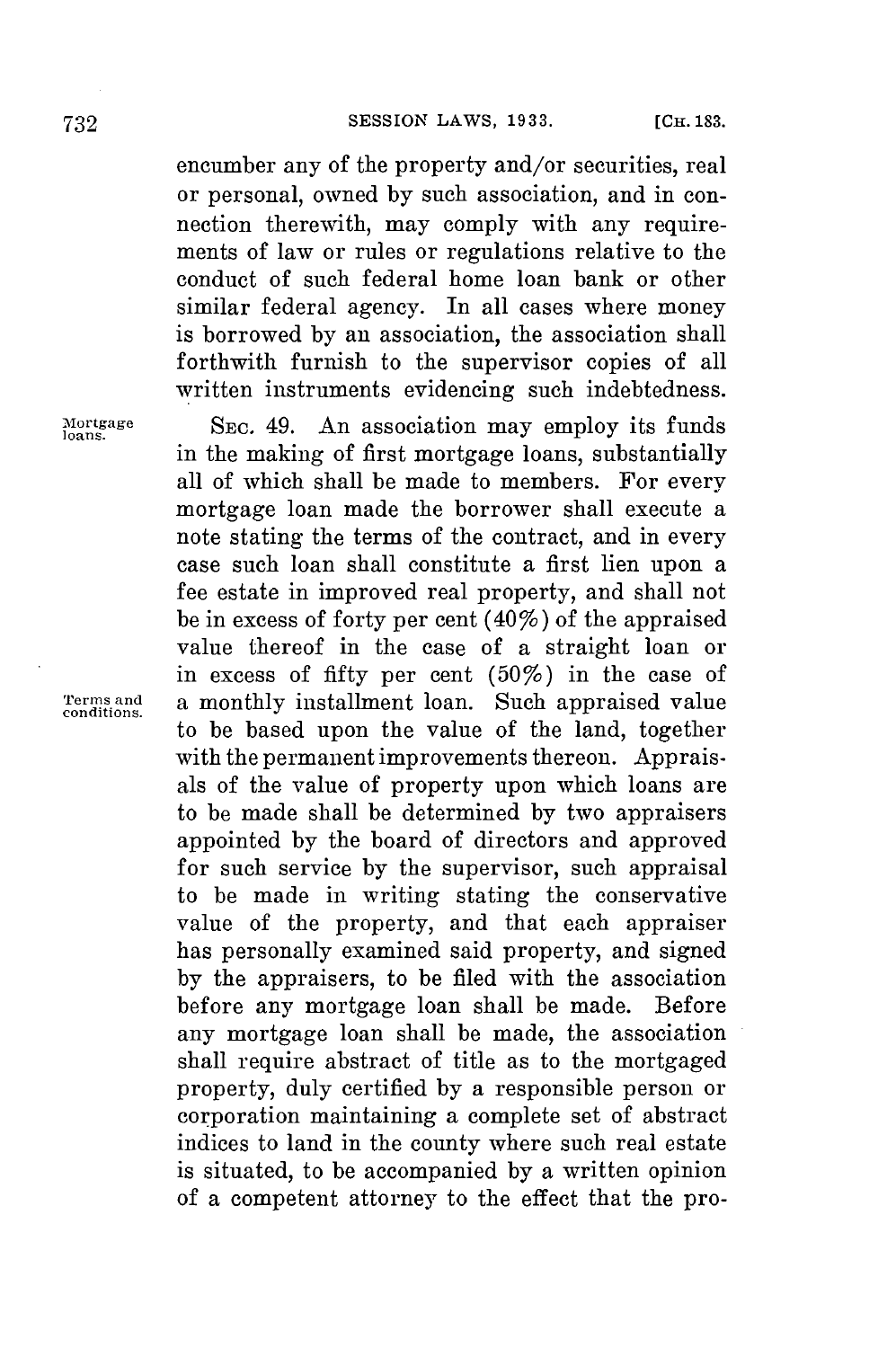posed mortgage will constitute a first lien upon such property; or a policy of title insurance executed **by** a responsible title insurance corporation; or in the case of lands registered under the Torren's system, a duplicate certificate of ownership issued **by** a registrar of titles, and which loan shall provide that the mortgagor maintain fire insurance upon the buildings and improvements on the mortgaged premises, to be in a company authorized to transact the business of writing fire insurance in this state in such amount as shall be stipulated in the mortgage with mortgagee loss payable clause attached thereto in favor of the association, and that the said policies be deposited with and held **by** the association pending payment of the loan. No association shall make any real estate loans except<br>on first mortgages, as in this act provided:  $And$  installments. on first mortgages, as in this act provided: *provided,* That every association shall have at least eighty per cent (80%) in amount of its real estate mortgage loan investments in the form of monthly installment loans.

SEC. 50. Any association shall have power to Leans on a straight of the straight of the straight of the straight of shares. lend its funds upon its own debentures and upon the debentures of another association of this state, or to its members, or to loan upon the security of its own shares up to seventy-five per cent (75%) of the amount of the withdrawal value thereof.

SEC. 51. No association shall make any loan to  $\frac{\text{Loans to}}{\text{officers}}$ , an officer, director, agent and/or employee of the  $\frac{\text{direction}}{\text{agents}}$ . association or to any firm or corporation in which  $\frac{\text{emologies}}{\text{emologies}}$ . any officer, director, agent and/or employee of the association is a member or owner.

It shall be unlawful for any officer or director of an association, either personally or through the medium of a partnership of which he is a member, or a corporation in which he is a stockholder or bond holder to the extent of ten per cent (10% **)** of the issue thereof, to borrow any money from the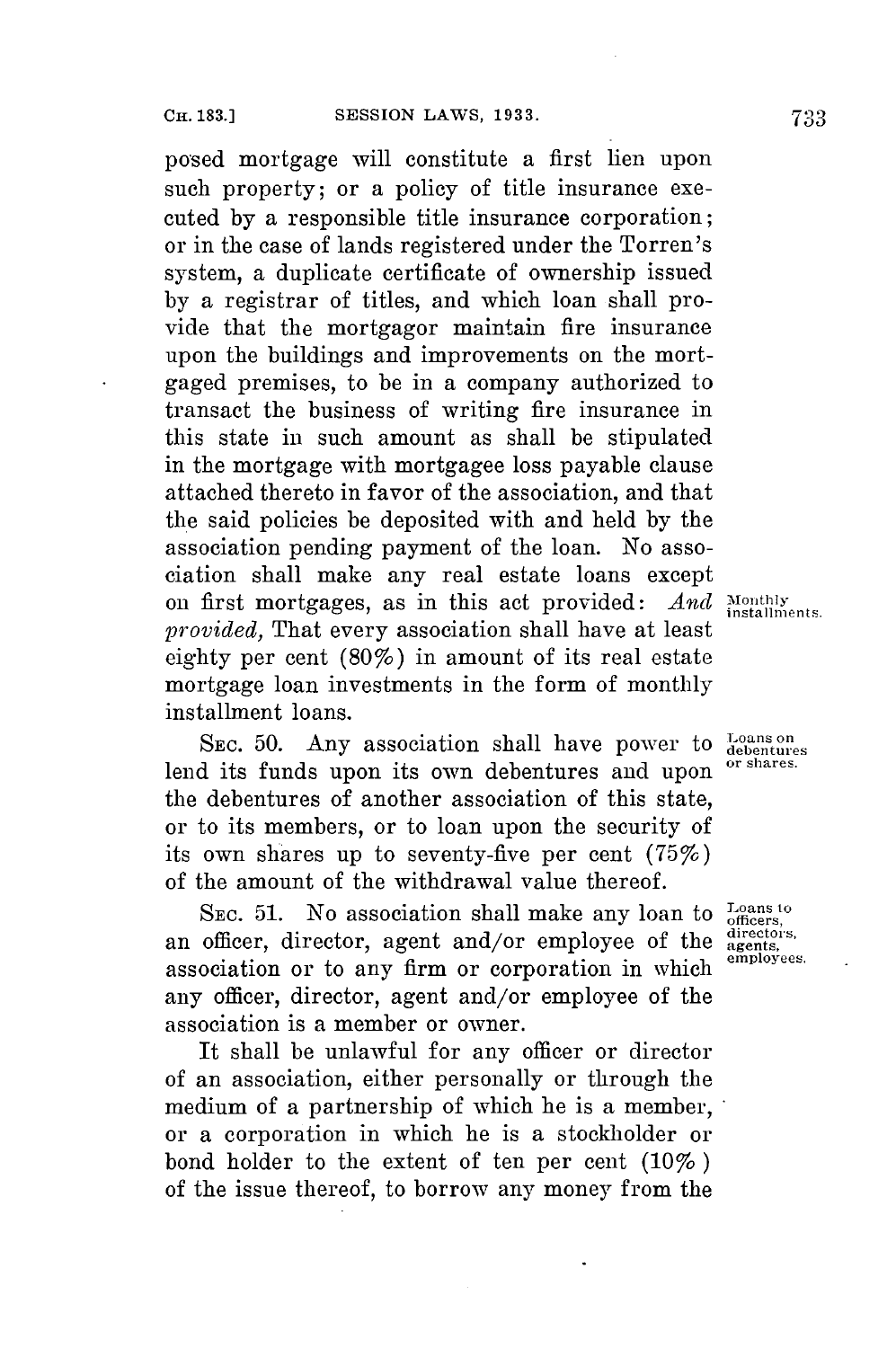association or to become indebted in any way to the association, or to sell or buy or otherwise dispose of or acquire to or from such association any real property or securities of any kind or nature, and it shall be unlawful for any officer, director, agent and/or employee of any association to knowingly loan or cause to be loaned any of the funds of such association or to knowingly sell or buy or otherwise dispose of any real or personal property of the association to any person who is a director, officer, agent and/or employee of such association or to any partnership of which such person is a member or to a corporation in which such person is a stockholder or a bond holder to the extent of ten per cent  $(10\%)$  thereof.

**violation.** Every person who violates this section or who

**Limitation**

 $\frac{\text{Limitation}}{\text{of loan to}}$  SEC. 52. No association shall lend more than two per cent (2%) of the total assets of the association on the security of one property or to one person: *Provided,* That this restriction shall not apply to a loan not exceeding five thousand dollars **(\$5,000.00).**

aids and abets any other person in such violation

shall be guilty of a felony.

**Loans to SEC. 53.** It shall be unlawful for any associa- **supervisor, eminer,** tion to make any loan to or purchase any property of any kind or nature from the supervisor or any . deputy, attorney, examiner, accountant and/or employee of such persons and it shall be unlawful for the supervisor or any deputy, attorney, examiner, accountant, appraiser and/or employee of such persons to engage in any business transaction of any kind or nature, except as provided for in this act, with any association.

**Violation.** Any person who violates this section or who aids or abets any other person in such violation, shall be guilty of a felony.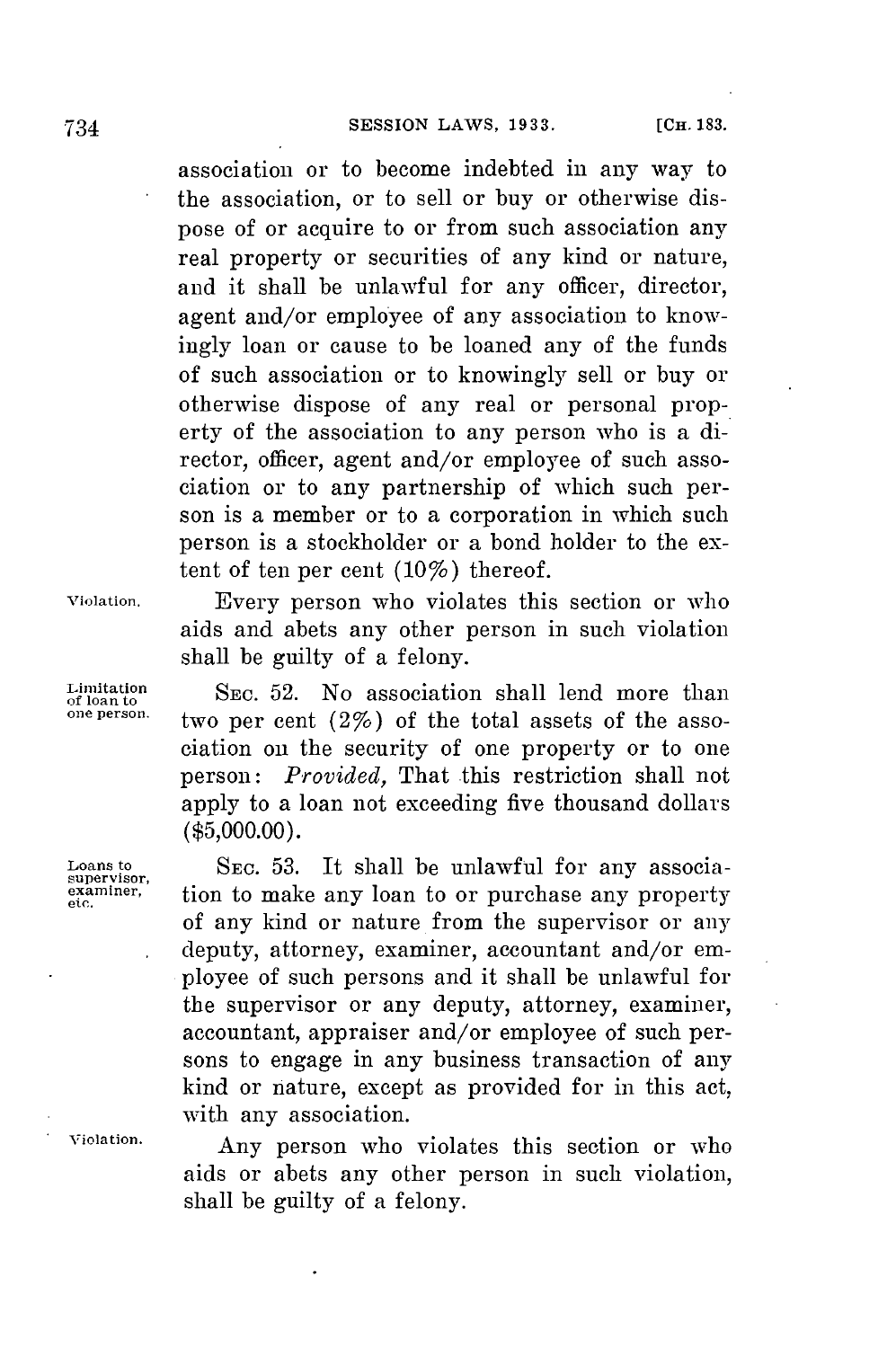SEc. 54. An association upon making a mort- **Mortgages.** gage loan on real estate or as additional security upon a loan already made, may take, in addition to the mortgage upon such real estate, such other security of any kind or nature as it may deem ad-  $_{\text{security}}^{\text{Other}}$ visable.

SEC. 55. The directors of an association shall Compromise have power to compromise debts due the association **by** the taking of shares of the association and/or other associations of this state and/or such other securities, property and/or property rights of every kind and nature, as in their discretion, they deem to be to the best interests of the association: *Provided, however,* That the secretary of the asso- **Report of.** ciation shall forthwith submit to the supervisor a written report of any compromise so made.

SEC. 56. Subject to the provisions of this act, <sup>Power to</sup> an association may buy, sell, lease and deal in real property; furniture, fixtures and office equipment convenient and necessary for the carrying on of its business; bonds and treasury certificates of the United States; general obligation bonds and warrants of the State of Washington or any other state of the United States of America; general obligation bonds and warrants of any county in the United States and of any county or city in the United States having a population of over one hundred thousand **(100,000)** inhabitants as determined **by** the last federal census, which states, counties and/or cities have not defaulted in interest or principal of any general obligation within ten years last past; general obligation bonds and warrants of any county, or city of the first or second class or school districts within the State of Washington which have not defaulted in interest or principal of any general obligation within ten years last past; first mortgages on fee estate on improved real property in the State of Washington; its shares; the capital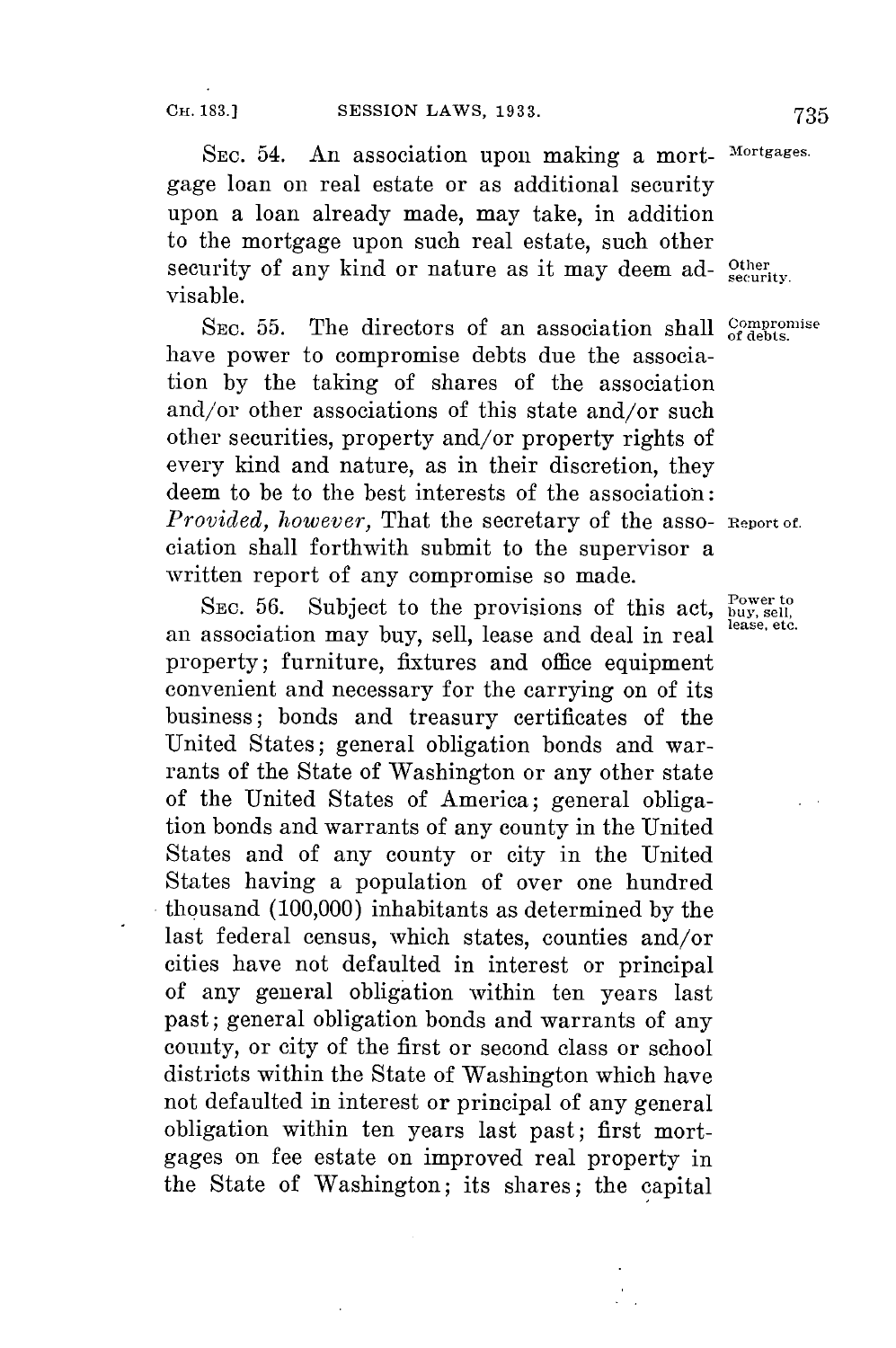stock or bonds of a federal home loan bank: *Pro***eestate** *vided, however,* That an association may not invest or deal in real estate bonds.

Real estate: **SEC. 57.** No association shall buy, sell, own, exchange, convey, lease and/or mortgage real property except such real estate or leasehold interest therein now owned or as may be reasonably required for the transaction of its business, which may include space for rental **by** the association to tenants, and the acquisition of real estate through foreclosure or otherwise realized upon security taken **by** it: *Provided,* That an association shall business not expend or obligate itself for the purchase and expenditure. improvement of real estate for its business location in an amount greater than five per cent *(5%)* of its then assets: *And further provided,* That this section shall' not affect associations as to invest-Investments **ments already made in real property for business** previously **previously** locations.

Deposit of **SEC. 58.** Every association, either foreign or **notes and** mortgages domestic, doing business in this state, shall upon taking any note and mortgage securing a loan on real estate, deposit the same forthwith after recording the mortgage, with the supervisor of savings and loan. Such notes and mortgages so deposited may be withdrawn with the consent of the supervisor for loaning or other purposes.

 $\ddot{\phantom{a}}$ 

**Depositing. SEC. 59.** An association may deposit its funds in a federal home loan bank or any branch thereof and/or in such state or national bank, or other depository in this state, as may be annually approved **by** the board of directors; and an association may engage in the business of renting safe deposit boxes or other property of like nature, and may act as escrow holder.

Merger or SEC. 60. Any two or more domestic associa-<br>
eonsolida- SEC. 60. Any two or more domestic associa-<sub>consolida</sub>. SEC. 00. Any two or more domestic associa-<br>tion. tions may merge into one association or consoli-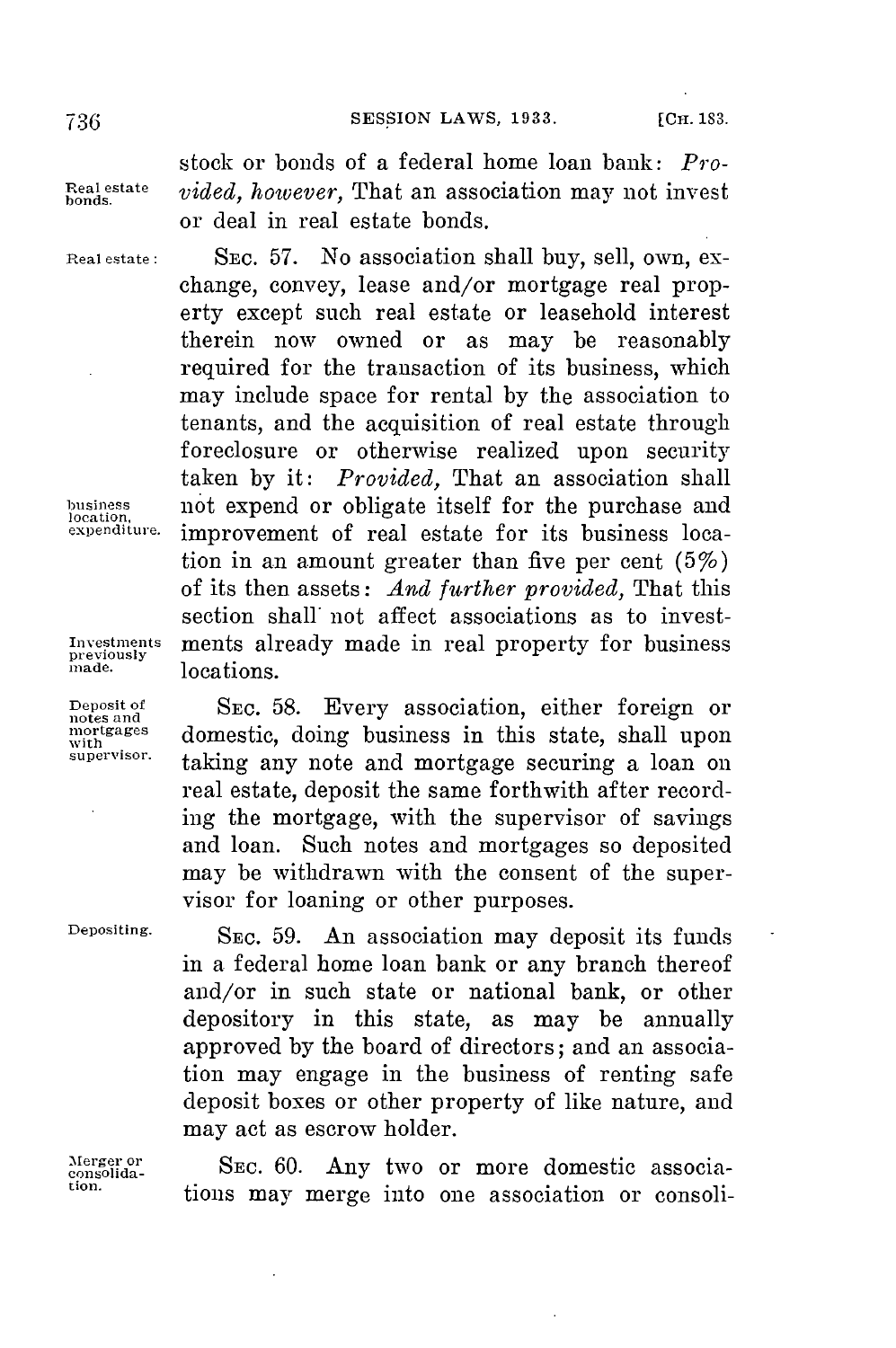date into a new association with or without a dissolution or division of the funds or the property of either of them among its members. In the event of a new association being formed in such manner, such new association shall take such steps and pay such fees as are required in this act **for** the formation of an original association.

Any domestic association may transfer its **Transfer.** engagements, funds and property to any other domestic association: *Provided,* That any such pro- **Approval:** posed merger, consolidation and/or transfer and **holders,** the terms thereof shall be approved **by** a two-thirds majority in amount of all of the shareholders present and voting of each association involved therein, at a meeting to **be** specially called for such purpose. Written notice thereof shall be mailed, postage prepaid, to each member at his last known address at least ten and not more than fifteen days prior to the date of such meeting, and such notice shall be published once each week for two successive weeks in a newspaper of general circulation in the county in which the associations are located, first publication of such notice to be within three weeks of the date of such meeting: *Provided,* That no such mer- **of super**ger, consolidation or transfer shall become effective until the same has been approved in writing **by** the supervisor and certificate of authority therefor issued.

*And be it further provided,* That upon such *Withdrawal* merger or consolidation being completed, withdrawal notices on file in the associations so merged or consolidated shall be grouped together; priority thereon shall **be** assigned to such notices on the basis of the time of the original filing thereof.

**SEC. 61.** No association shall make an operat- **Operating or managing** ing or management contract with any person fixing the costs of doing business, and any such existing **-24**

**of share-**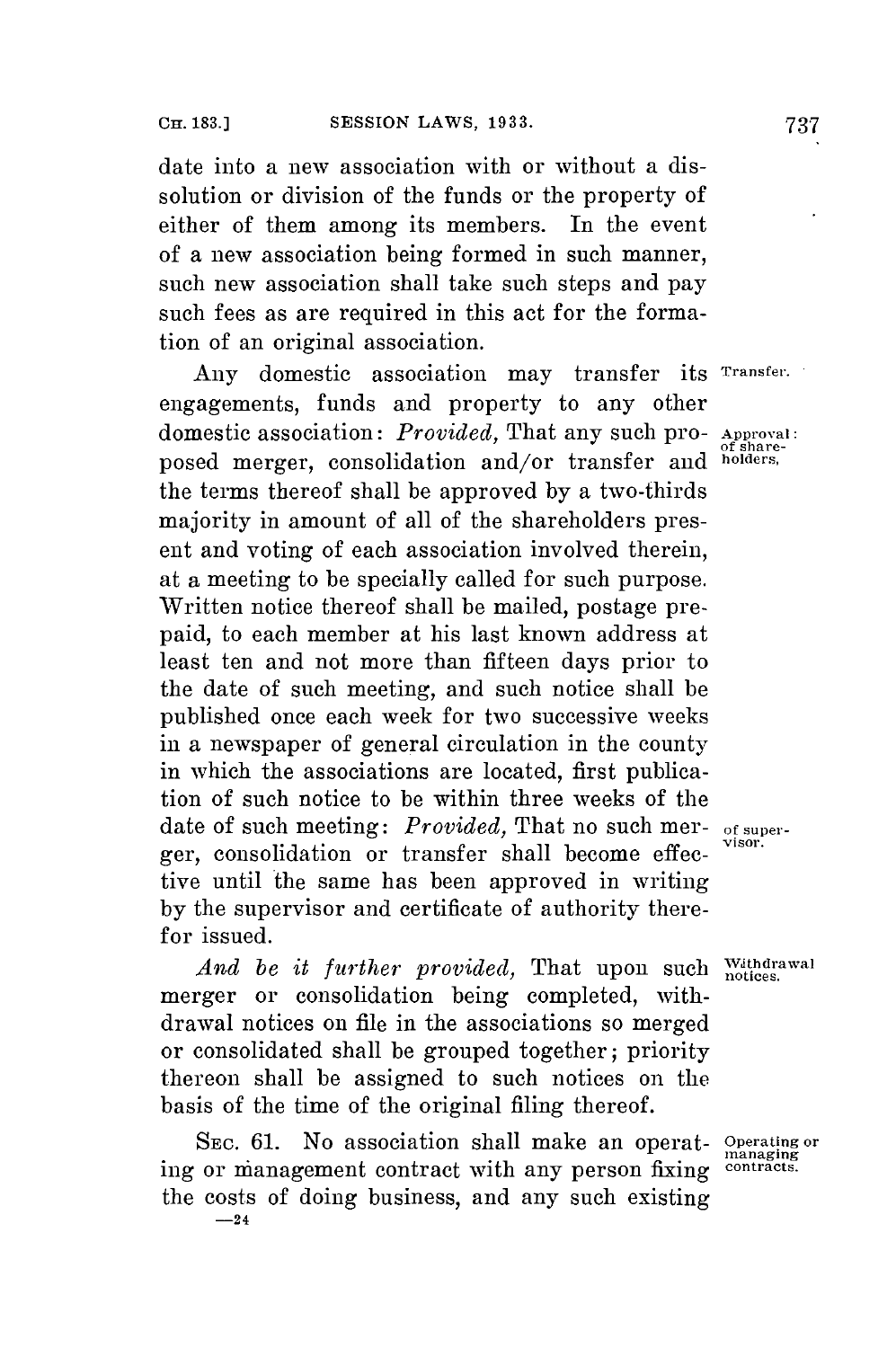contract is declared to be void and against public policy.

**Comis- SEc. 62.** No association shall pay, or agree to **sions.** pay, to any director, officer, agent and/or employee, directly or indirectly, any commissions upon the making of loans, nor shall any such person receive any commissions upon the making of loans **by** the association. Every person who violates this sec-**Violation.** tion or. who aids or abets any other person in such violation shall be guilty of a felony: *Provided,* That this section shall not be construed to prevent the **Collection** payment **by** an association of reasonable collection commissions on real estate mortgage loans where the mortgaged real property is all located outside the county in which the association has its place of business.

**Computation** SEc. **63.** Every association shall compute and **of profits.** ascertain its profits and losses semi-annually as of June 30th and December 31st of each year and in determining the same such association shall compute its gross earnings and its expenses and determined losses, if any, for such period. From any net profits actually received during such period from any source, it shall pay into the contingent fund five per cent  $(5\%)$  thereof and the balance so remaining, if any, may be retained in the association as an undivided profits account or may be distributed to the members ratably, as in this act provided, as dividends.

Contingent **The contingent fund shall constitute a reserve** for the absorption of losses of an association and no member shall have, individually or collectively, any right or claim to such contingent fund except upon the dissolution of the association and no dividend shall be paid except from net earnings actually collected during the six months' period next preceding the declaration thereof, which dividends shall be payable in cash at the option of the member. If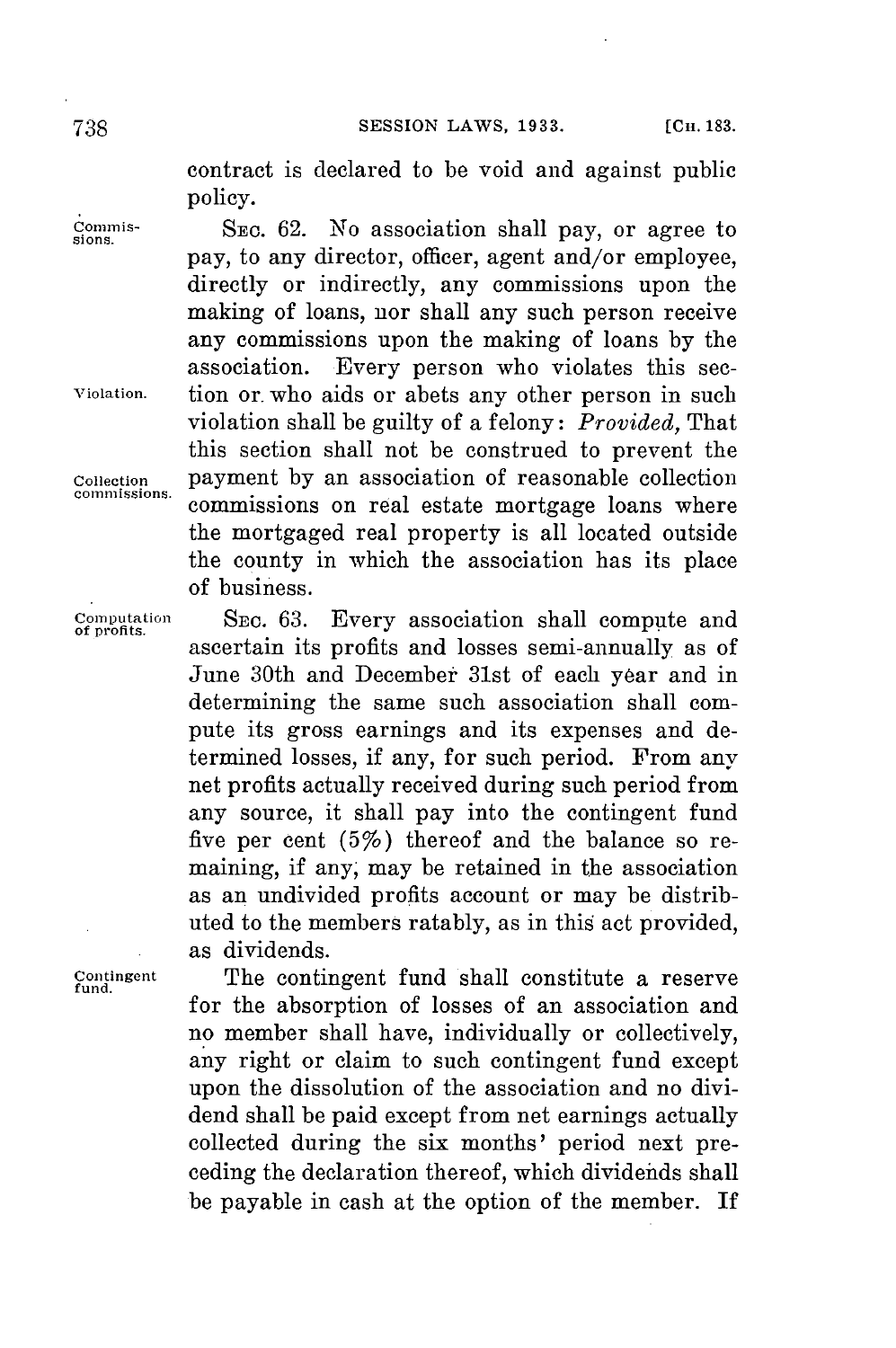the contingent fund and undivided profits shall exceed fifteen per cent (15%) of the assets of the association, such surplus shall be at the end of the next semi-annual period, distributed to the members as dividends, and upon the dissolution of any association, any amount remaining to the credit of the said contingent fund after the payment of the expenses of dissolution, shall be distributed pro rata among the members.

SEC. 64. No association shall pay to its mem- Dividends: bers a dividend in excess of at the rate of five per cent (5%) per annum until such time as the contingent fund shall equal five per cent (5%) of the total par value of all outstanding shares. No dividend shall be declared, in any case, except **by** a majority vote of the board of directors duly entered upon the minutes, and such vote shall be recorded **by** ayes and nays.

SEC. 65. Dividends shall not be computed on computing less than monthly balances and no dividends shall be paid on withdrawals during any dividend period. For dividend purposes, shares purchased on or before the 10th day of January or July, and on or before the 5th day of any other month, may be computed as if so invested as of the first day of said month.

SEC. 66. No association shall pay or obligate *Operating* itself to pay, either directly or indirectly, in the course of any calendar year, for its operating expenses, any sum or sums, the aggregate of which shall exceed two per cent  $(2\%)$  of the average amount of the assets of such association during such year: *Provided,* That associations having assets of less than five hundred thousand dollars (\$500,000.00) **Assets less**<br>may lawfully inqur operation expanses, not to  $\frac{\text{tan } \theta}{\text{tan } 0.000}$ . may lawfully incur operation expenses not to exceed two and one half per cent  $(2\frac{1}{2}\%)$  of the average amount of such assets during such year: *And further provided,* That an association having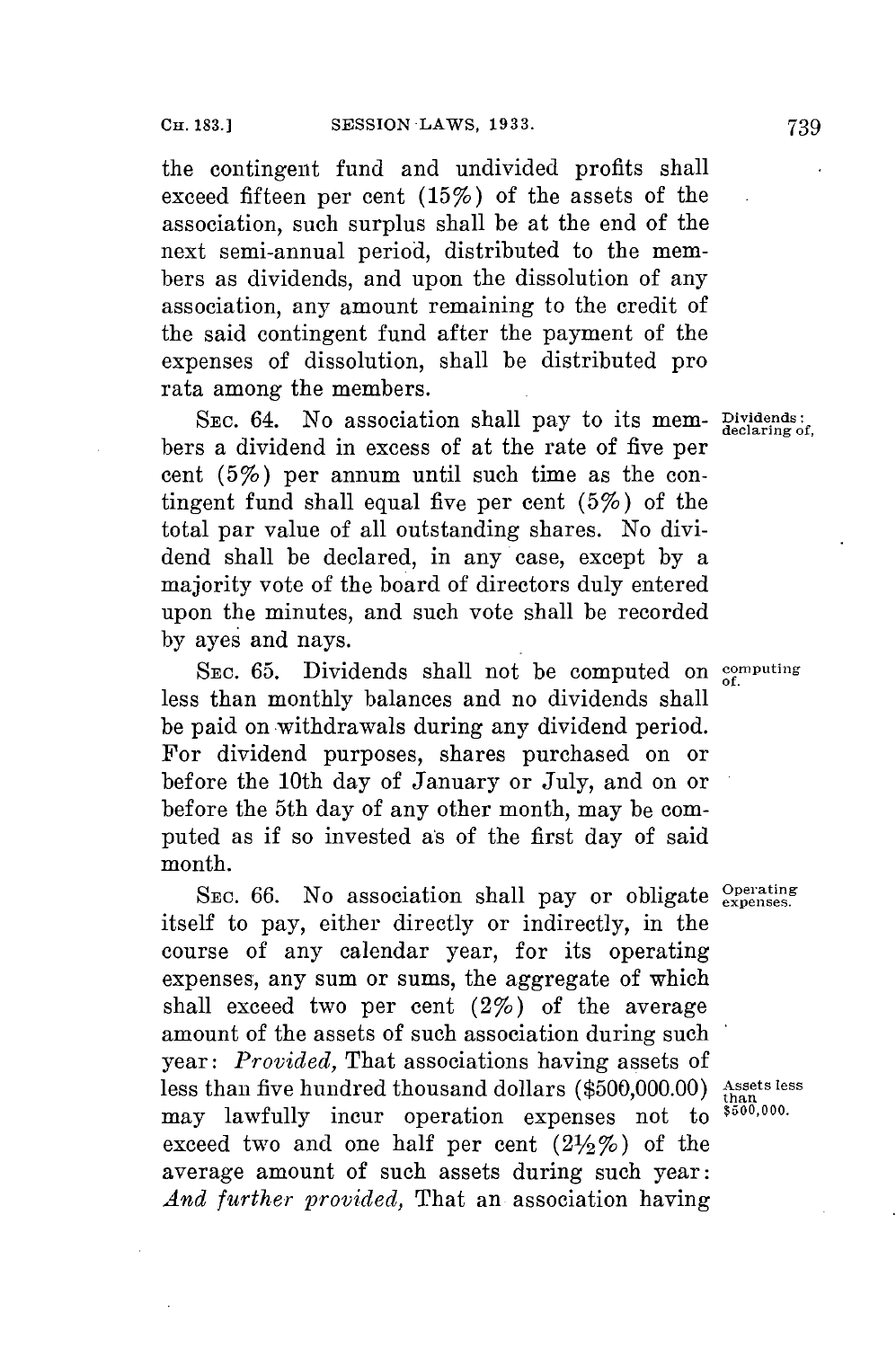**Assets less** such assets of less than *fifty* thousand dollars **(\$50,- than \$50,000. 000.00)** may lawfully incur operating expenses not to exceed a total of one thousand dollars **(\$1,- 000.00)** per annum, and in the event such operating expenses exceed such sums the supervisor shall have power to make such changes as he deems advisable in the management of such association **by** removal of officers and directors thereof, which shall not be construed as a limitation upon other powers of the supervisor.

**Losses: SEC. 67.** Losses which have been sustained **by** an association and which have been determined shall be charged: first, against the reserves of the association other than the contingent fund until the same are exhausted: second, against the contingent fund until the same is exhausted: and, third, against the earnings for the current period until the same are exhausted: and when such losses exceed such funds the association shall proceed as in this act provided.

**Losses SEC. 68.** Upon it being determined that the losses of an association exceed its reserves, as in the next preceding section *Provided,* The association shall forthwith notify the supervisor of such condition and the supervisor shall forthwith examine **Supervisor.** into the affairs of such association and, in the exercise of his discretion, shall proceed to take over such association to liquidate the same unless he shall determine to call a special meeting of the shareholders thereof in accordance with, and in the manner in this act provided to submit to such shareholders the following question: Shall such excess losses be charged pro rata against all classes of outstanding shares, except juvenile shares, and such association thereafter continue in business? Shall such association proceed to voluntary liquidation under its own management? If a majority in **Voluntary** amount of shares present and voting shall adopt **liquidation.**

Losses<br>exceeding<br>reserves.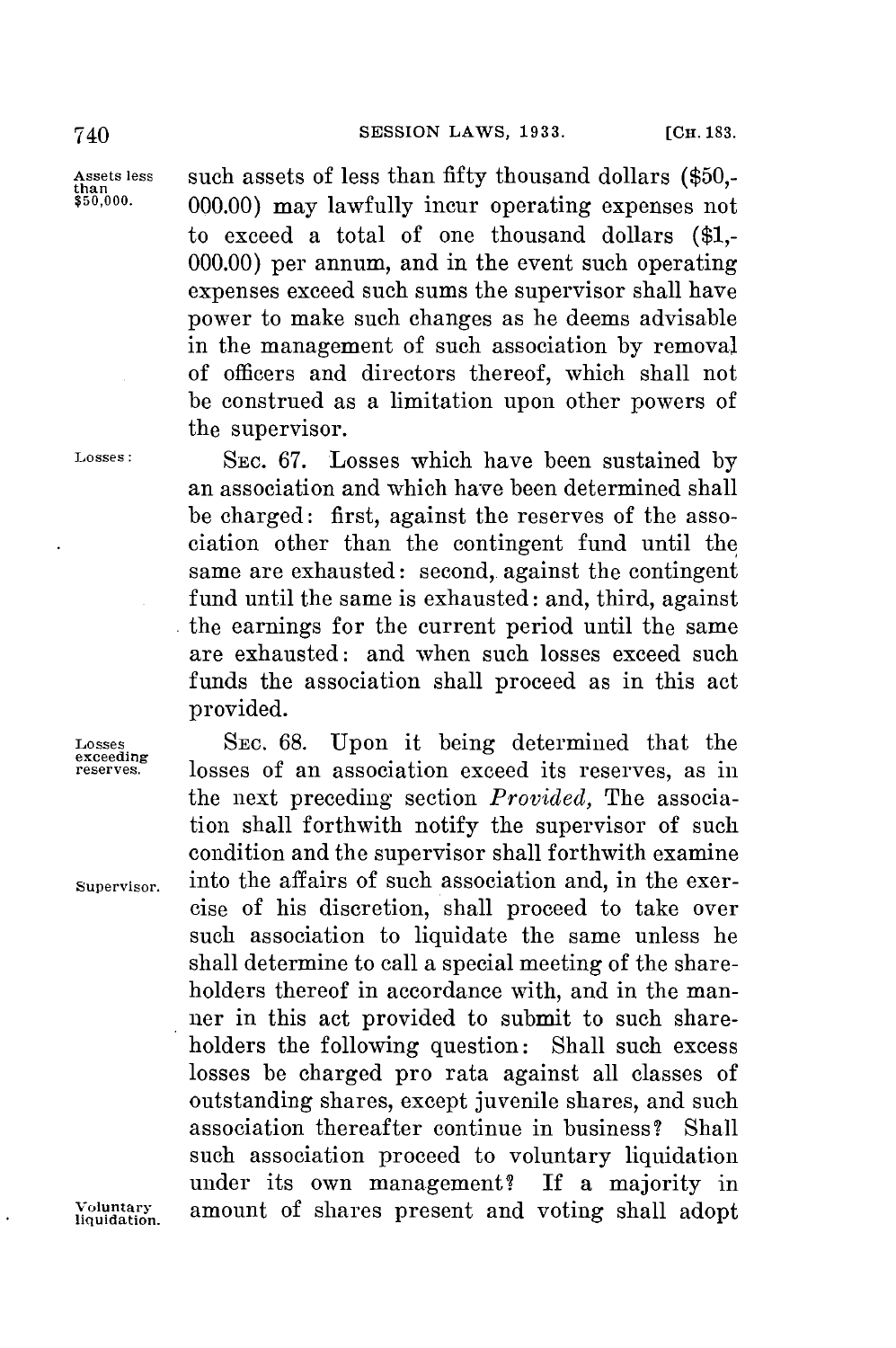either of such plans, and the supervisor shall approve, the supervisor shall order such action to be taken: *Provided, however,* That in the course of such plan of voluntary liquidation the supervisor shall in his discretion, have power to take over and complete such liquidation in the manner in this act provided.

**SEc. 69.** When an association shall have been' taken over for liquidation **by** the supervisor for any of the causes provided **for** in this act, the supervisor shall proceed to the liquidation thereof **by** converting the assets into cash as soon as practicable and applying the same, first, to the payment  $\mathcal{L}$  vetoed. of the necessary expenses of liquidation; second, to the payment in order of priority of the debts of such association; third, to the payment of juvenile shares; and fourth, to ratable distribution of the remainder thereof among all other classes of shareholders.

SEc. **70.** Upon the taking over of any associa- **Liquidation.** tion by the supervisor, he shall proceed to liquidate such association unless, in his discretion, he shall determine upon taking different action, as provided **for** in this act. In the event that he shall determine to liquidate such institution he shall cause the attorney general to present to the superior court of Attorney the county in which such association has its principal place of business, a written petition setting forth the date of taking possession, the reasons therefor and other material facts concerning the affairs of such association and, if the court shall determine that said association shall be liquidated, the court **Liquidator:** shall appoint the said supervisor, and no other person, as the liquidator of such association and shall fix bond to be given **by** such liquidator both as to form and amount and upon the furnishing of such **Bond of.** bond and the taking of an oath to well and faithfully perform his duties as such liquidator, he shall enter in and upon his duties and under the direc-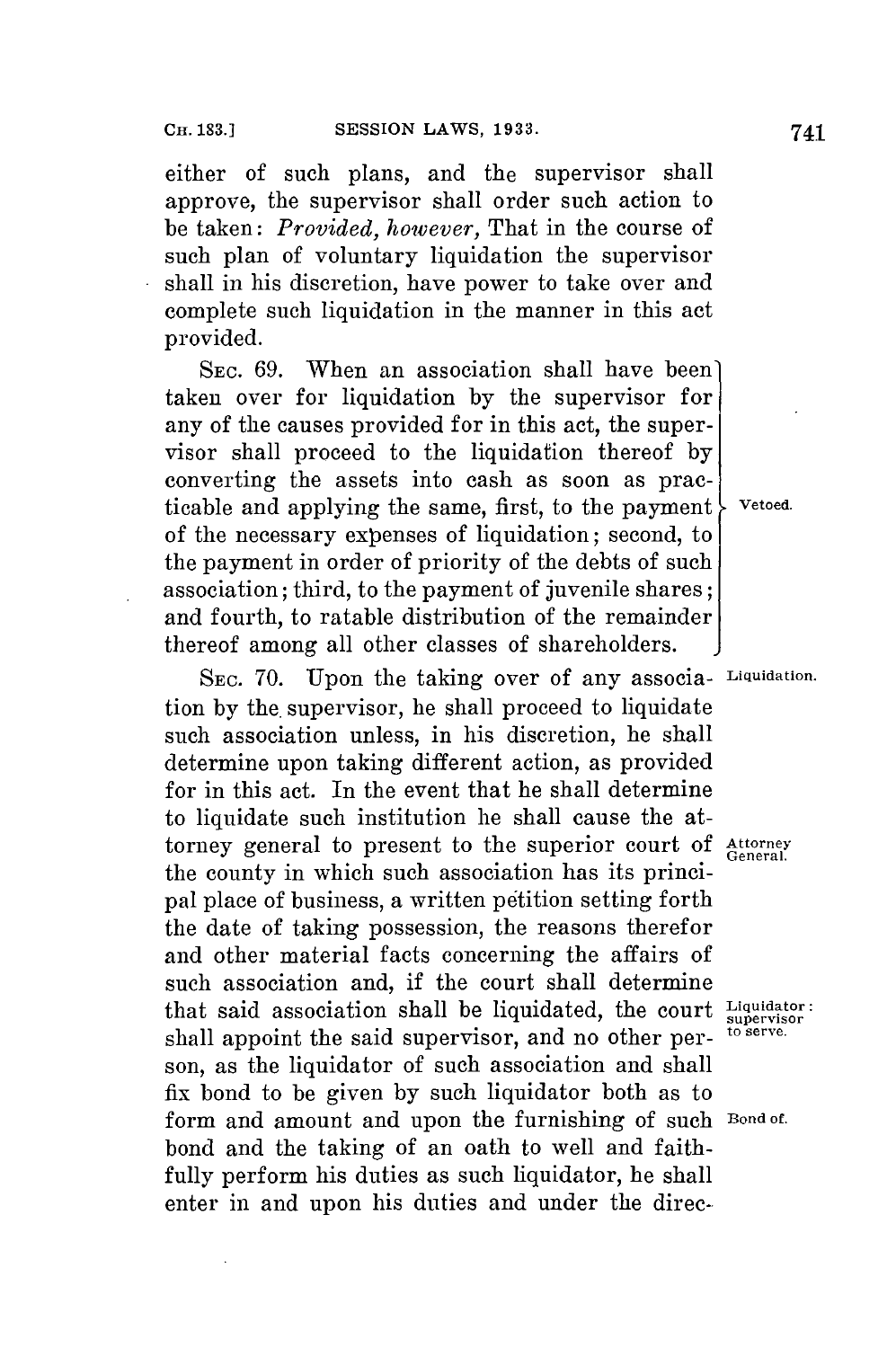tion of the court, proceed to the liquidation of said association. The court shall appoint as such liquidator no other person than the supervisor. Such liquidator may only be removed for failure to perform his duties as such, and in the event that the liquidator shall **be** removed from his position as such, his office as supervisor shall become vacant, and his successor as such supervisor shall be appointed as his successor as such liquidator. In the event that the office of the supervisor should be abolished, it shall be the duty of the court to appoint as liquidator such official as may **by** operation of law succeed to the duties, or a substantial part thereof, of the said supervisor.

Such liquidator shall, upon qualifying, take over all of the books, records, papers and assets of every kind and description, and shall proceed under the direction of the court to convert said assets into cash and to apply the same to the payment of the expenses of liquidation, to the payment of the debts of the association and distribute the remainder of such fund among the shareholders, first, to the juvenile shares and second, to the shareholders pro rata in accordance with the amount of their holdings.

**Right of SEC. 71.** The foregoing section shall not limit **entry and** possession the right of the supervisor to enter into and take possession of any association and it shall be his duty to enter into and take possession of an association and all its books, records and assets of every description, whenever the officers of an association have refused to submit its books, papers or records for examination or whenever any officer thereof has refused to submit to examination concerning the affairs of the association, or whenever any association is attempting to do business without a certificate of authority from him, or when in his discretion an association is in unsound condition and the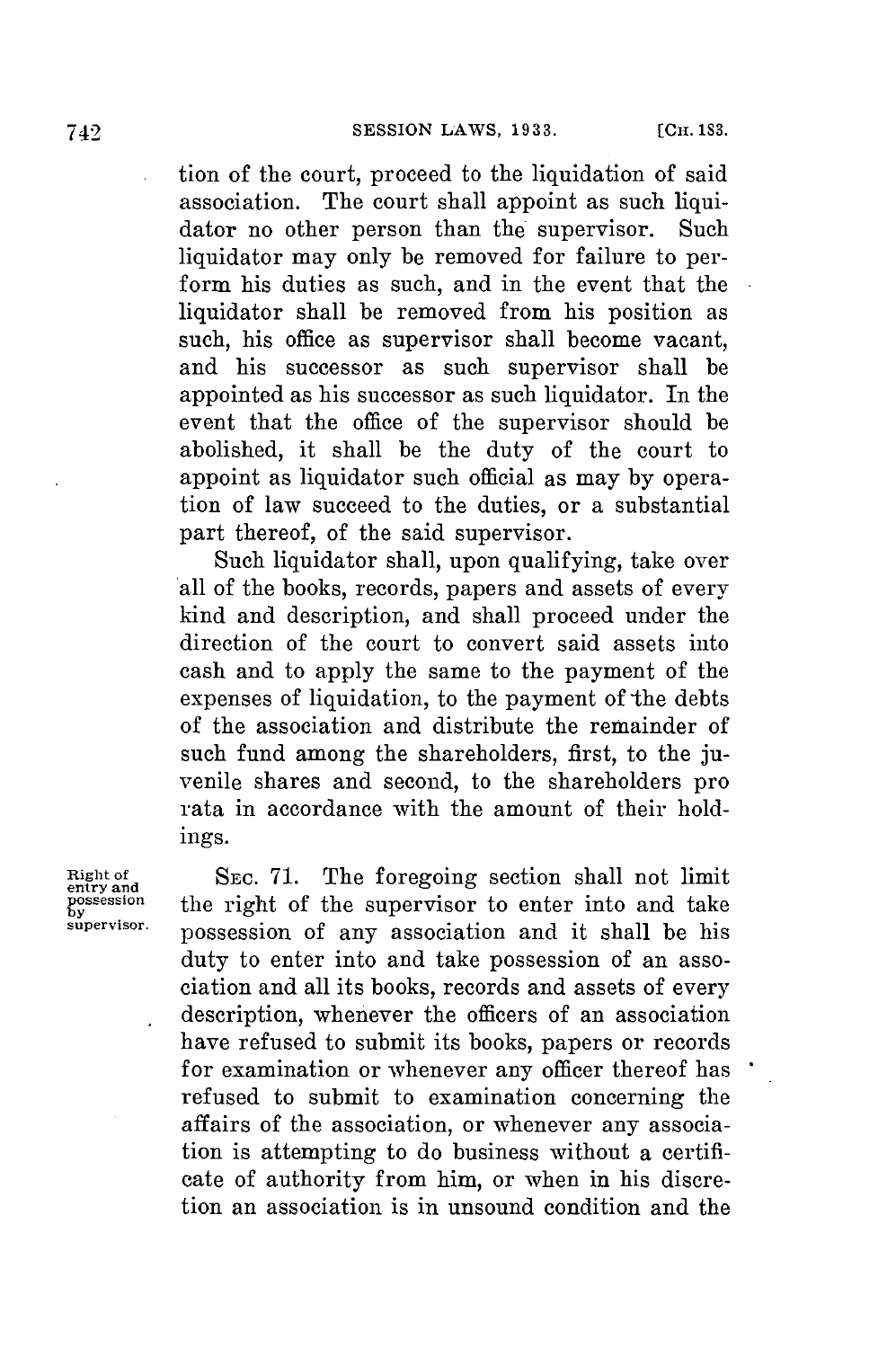best interests of the members thereof would be served **by** his taking over the same, whether the same shall be in voluntary liquidation or otherwise.

SEc. **72.** Upon taking possession of an associa- **Statement** tion and upon determining to liquidate the same, the supervisor shall prepare a full and true statement of the affairs and conditions of such association, including a complete statement of its assets and liabilities, and shall file the same with the clerk of the court at the time of filing his petition **for** appointment as liquidator, and in preparing such statement the supervisor shall have power to administer oath and to examine any person under oath concerning the affairs of the association, and to that end to issue subpoenas and to require the attendance and testimony of any person for such purpose.

SEC. 73. The liquidator shall forthwith, after Notice to creditors. his appointment as such, publish once a week for four successive weeks notice in a newspaper of general circulation in the county in which the place of business of the association shall be located, which said notice shall notify all persons having claims as creditors against the association to present the same in writing, under oath of the claimant within three months after the first publication of such notice and within ten days after such first publication shall mail a copy of such notice to each creditor whose name appears upon the books of the association as such, and all claims not so presented within such period shall be barred. In the event that the liquidator shall reject any claim so presented he shall, within ten days from the date thereof, notify such claimant of his action, and the said claimant shall have thirty days thereafter in which to appeal to the superior court before which such proceeding is pending, and the same shall be tried in such liquidation proceedings, and if such appeal is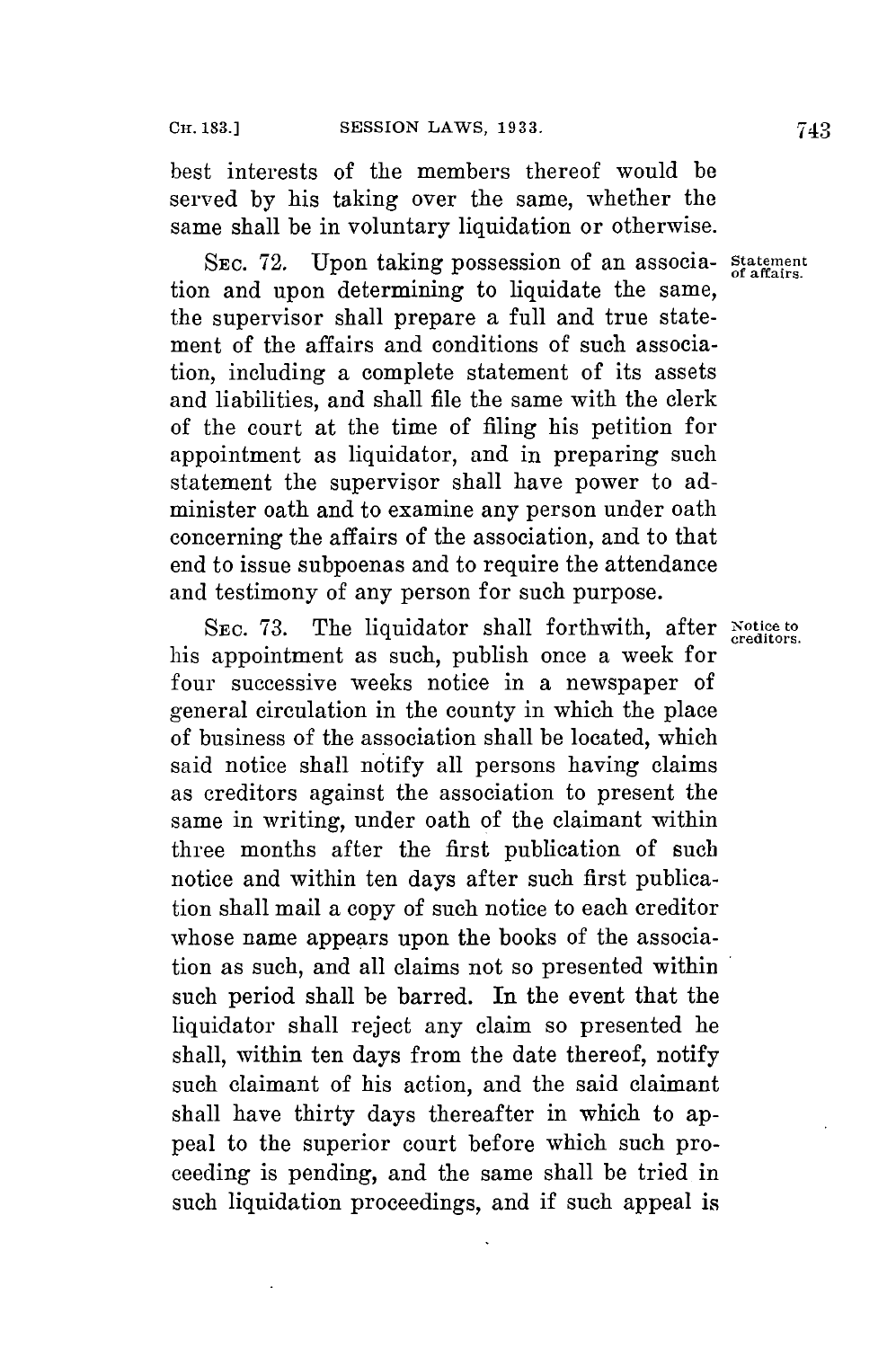not taken within such period, the action of the supervisor shall be final.

**Example 18** Equation SEC. 74. The said liquidator shall submit to the court within thirty days after his appointment as such liquidator, a schedule of all salaries and/or other expenses incurred or contemplated, and such items shall be subject to the approval and/or action of the court. The said liquidator shall report to the court his action upon all claims presented to him as such. He shall prepare and file with the court upon final distribution a full and final statement of the entire liquidation upon which, after due hearing and approval by the court, and the final distribution of the assets, the liquidation shall be deemed complete and the liquidator shall be discharged. Such liquidator shall in all steps and all proceedings in connection with the liquidation of the association, **be** subject to the general -laws of the State of Washington and rules of the court relative to proceedings in equity for receiverships, except as otherwise expressly specified in this act.

**Appointment SEc. 75.** No creditor or member of an associa- **of receiver.** tion may apply to any court for the appointment of a receiver for an association, and the court shall be without jurisdiction to appoint a receiver and/or liquidator for any association save and except as provided for in this act.

Attorneys. SEC. 76. In all liquidations and in all proceedings relating to such liquidations and leading up to the same, the director of efficiency shall select and employ an attorney or attorneys to represent the supervisor, and such attorneys shall be employed on a salary basis, such salaries to be fixed **by** the director of efficiency, subject to the approval of the administrative board.

**Expenses. SEC. 77. All** expenses of liquidation, including attorneys' fees, as provided for herein shall be paid out of the funds thereof.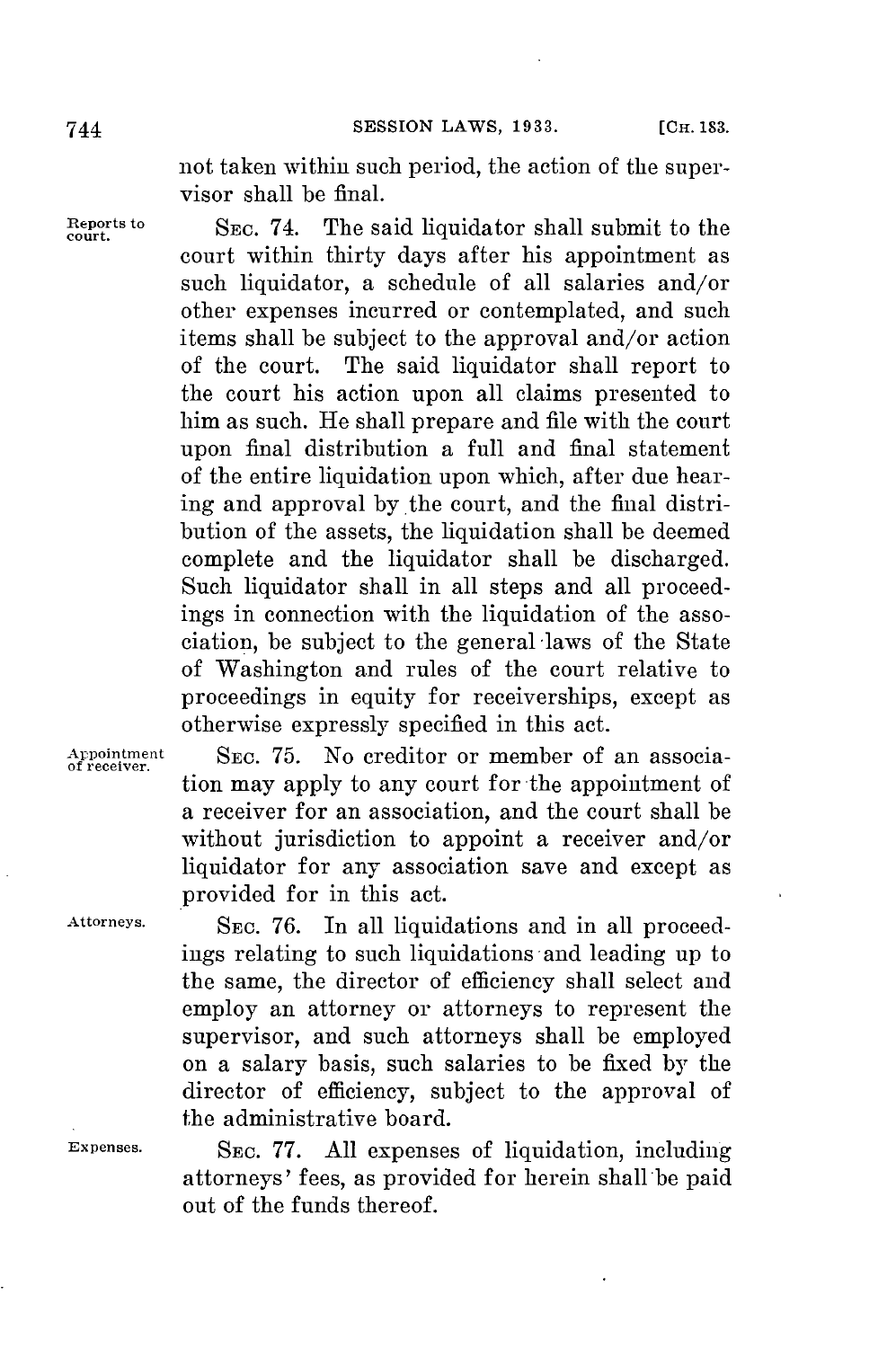SEC. 78. At any time prior to the taking over of *Voluntary* dissolution an association as in this act provided **by** the supervisor, such association may, when two-thirds majority in amount of the shareholders present and voting shall at a special meeting called as in this act provided, proceed to voluntary dissolution. In such event the assets of the association shall be converted into money and shall be applied, first, to the payment of the expenses and indebtedness of the association; second, to the payment of the juvenile shares, and third, to the pro rata payment of the shares of all other members of every class and kind: *Provided, however,* That nothing **Taking over** herein shall prevent the supervisor from taking **supervisor.** over such association at any time during the progress of such voluntary liquidation, as in this act provided for the taking over of associations **by** such supervisor: *And further provided*, That noth- *Voluntary*<br>liquidation. ing in this section shall limit the right of the supervisor to permit voluntary liquidation after he has taken over an association as provided in this act: *Further provided*, That where an association **Payment** act: *Further provided*, That where an association **Payment** is in voluntary liquidation as in this act provided, it shall pay all fees which would be required **by** law were it not in such form of voluntary liquidation.

SEc. **79.** Every association shall prepare, cer- **Reports.** tify, and file with the supervisor upon blanks to be furnished **by** him, such reports and statements at such times as he may require, and at least semiannually shall cause the same to be published in a newspaper of general circulation in the place where the association is located and if any association shall fail to file or publish such report within twenty days after the same has been called **for by** said supervisor, the officers of such association responsible **for** such delay shall forfeit the sum of twentyfive dollars **(\$25.00)** per day for each day such **Penalty.** report shall be delayed or withheld: *Provided,* The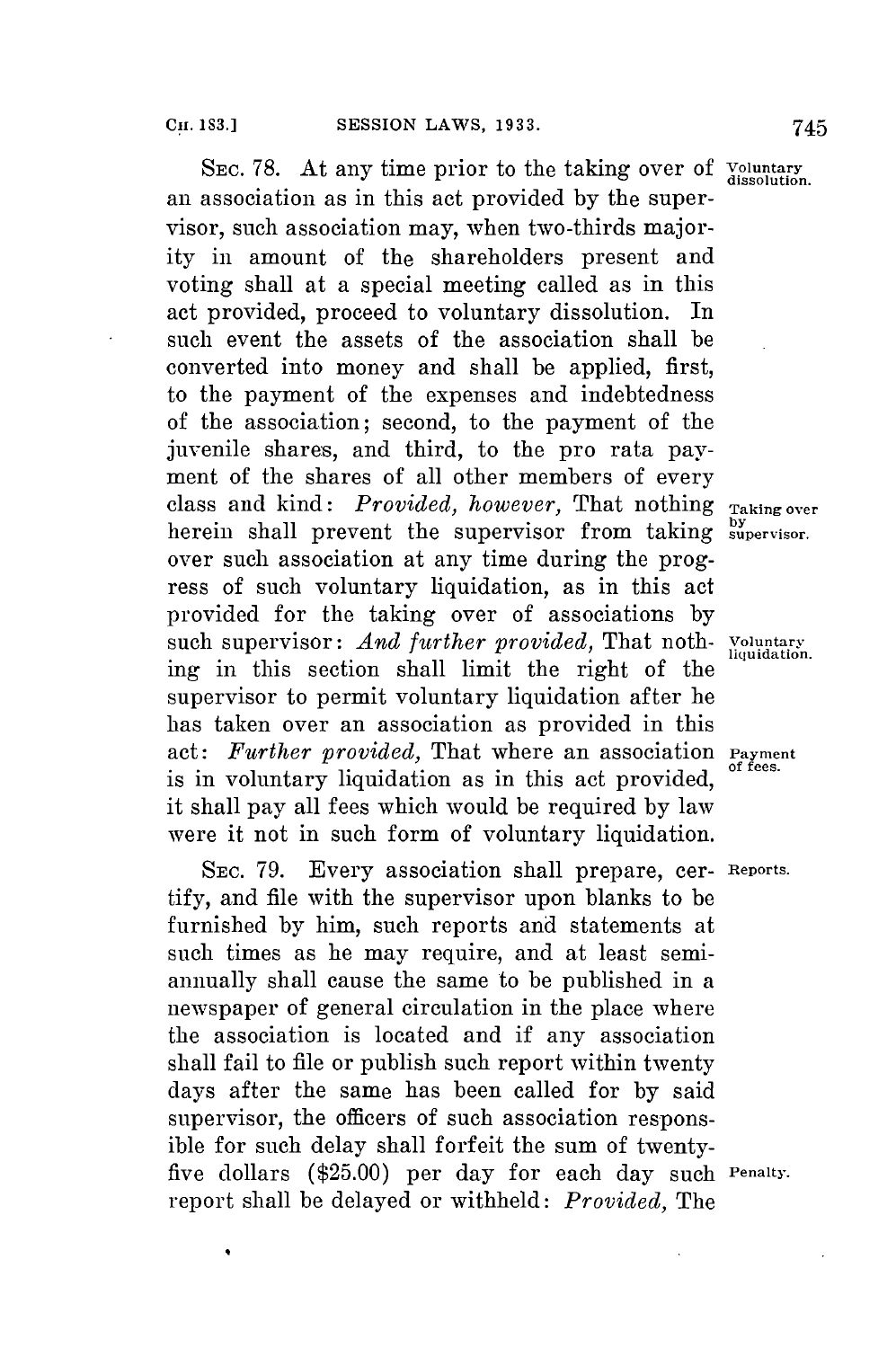supervisor may waive such penalties upon sufficient cause shown, such penalties to be paid to the state treasurer to the credit of the general fund, and if not so paid, to be collected **by** the attorney general. **Official** SEC. **80.** Every official communication **by** the **comnmuni**supervisor to any association shall be read at the next regular meeting of the board of directors, and such communication shall be made a part of the minutes of such meeting.

**Assets. SEC. 81.** No association shall directly or indirectly permit any part of its assets to be held or carried in the name and/or in the possession of any other person except that its funds may be deposited in depositaries designated **by** the board of directors, except that an association may use its securities as collateral to secure appeal or supersedeas bonds or to secure loans from a federal home loan bank, and no securities of the association shall be entered on its books at more than the actual cost thereof, and where real estate is taken **by** an asso-**Real estate** ciation upon which there is a prior mortgage, lien, **with prior mortgage.** or encumbrance, such prior mortgage, lien, or encumbrance shall be carried on the books as a liability, whether assumed **by** it or not, and where securities are purchased at a price above the par value thereof, they shall not be carried on the books of the association at any greater value than par **for** a longer period than one year from the pur-**Violation.** chase thereof. Every person who shall violate the provisions of this section, and every person who shall knowingly aid and abet in the violation thereof, shall be guilty of a gross misdemeanor.

**License fees. SEC. 82.** Every savings and loan association organized under the laws of this state shall, upon receiving its certificate, and on or before the first day of August in each succeeding year, pay to the supervisor a license fee for the ensuing year as follows: Where the assets do not exceed one hun-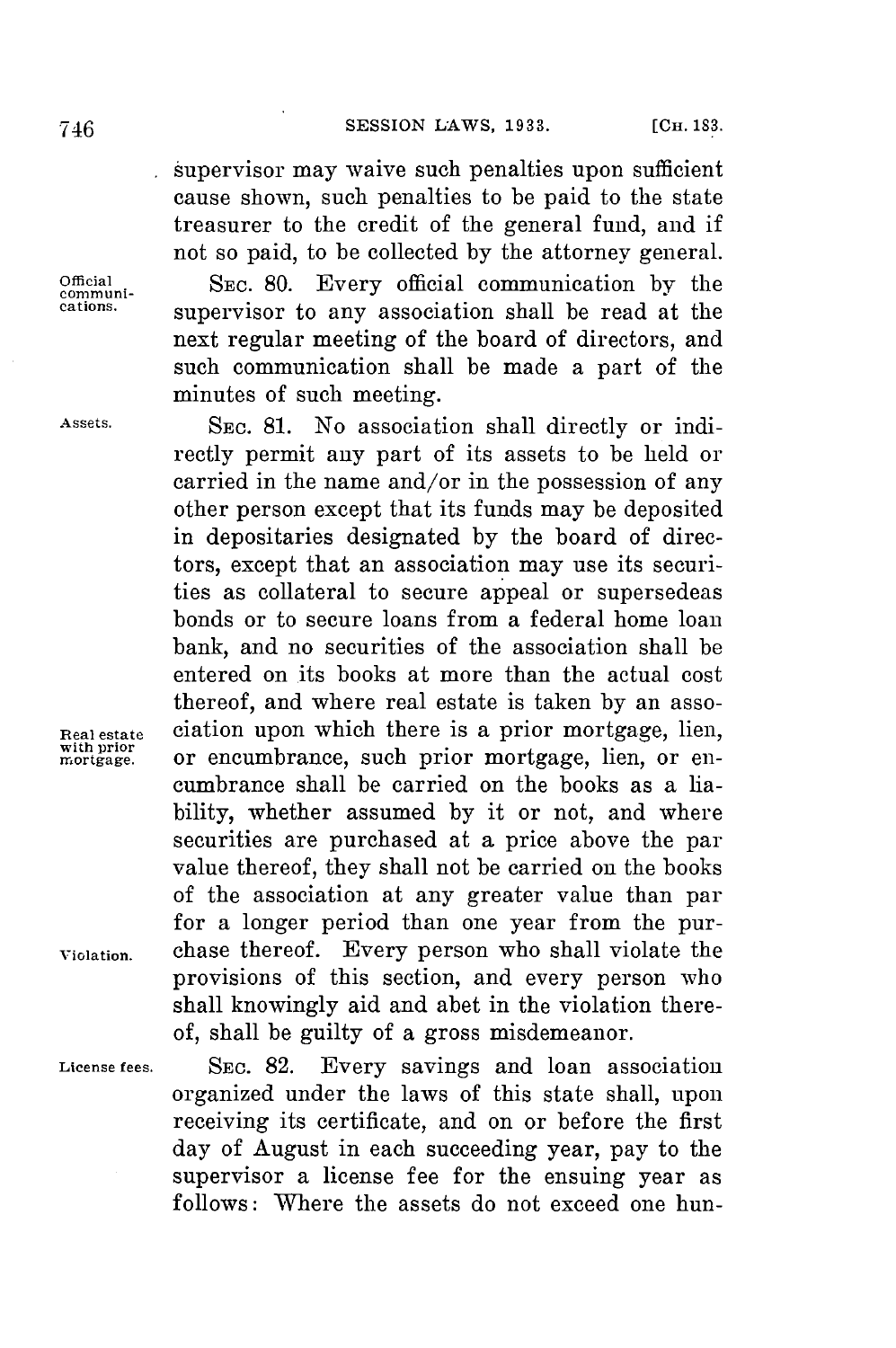dred thousand dollars **(\$100,000.00),** a fee of twenty **computa-**tion of. dollars (\$20.00); where the assets exceed one hundred thousand dollars **(\$100,000.00)** and do not exceed two hundred fifty thousand dollars **(\$250,- 000.00),** a fee of thirty dollars **(\$30.00);** where the assets exceed two hundred fifty thousand dollars **(\$250,000.00)** and do not exceed five hundred thousand dollars **(\$500,000.00),** a fee of forty dollars  $(\$40.00)$ ; where the assets exceed five hundred thousand dollars **(\$500,000.00)** and do not exceed one million dollars **(\$1,000,000.00),** a fee of sixty dollars **(\$60.00);** and where the assets are in excess of one million dollars **(\$1,000,000.00),** a fee of one hundred dollars **(\$100.00),** and in each case, in addition to such fee, shall be added a **fee** of thirty cents **(30c)** for each one thousand dollars **(\$1,000.00)** of assets.

The fees herein provided for shall be in lieu of all other corporation fees, licenses, and/or excises for the privilege of doing business and for the purpose of computing such fees, the assets of the association shall be determined as of June 30th of the year in which the fee is payable: *Provided,* That if **Penalty.** such payments be not made on or before August first next following, that a penalty of ten cents **(10c)** per thousand dollars **(\$1,000.00)** of assets shall be added thereto, and that the supervisor may take such association over at any time such fee so remains payable and unpaid.

**SEC. 83.** Each foreign savings and loan asso- **Foreign associations:** ciation doing business in this state shall, on or before the first day of August of each year, pay to the supervisor a license fee for the ensuing year for conducting business in this state as follows: The **License fees of.** sum of three hundred dollars (\$300.00), and for conducting a loan business only in this state, a fee of one hundred dollars **(\$100.00),** and in each case in addition thereto, for each one thousand dollars **(\$1,000.00)** of assets held or shares issued and held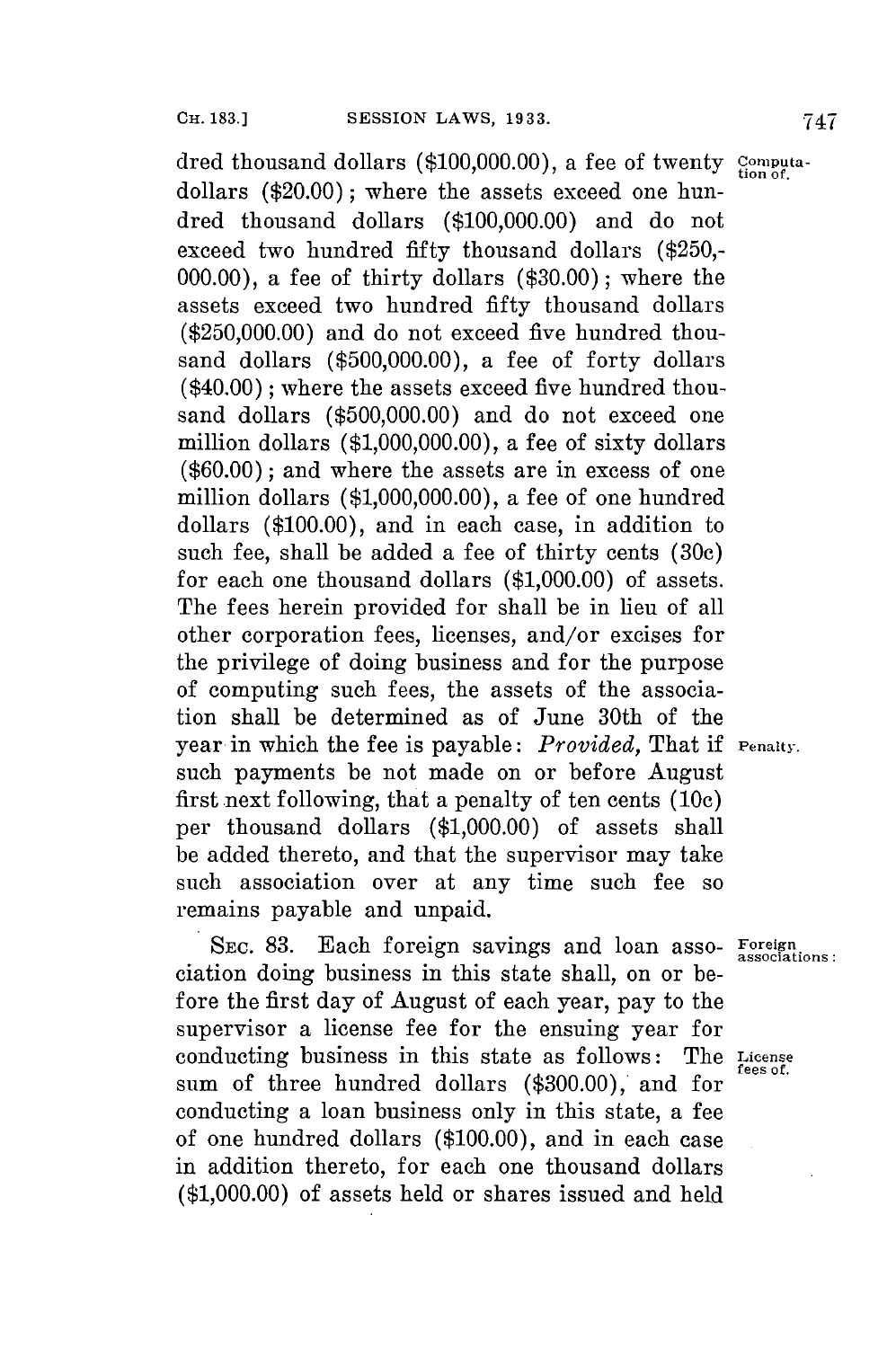within this state, whichever may be the larger in amount, a further fee of thirty cents **(30c)** to be determined as of June 30th of such year.

**Violation.** SEC. 84. It shall be unlawful for any person to organize as, carry on, or conduct the business of an association in the form of, or of a character similar to that authorized **by** this act without first organizing under this act, and every person violating the same shall be guilty of a gross misdemeanor.

**Foreign** SEc. **85.** No foreign association not already **associations.** lawfully engaged in the State of Washington in the business of a savings and loan association, or in the business in the form of, or of a character similar to that of an association organized under this act, shall be permitted to conduct such a business in this state.

> bers shall be taxed upon its shares as property. An association shall be taxable upon its real property and tangible personal property, and every association shall be termed a mutual institution for savings, and neither it nor its property shall be taxable under any law which shall exempt savings banks or institutions for savings from taxation. For all purposes of taxation, the assets represented **by** the contingent fund and other reserves, other than reserves for expenses and losses of an association, shall be deemed its only permanent capital and in computing any tax, whether property, income or excise, appropriate adjustment shall be made to give effect to the mutual nature of such association.

**Taxing of** SEC. **86.** Neither an association nor its mem- **associations.**

**Foreign** SEC. **87.** Every foreign association authorized **associations :** to do business in this state which, under the laws of the state of its organization is required to be **reports and** examined and/or to make reports to the officers of examina-<br> **examina-** <br> **examination** the state of its organization, after such examination the state of its organization, after such examination and on the making of such report, shall furnish to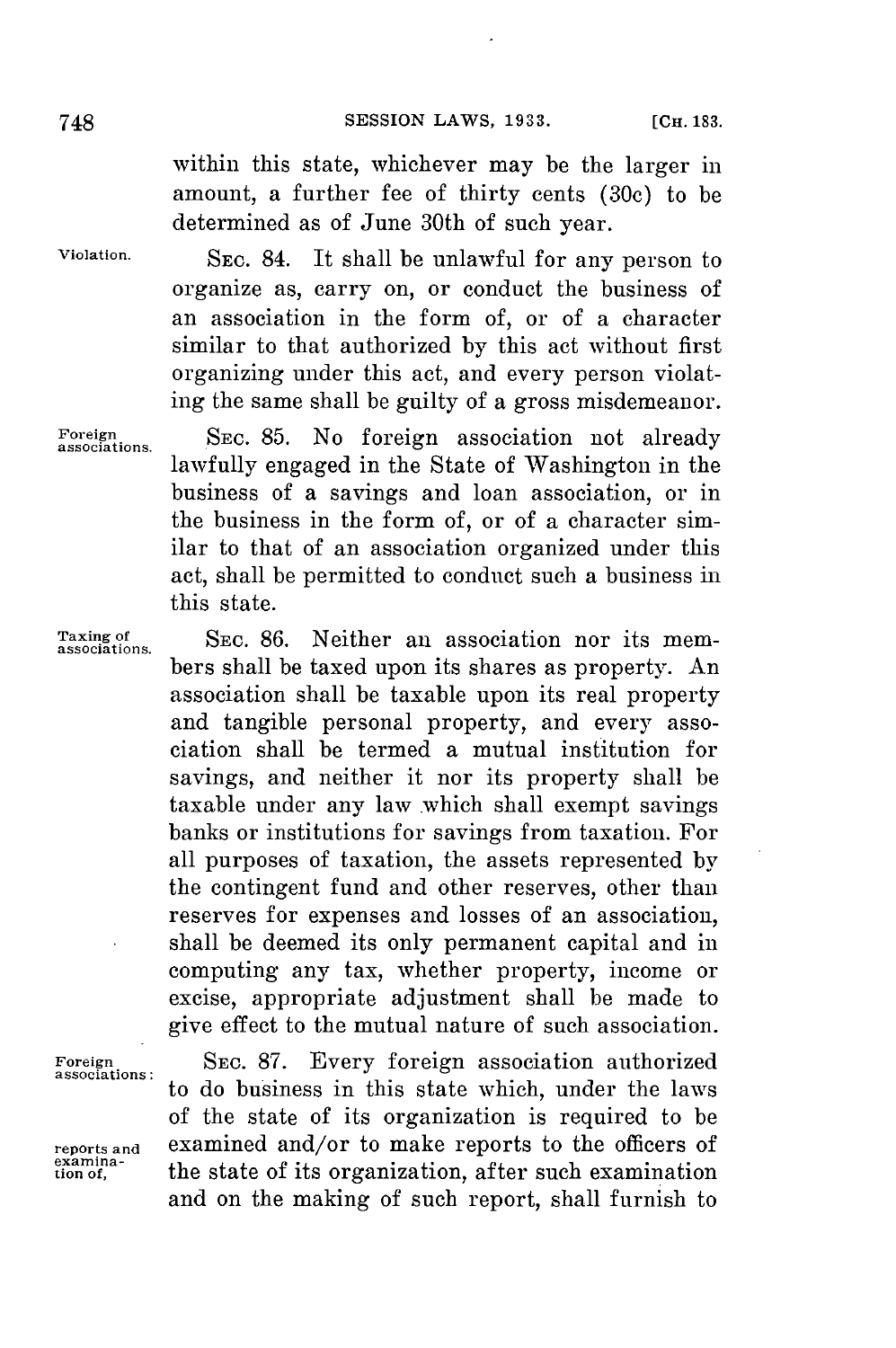the supervisor a copy of such examination or report certified to **by** the officer of such foreign state making such examination or directing the same, and the supervisor, whenever he may deem it advisable, may cause an independent examination of such foreign association to be made, and in such event the traveling expenses, including subsistence, and/or necessary expenses in connection with such examination, shall be charged to and paid **by** such association. No foreign association shall transact business in this state unless it shall comply with the provisions of this act, and all requirements of the supervisor applicable to domestic associations, and shall conduct its business in this state in accordance with the laws of this state governing domestic associations, and all contracts made **by** any foreign association doing business in this state with any resident of this state shall be deemed and construed to be an association contract, and no foreign association shall do business in this state unless it shall keep filed with the supervisor a written irrevocable **power of** power of attorney providing that service upon the supervisor of any process in any court issued against it shall constitute valid service upon such foreign association. Such service shall be had **by service.** serving upon the supervisor two copies of such summons or process, together with the sum of two dollars (\$2.00), and upon receipt of any such summons or process, the supervisor shall forthwith, **by** registered mail, transmit one copy thereof to the home office of such association.

SEc. **88.** No foreign association shall be per- **Reciprocal** mitted to do business in this state on more favorable terms and conditions than associations organized under the laws of this state are permitted to do business in the state in which such foreign association is organized.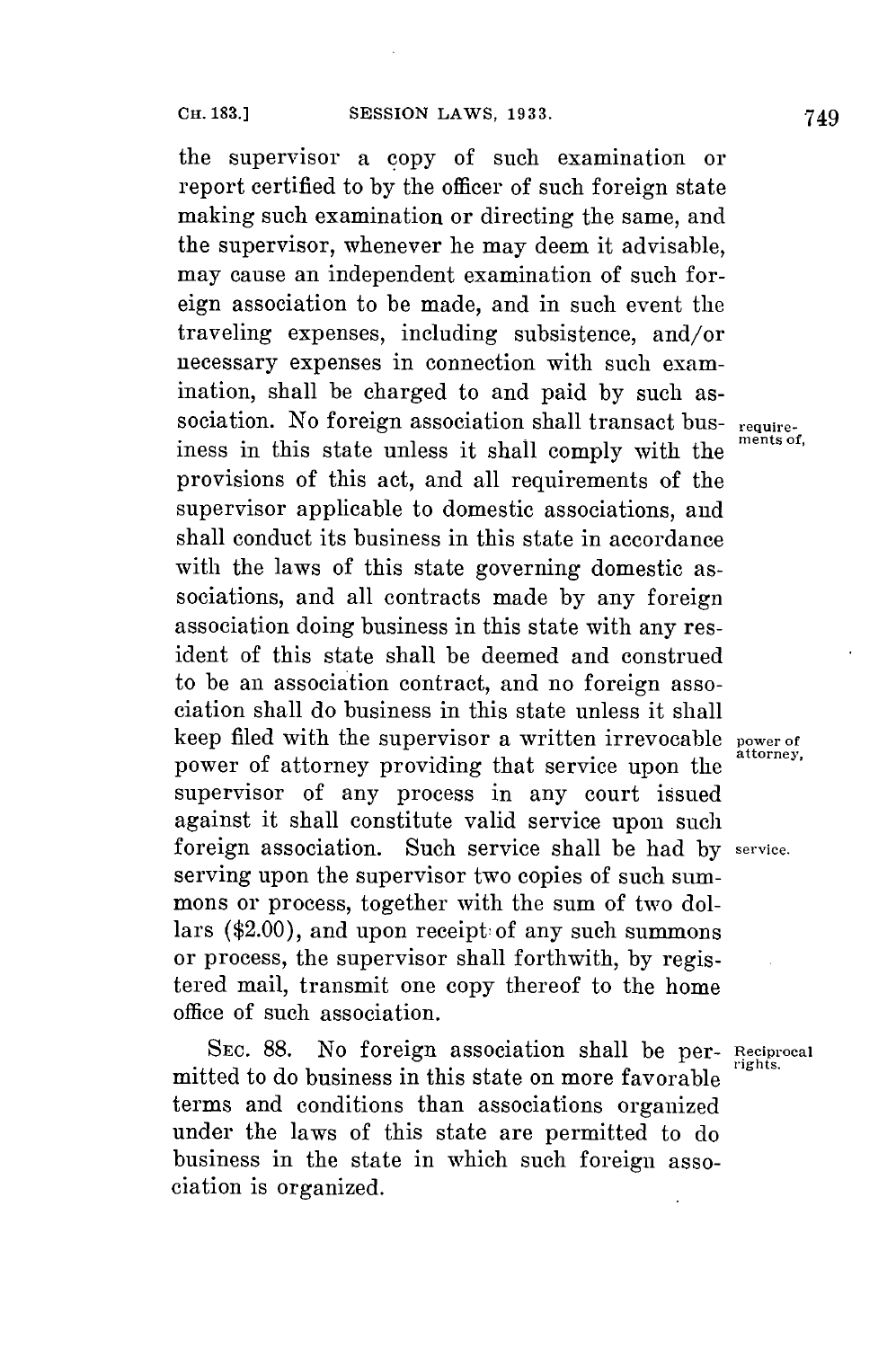Cancellation **SEC. 89.**<br>of certificate. **SEC. 89.** Any foreign association doing business in this state which shall remove any action that shall be commenced against it in a court of this state to a United States court, or that shall fail to pay any judgment rendered against it upon a suit in any court in this state within sixty days after the rendition of final judgment in such case, or that shall fail to make reports to the supervisor as provided in this act, or to do any other act to be done or performed as required **by** law, and after the continued failure to do such act for twenty days after notice in writing from the supervisor of such failure, shall have no right or authority to do or transact any further business within this state, and the supervisor shall cancel the certificate of authority to do business in this state, and shall notify such association, and shall communicate the facts to the attorney general of this state, who shall take such proceedings as may be warranted **by** law.

Conducting SEC. 90. No person shall carry on or conduct<br>business on a sphe promises of on upon promises directly con business on on the premises of, or upon premises directly connected with those occupied **by** an association, any business in which an association is authorized to engage under the terms of this act: *Provided,* That this section shall not prevent two or more associations from occupying the same or connecting premises.

Exemption SEC. 91. The shares of an association to an *from attach-* amount not exceeding two hundred and fifty dollars **ment.** amount not exceeding two hundred and fifty dollars **(\$250.00),** shall be exempt from attachment, garnishment and execution, except as to any indebtedness to such association.

Supervisor: SEC. 92. The director of efficiency shall appoint<br>appoint-<br>ment of approximate and losp associations who the supervisor of savings and loan associations, who shall hold office during the pleasure of such director and shall have power to appoint and employ such inspectors, auditors, accountants, and such other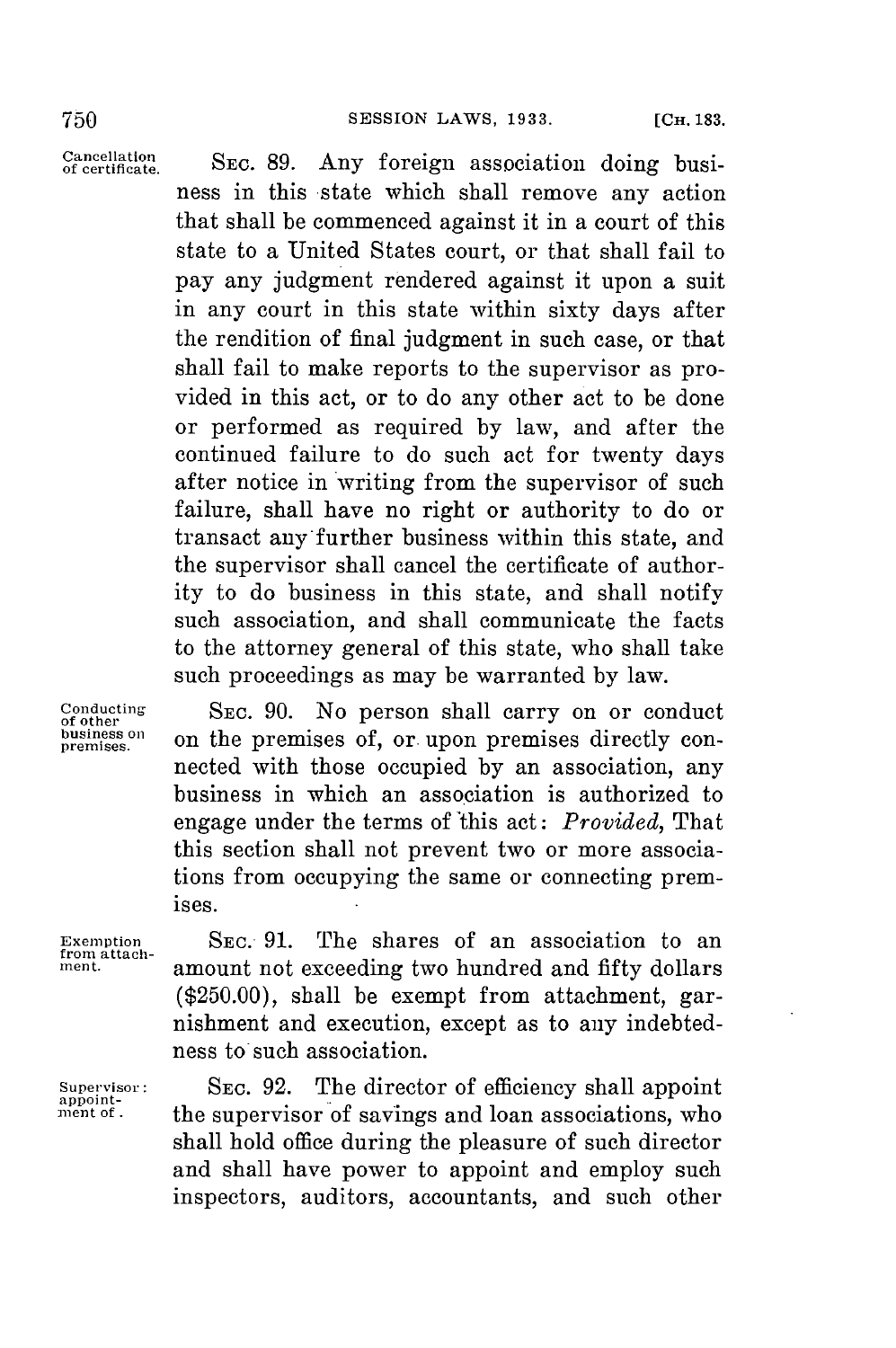clerical assistants as may be necessary for the general administration of the division of savings and loan. No person shall be eligible to be appointed **Eligibility** as, or hold the office of supervisor of savings and loan associations unless he has, for at least two years prior to his appointment, been a citizen of the United States and a resident of this state, and has had at least two years practical experience in savings and loan employment, examination, or supervision.

SEC. 93. The supervisor when appointed shall **Bond of.** execute a surety bond to the State of Washington in an amount not less than ten thousand dollars **(\$10,000.00),** conditioned upon the faithful discharge of the duties of such office, and each examiner shall execute a surety bond to the State of Washington in an amount not less than five thousand dollars  $(*5,000.00)$  with like conditions, to be approved as to the surety by the insurance commissioner; as to Approved by form by the attorney general; and as to sufficiency **General**. **by** the administrative board. **All** salaries shall be fixed **by** the administrative board and all salaries **Salaries.** and expenses of the division shall be paid **by** the State of Washington from funds appropriated therefor.

**SEC.** 94. The supervisor of savings and loan **Powers and duties** *of.* shall devote his full time to service; shall be charged with the administration and enforcement of this act, and shall have and may exercise all powers necessary or convenient thereunto; shall furnish all associations who have paid their annual license fees, certificates of authority authorizing them to transact business; shall require of each association such reports and statements at such times as he may deem necessary on forms to be furnished **by** him; and shall require each association to conduct its business in accordance with the provisions of this act. He shall have the power to perform all duties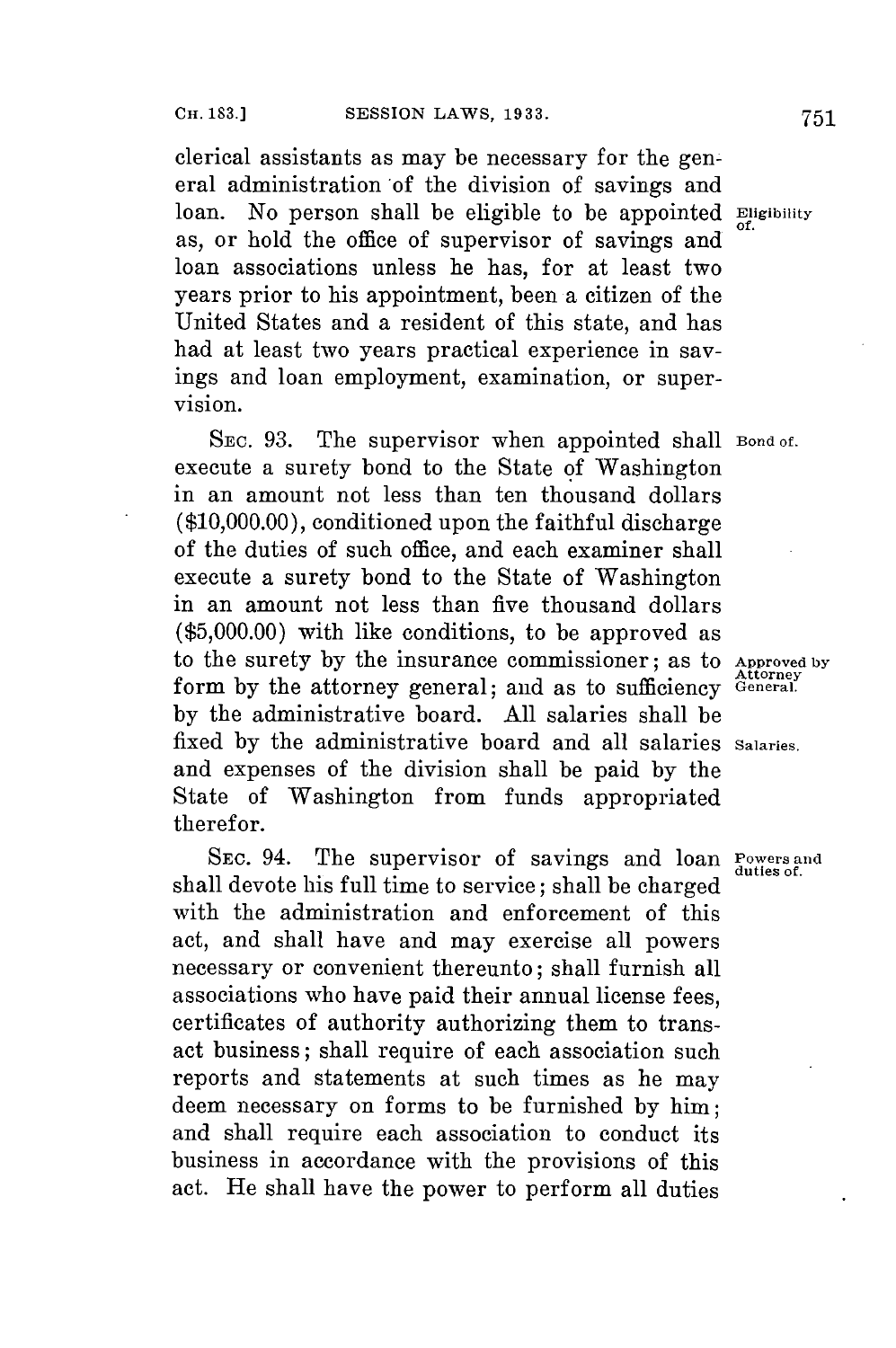imposed on him **by** this act. He, or his authorized examiners, shall visit and examine each association at least once in each year without previous notice, and shall have full access to all books, papers, records of every kind and nature for the purpose of examination; shall have power to administer oaths to and to examine any person under oath concerning the affairs of any association; shall have power to issue subpoenas and require the attendance .and testimony of any person at such place within this state as he or they may deem advisable and may require such witness to appear and answer such pertinent questions as may be put to them, and may require such witnesses to produce any books, papers, documents or any other things under their control material thereto. In the event any person shall refuse to answer said subpoena or shall refuse to testify as herein provided, the superior court of the state shall have jurisdiction to compel such attendance and testimony, and failure of any person to obey the lawful orders of the court therein, shall constitute contempt of such court.

**Revaluation SEC. 95.** The supervisor may appraise and re- **of property.** value any property, property holdings and/or investments of any association and/or any property constituting security for any loan made and/or held **Appeal. by** any association: *Provided, however,* That any association whose assets have been so re-valued and/or re-appraised shall have the right of appeal within thirty (30) days from and after receiving notice of such re-appraisement and/or re-valuation, to the superior court of Thurston county and shall perfect such appeal **by** filing written notice of appeal with the clerk of the court and **by** serving a copy thereof either personally or **by** mail upon the supervisor, and upon the filing of notice of appeal **by** such association, the clerk of said court shall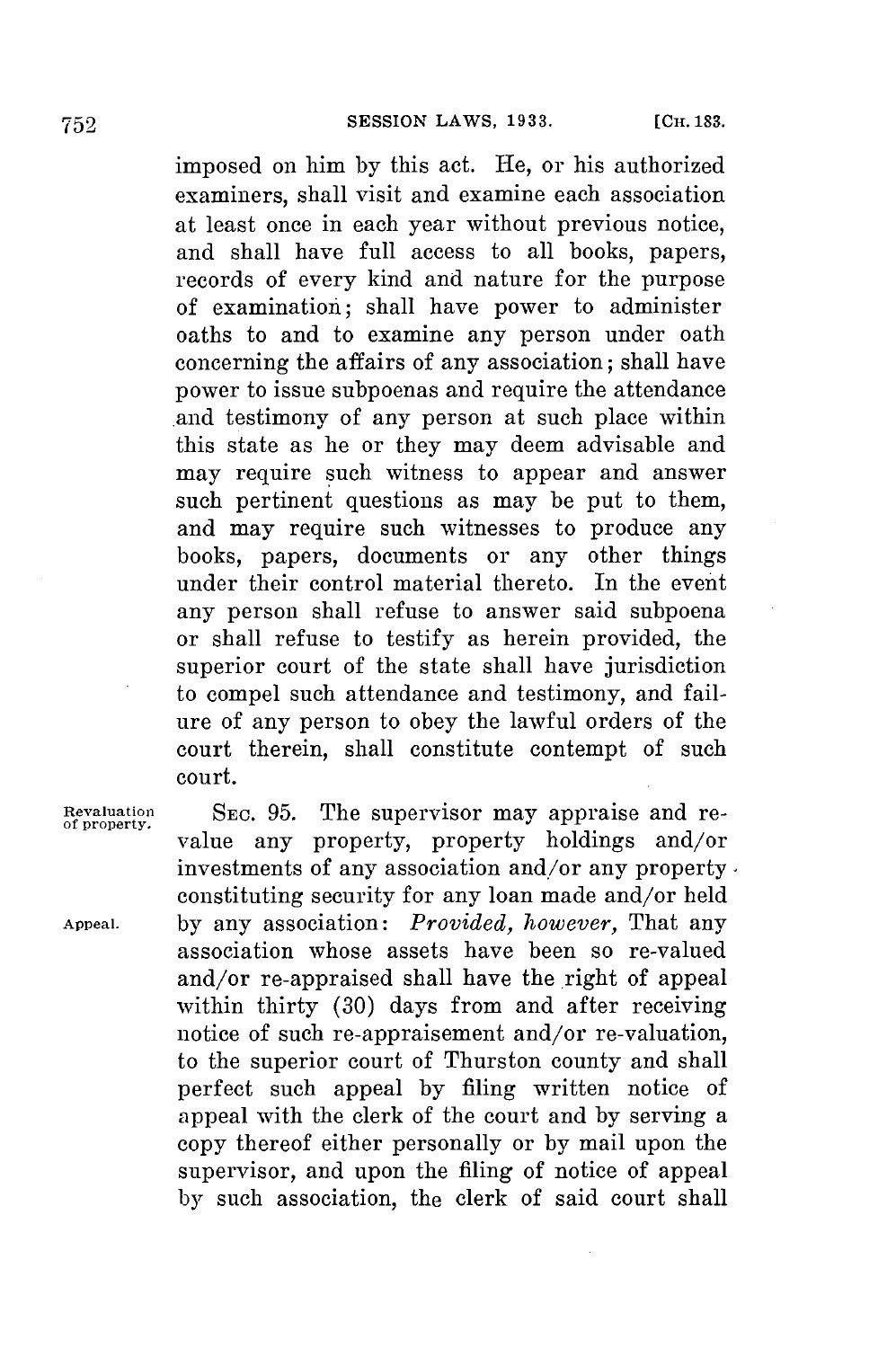docket the same as a cause pending therein and the supervisor shall forthwith certify to the court a copy of such re-valuation and/or appraisal and all records and files in his office pertaining to the same, and that thereafter the court shall docket said cause **for** hearing and shall hear the matter de novo and thereafter enter an order either affirming or cancelling such re-appraisement and/or re-valuation in whole or in part, as to the court may seem just and equitable in the premises: *And further provided*, Review That either party shall have the right to have said sup. ct. matter reviewed **by** the supreme court of the State of Washington.

SEC. 96. The supervisor upon written request **Examination** of any association, may permit a federal home loan **Home Loan**<br>of any association, may permit a federal home loan  $\frac{H_{\text{Oone}}}{Bank}$ bank to have access to and to examine all the records and files in the division of savings and loan associations concerning such association, and every association shall have the right, notwithstanding anything in this act contained, to allow complete examination of its affairs to be made **by** any federal home loan bank.

**SEC. 97.** The supervisor shall have power to **Enforcement of Act:**<br>
cause the attorney general of the State of Wash- Attorney ington to commence and prosecute all actions and proceedings necessary or convenient for the enforcement of this act, and all litigation necessary and convenient in connection therewith.

SEC. 98. The supervisor shall issue a selling Selling agent's license to such applicants therefor as he shall **license.** deem satisfactory and proper persons to engage in the sale of the shares of an association. shall require such information relative to such applicants as may be necessary and adopt rules and regulations relative thereto and may revoke the license of any selling agent for misrepresentation of any material fact relative to the shares sold or

agent's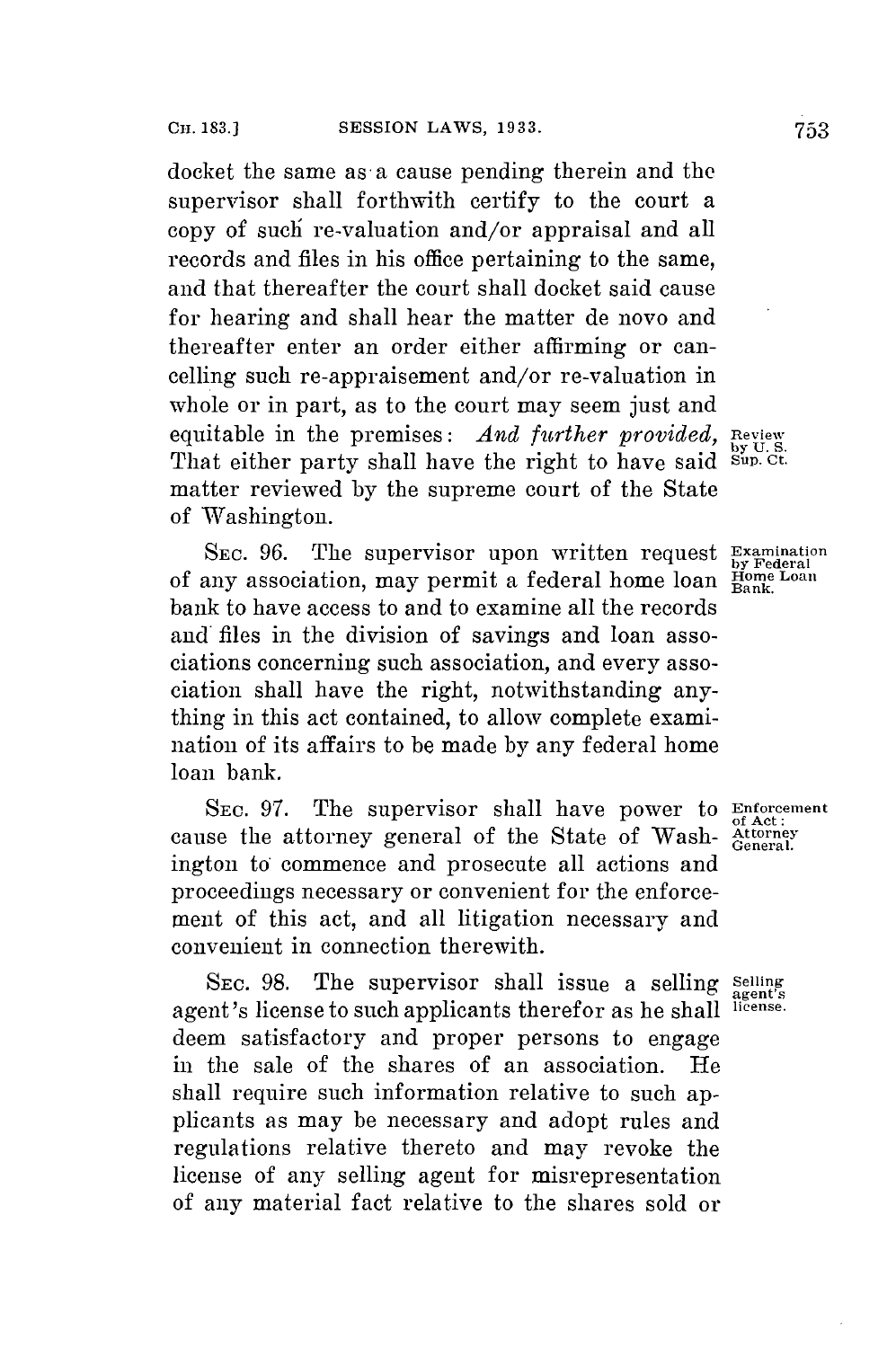offered to be sold **by** such selling agent, purusant to such lisense; or when such person has been convicted in any court for violation of the criminal laws of any state, or when satisfied that such selling agent is not a fit and proper person to be engaged as such. Before issuing such license he shall **Fee.** require the payment of a fee of two dollars (\$2.00) per annum and shall, on or before the first day of August of each succeeding year, require an additional like payment to cover license for the ensuing year; and any person who shall sell or offer for sale, as selling agent, any shares of any association without having first obtained such license, shall be guilty of a gross misdemeanor.

**Disposition SEC. 99.** The supervisor shall remit to the state **of fines, fees, etc.** treasurer forthwith all fees, fines and other moneys collected **by** him as such supervisor, pursuant to this act.

**Scope of act. SEC. 100.** The powers, rights, duties, privileges and obligations of every association heretofore organized and now doing business in this state as a savings and loan association, shall be governed, controlled, construed, extended, limited and determined **by** the provisions of this act to the same extent and effect as if such association had been incorporated hereunder. The articles of association, **by**laws and rules of every association are hereby modified, altered and amended to conform to the provisions of this act; existing contracts and obligations and renewals thereof are not impaired here**by** and may be enforced to the same extent and in the same manner as if this act had not been enacted; all acts of an existing association heretofore performed, which are permitted under this act, are hereby ratified.

> **SEC. 101.** It shall be unlawful for any director, officer, agent, attorney, selling agent and/or employee of an association to discount or purchase, di-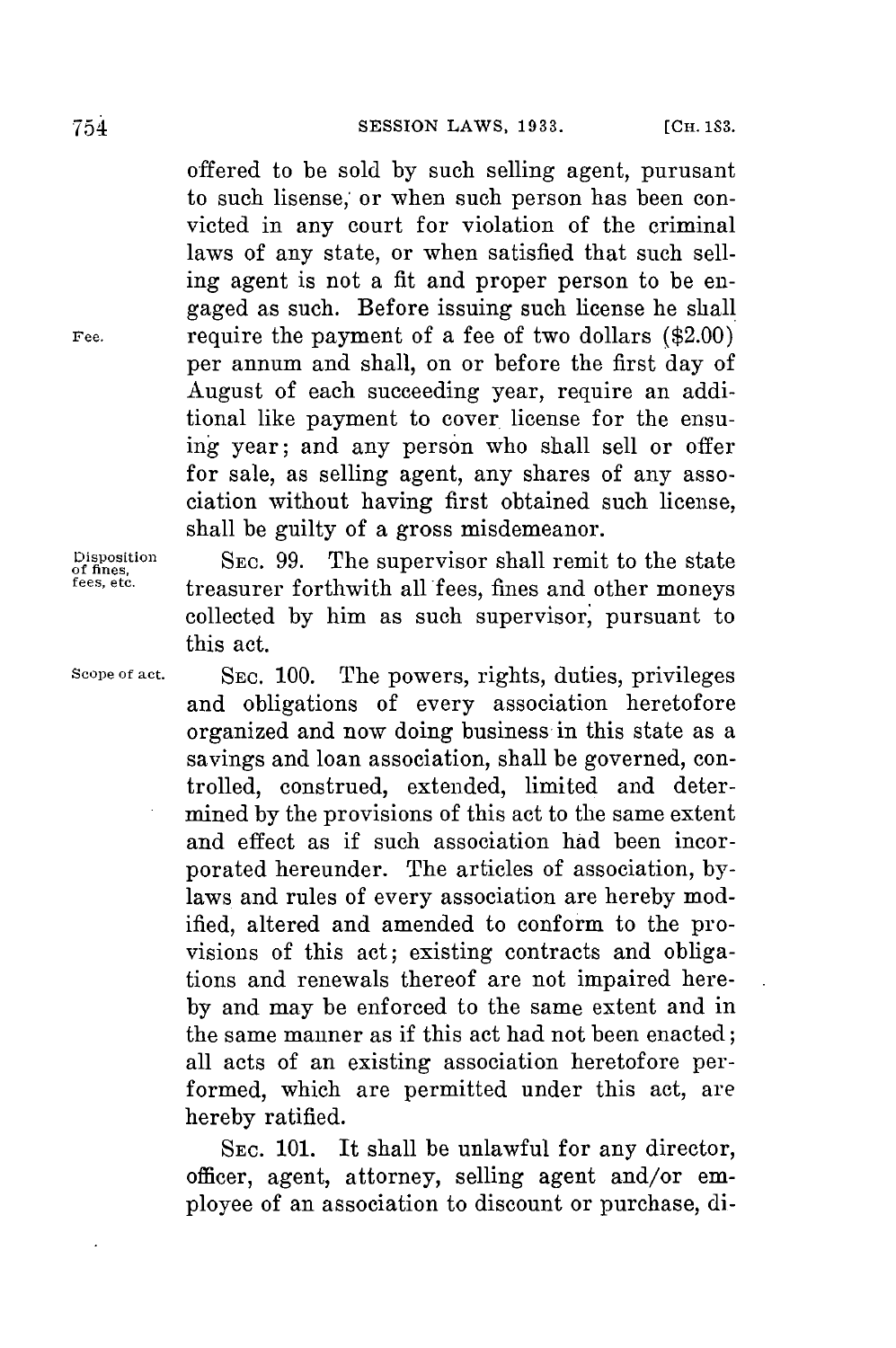rectly or indirectly, any share or shares of such **Discount**, association except by payment therefor of the withdrawal value thereof; and it shall be unlawful for **payment** of any association and/or any officer, director, agent, or employee thereof to knowingly, directly or indirectly, **by** any means cause to be made, disseminated, circulated or placed before the public in any manner any advertisement or publicity of any kind or nature regarding or relating to such association **Misrepre**which contains any assertion, representation or statement of fact which is untrue, deceptive, or misleading.

Every person who shall violate this section shall **Violation.** be guilty of a gross misdemeanor.

**SEC.** 102. It shall be unlawful **for** any officer, **Loans,** agent or employee of an association to knowingly contrary make or participate in the making of, or to knowingly consent to any loan or investment contrary to the provisions of this act. Every such person who violates this section, or who knowingly aids or abets **Violation.** any other person in such violation, shall be guilty of a gross misdemeanor.

SEC. 103. It shall be unlawful for any officer, director, member of any committee, agent or employee of an association to embezzle, abstract or misapply any of the moneys, funds, credits, real or personal property of such association or to issue or put into circulation any debenture or other obligation of the association, without proper authority, or to assign, transfer, cancel or deliver up any  $\int_{\text{Vetoed}}$ real or personal property of any association, without proper authority, with intent to deceive, injure or defraud such association or any member thereof, or to deceive any person authorized **by** law to examine into the affairs of such association. Every such person who violates this section, or who aids or abets any other person in such violation, shall be guilty of a felony and upon conviction thereof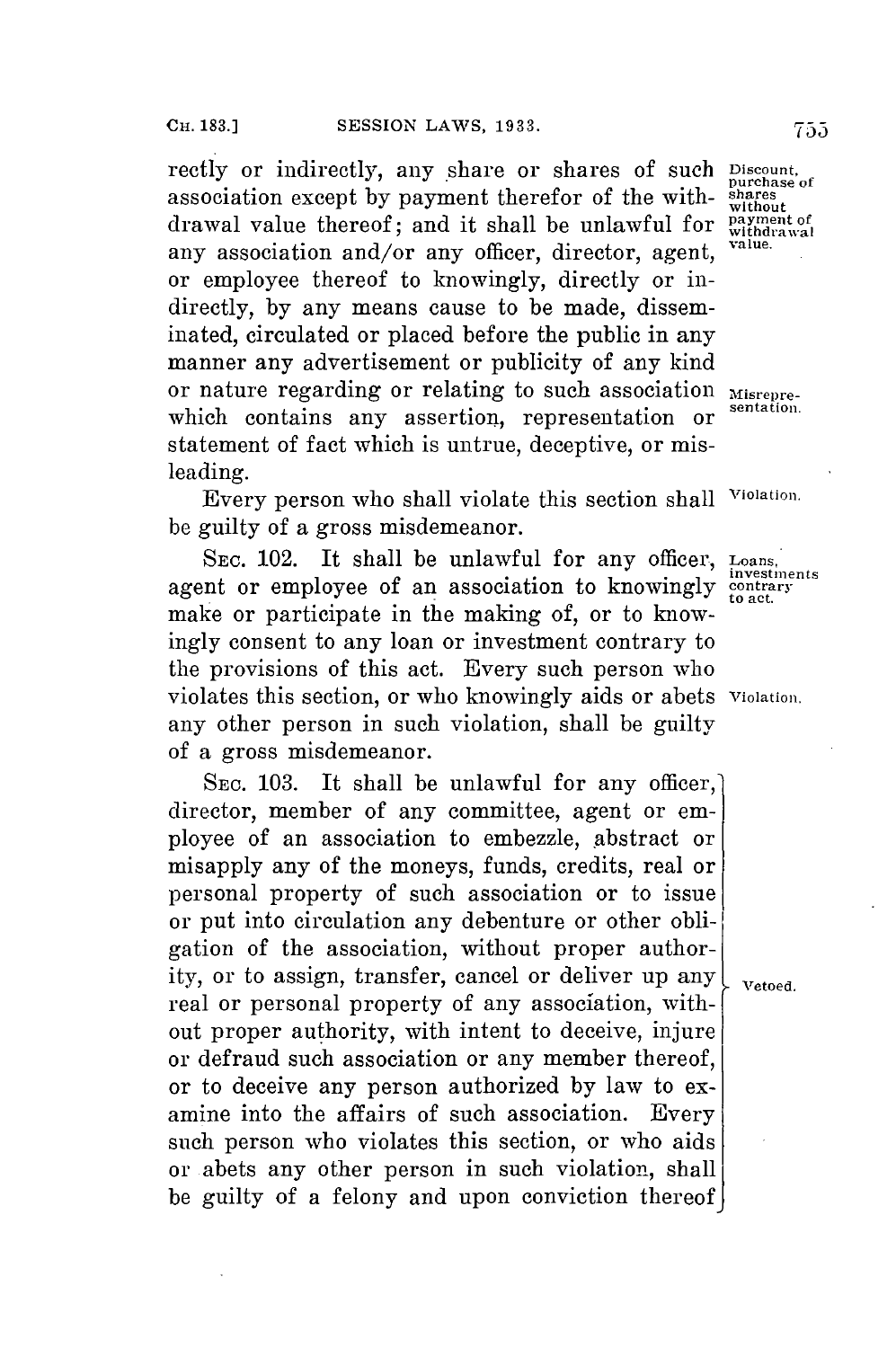shall be confined in the state penitentiary **for** a period of not less than two years.

**SEC.** 104. In the prosecution of a person for the violation of the provisions of the next preceding section, possession, custody or control of such property and the appropriation thereof **by** such person shall be *prima facie* evidence of the intent to deprive an association thereof.

**SEC. 105.** It shall be unlawful for any person whomsoever to knowingly subscribe to or to make or cause to be made any false statement or false entry, or to fail to make or cause to be made proper entries in the books, papers or other records of an association; or to knowingly subscribe to or exhibit any false or fictitious security, instrument or paper with the intent to deceive any person, or to knowingly make, state or publish any false statement of the amount of the assets and liabilities or the condition of any association.

Every person who violates this section, or who aids or abets any other person in such violation, shall be guilty of a felony, and upon conviction thereof shall be confined in the state penitentiary for a period of not less than two years.

Destruction, SEC. 106. It shall be unlawful for any person, secretion of **SEC.** 106. It shall be unlawful for any material fact for the purpose of concealing any material fact or suppressing any evidence against himself or against any other person, to abstract, remove, mutilate, destroy or secrete any book, papers or record of an association or the records of the supervisor.

**violation.** Any person who violates this section, or who knowingly aids or abets any other person in such violation, shall be guilty of a felony.

**SEC. 107.** It shall be unlawful for the supervisor or any of his employees to be directly or indi-Vetoed. **The Interested** in the sale or disposal or the offering for sale of any security or securities of any nature from or to any association.

Vetoed.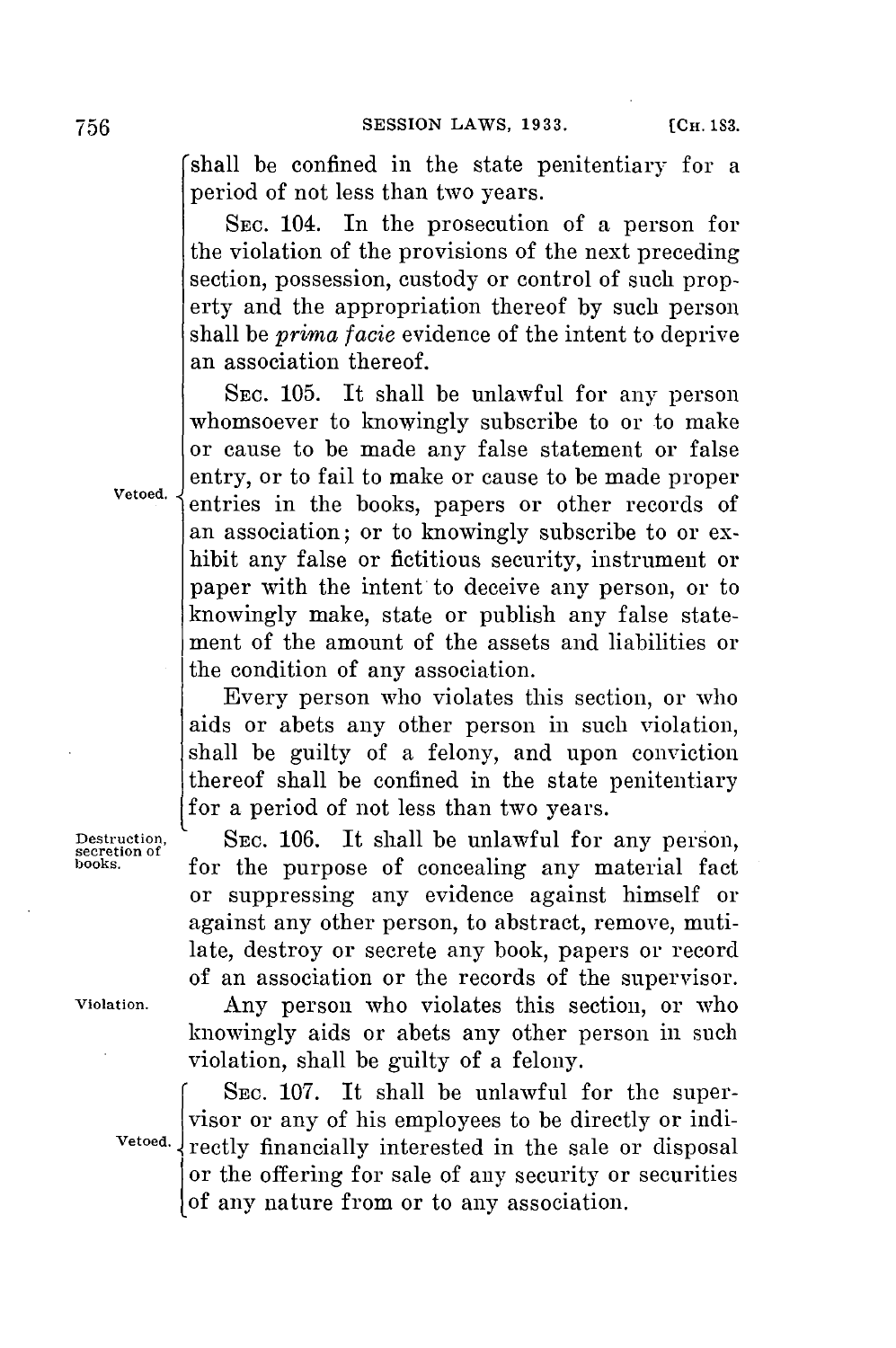Every person who violates this section, or who aids or abets any other person in such violation, shall be guilty of a felony.

SEC. 108. Any person who being examined  $\mathbf{V}_{\text{retoed.}}$ under oath **by** or under the direction of the supervisor, wilfully answers falsely as to any material matter touching the affairs of any association, shall be guilty of perjury in the first degree.

SEC. 109. It shall be unlawful for any person Disclosing to disclose to any other person not a director, offi- ships or<br>
car or employee of the conceiving  $\frac{1}{n}$ cer or employee of the association, or a duly author- ings. ized examiner, the membership or share holdings of any person in such association, except upon request of the owner thereof.

Any person violating the provisions of this sec- **Violation.** tion shall be guilty of a gross misdemeanor.

SEC. 110. It shall be unlawful for any person False statements statemnents to knowingly make, circulate or transmit to another, **of moral or financial** or others, any false statement concerning the moral **condition.** or financial condition, or affecting the solvency or financial standing of an association doing business in this state, or to wilfully counsel, aid, procure or induce another to start, transmit or circulate any such statement or rumor.

Every person who violates this section, or who **Violation.** aids or abets any other person in such violation, shall be guilty of a gross misdemeanor.

SEC. 111. Any officer, employee, clerk or sales- **Illegal** issue or sale man of any association who knowingly shall sell or issue or cause to be sold or issued any shares of such association while such association does not have its notes and mortgages on deposit, as in this act provided, or while such association shall not have the certificate of the supervisor authorizing it to do business as in this act provided, shall be guilty of a gross misdemeanor.

**Isof sae**